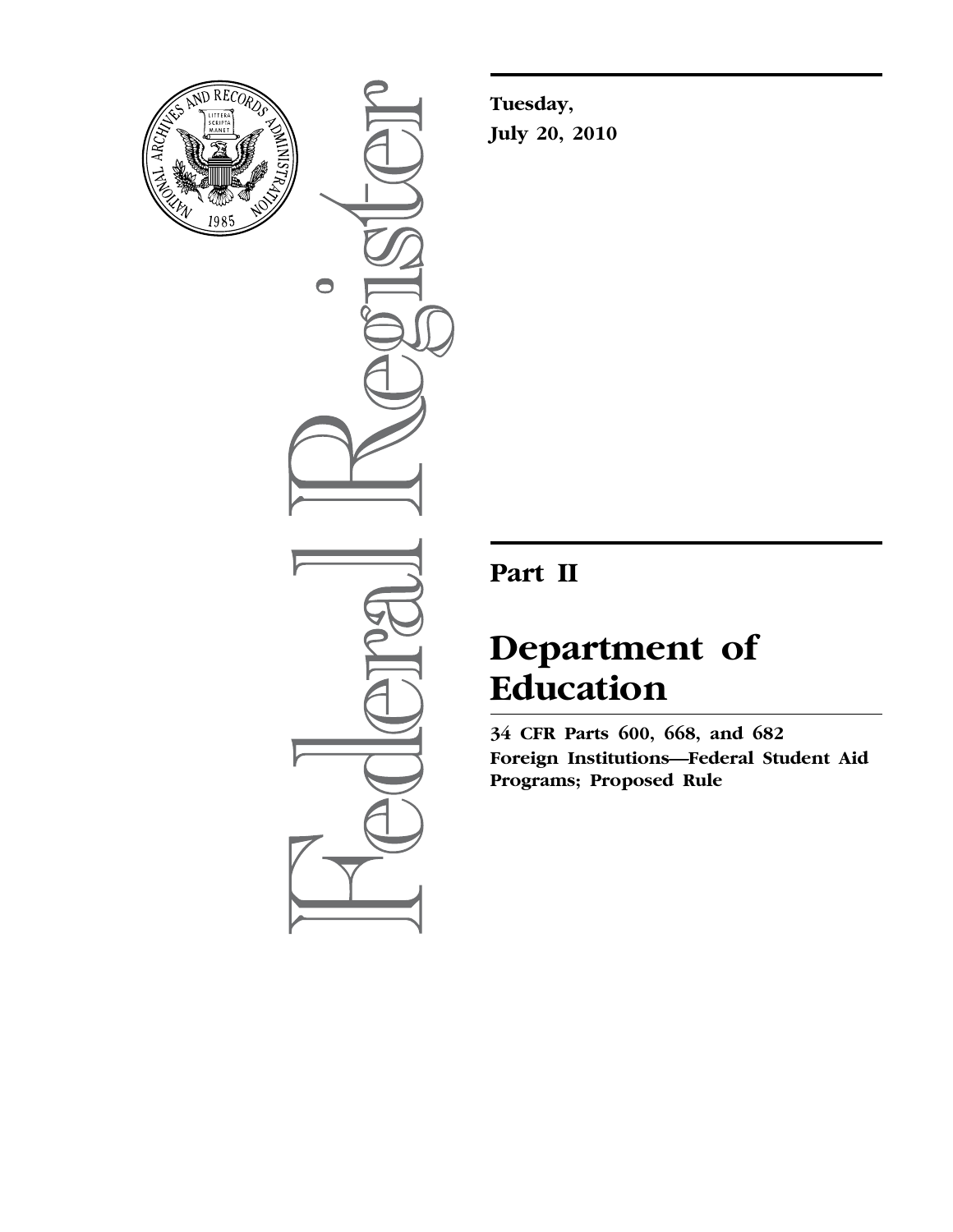## **DEPARTMENT OF EDUCATION**

## **34 CFR Parts 600, 668, and 682**

## **RIN 1840–AD03**

## **[Docket ID ED–2010–OPE–0009]**

## **Foreign Institutions—Federal Student Aid Programs**

**AGENCY:** Office of Postsecondary Education, Department of Education. **ACTION:** Notice of proposed rulemaking.

**SUMMARY:** The Secretary proposes to implement provisions related to the eligibility of foreign institutions for participation in the Federal student aid programs that were added to the Higher Education Act of 1965, as amended (HEA), by the Higher Education Opportunity Act of 2008 (HEOA), as well as other provisions related to the eligibility of a foreign institution by amending the regulations for Institutional Eligibility Under the Higher Education Act of 1965, the Student Assistance General Provisions, and the Federal Family Education Loan (FFEL) Program.

**DATES:** We must receive your comments on or before August 19, 2010. **ADDRESSES:** Submit your comments through the Federal eRulemaking Portal or via postal mail, commercial delivery, or hand delivery. We will not accept comments by fax or by e-mail. Please submit your comments only one time, in order to ensure that we do not receive duplicate copies. In addition, please include the Docket ID at the top of your comments.

• *Federal eRulemaking Portal:* Go to *<http://www.regulations.gov>* to submit your comments electronically. Information on using Regulations.gov, including instructions for finding a regulation, submitting a comment, finding a comment, and signing up for e-mail alerts, is available on the site under ''How To Use Regulations.gov'' in the Help section.

• *Postal Mail, Commercial Delivery, or Hand Delivery.* If you mail or deliver your comments about these proposed regulations, address them to Wendy Macias, U.S. Department of Education, 1990 K Street, NW., room 8017, Washington, DC 20006–8502.

**Privacy Note:** The Department's policy for comments received from members of the public (including those comments submitted by mail, commercial delivery, or hand delivery) is to make these submissions available for public viewing in their entirety on the Federal eRulemaking Portal at *[http://](http://www.regulations.gov)  [www.regulations.gov.](http://www.regulations.gov)* Therefore, commenters should be careful to include in their comments only information that they wish to make publicly available on the Internet

## **FOR FURTHER INFORMATION CONTACT:** For

general information or information related to nonprofit status for foreign institutions, public foreign institutions and financial responsibility, eligibility of training programs at foreign institutions, and foreign graduate medical schools, Wendy Macias. *Telephone:* (202) 502–7526 or via the Internet at: *[Wendy.Macias@ed.gov.](mailto:Wendy.Macias@ed.gov)* 

For information related to audited financial statements and compliance audits, Anthony Gargano. *Telephone:*  (202) 502–7519, or via the *Internet at: [Anthony.Gargano@ed.gov.](mailto:Anthony.Gargano@ed.gov)* 

For information related to the definition of a foreign institution, Gail McLarnon. *Telephone:* (202) 219–7048, or via the *Internet at: [Gail.McLarnon@ed.gov.](mailto:Gail.McLarnon@ed.gov)* 

For information related to single legal authorization for groups of foreign institutions, foreign veterinary schools, foreign nursing schools and certification of foreign institutions, Brian Smith. *Telephone:* (202) 502–7551, or via the Internet at *[Brian.Smith@ed.gov.](mailto:Brian.Smith@ed.gov)* 

If you use a telecommunications device for the deaf, call the Federal Relay Service, toll free, at 1–800–877– 8339.

Individuals with disabilities can obtain this document in an accessible format (*e.g.,* braille, large print, audiotape, or computer diskette) on request to one of the contact persons listed under **FOR FURTHER INFORMATION CONTACT**.

#### **SUPPLEMENTARY INFORMATION:**

#### **Invitation To Comment**

As outlined in the section of this notice entitled *Negotiated Rulemaking,*  significant public participation, through three public hearings and three negotiated rulemaking sessions, has occurred in developing this notice of proposed rulemaking (NPRM). In accordance with the requirements of the Administrative Procedure Act, we invite you to submit comments regarding these proposed regulations on or before August 19, 2010. To ensure that your comments have maximum effect in developing the final regulations, we urge you to identify clearly the specific section or sections of the proposed regulations that each of your comments addresses and to arrange your comments in the same order as the proposed regulations.

We invite you to assist us in complying with the specific requirements of Executive Order 12866, including its overall requirements to assess both the costs and the benefits of the proposed regulations and feasible alternatives, and to make a reasoned

determination that the benefits of these proposed regulations justify their costs. Please let us know of any further opportunities we should take to reduce potential costs or increase potential benefits while preserving the effective and efficient administration of the programs.

During and after the comment period, you may inspect all public comments about these proposed regulations by accessing Regulations.gov. You may also inspect the comments, in person, in room 8031, 1990 K Street, NW., Washington, DC, between the hours of 8:30 a.m. and 4:00 p.m., Eastern time, Monday through Friday of each week except Federal holidays.

## **Assistance to Individuals With Disabilities in Reviewing the Rulemaking Record**

On request, we will supply an appropriate aid, such as a reader or print magnifier, to an individual with a disability who needs assistance to review the comments or other documents in the public rulemaking record for these proposed regulations. If you want to schedule an appointment for this type of aid, please contact one of the persons listed under **FOR FURTHER INFORMATION CONTACT**.

#### **Negotiated Rulemaking**

Section 492 of the HEA requires the Secretary, before publishing certain proposed regulations for programs authorized by Title IV of the HEA, to obtain public involvement in the development of the proposed regulations. After obtaining advice and recommendations from the public, including individuals and representatives of groups involved in the Federal student financial assistance programs, the Secretary in many cases must subject the proposed regulations to a negotiated rulemaking process. Proposed regulations that the Department publishes on which the negotiators reached consensus must conform to final agreements resulting from that process unless the Secretary reopens the process or provides a written explanation to the participants stating why the Secretary has decided to depart from the agreements. Further information on the negotiated rulemaking process can be found at: *[http://www.ed.gov/policy/highered/leg/](http://www.ed.gov/policy/highered/leg/hea08/index.html)  [hea08/index.html.](http://www.ed.gov/policy/highered/leg/hea08/index.html)* 

On May 26, 2009, the Department published a notice in the **Federal Register** (74 FR 24728) announcing our intent to establish two negotiated rulemaking committees to prepare proposed regulations. One committee would focus on issues related to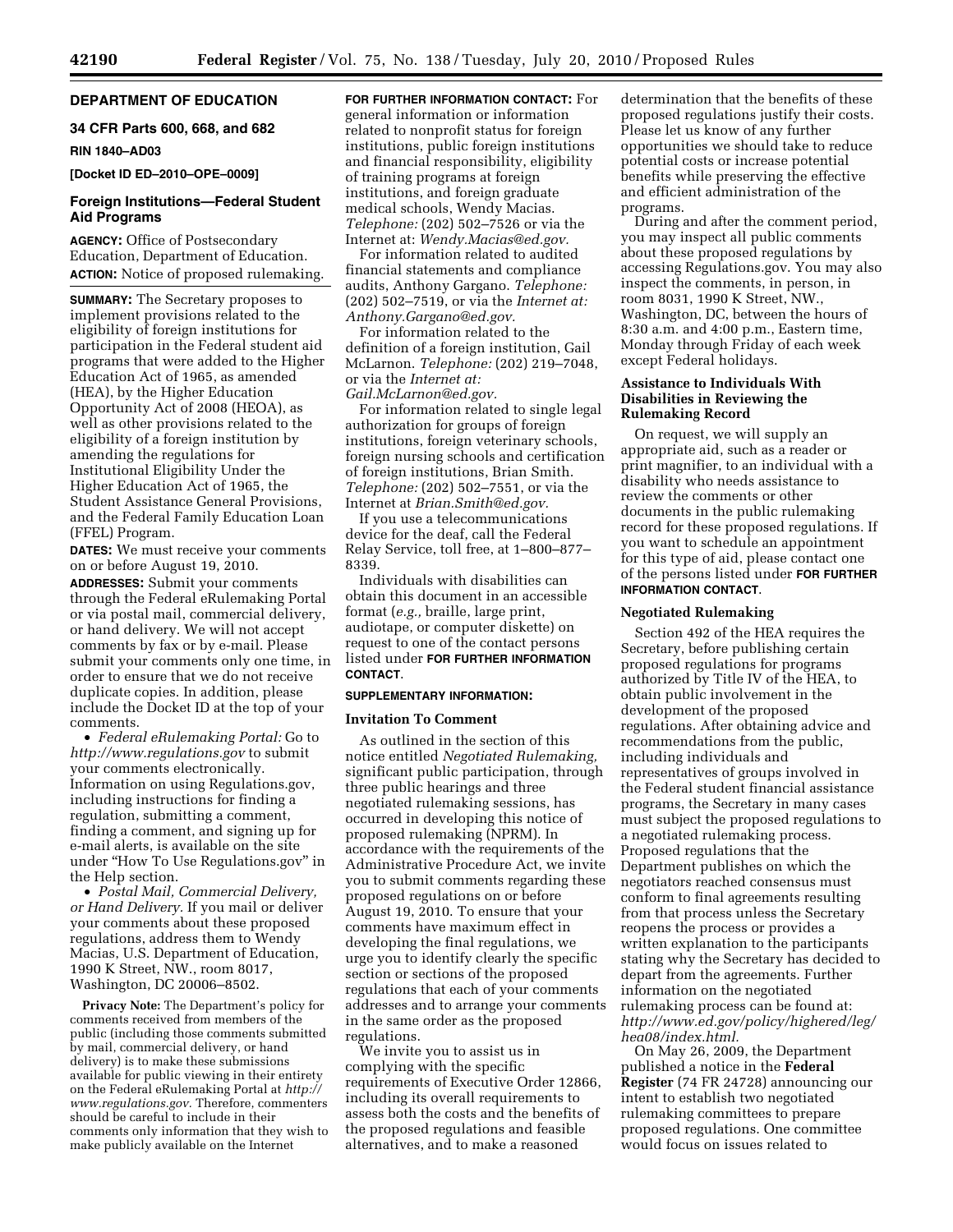program integrity (Team I—Program Integrity Issues). A second committee would focus on issues related to the eligibility of foreign institutions for participation in the Title IV, HEA programs (Team II—Foreign School Issues). On September 9, 2009, the Department published a second notice in the **Federal Register** (74 FR 46399) listing the topics the committees were likely to address and requested nominations of individuals for membership on the committees who could represent the interests of key stakeholder constituencies on each committee.

Team II—Foreign School Issues (Team II) met to develop proposed regulations during the months of November 2009, January 2010, and February 2010.

The Department developed a list of proposed regulatory provisions based on the provisions contained in the HEOA and from advice and recommendations submitted by individuals and organizations as testimony to the Department in a series of three public hearings held on—

• June 15–16, 2009, at the

Community College of Denver in Denver, Colorado;

• June 18–19, 2009, at the University of Arkansas in Little Rock, Arkansas;

• June 22–23, 2009, at the Community College of Philadelphia in Pennsylvania.

In addition, the Department accepted written comments on possible regulatory provisions submitted directly to the Department by interested parties and organizations. A summary of all comments received orally and in writing is posted as background material in the docket for this NPRM. Transcripts of the regional meetings can be accessed at *[http://www.ed.gov/policy/highered/leg/](http://www.ed.gov/policy/highered/leg/hea08/index.html)  [hea08/index.html.](http://www.ed.gov/policy/highered/leg/hea08/index.html)* 

Staff within the Department also identified issues for discussion and negotiation.

At its first meeting, Team II reached agreement on its protocols. The agenda included the issues identified for the Committee's consideration.

Team II included the following members:

• Harrison Wadsworth, representing the International Education Council.

• Yvonne Oberhollenzer and John Hayton (alternate), Australian Education International North America, representing the Embassy of Australia, the Embassy of New Zealand, the British Council and the German Academic Exchange Service.

• Judy Stymest, McGill University, and Alexander Leipziger (alternate), Canadian Embassy, representing the

Canadian Association of Student Financial Aid Administrators.

• Warren Ross and Jerry Thornton (alternate), representing the International University of Nursing and the University of Medicine and Health Sciences.

• Cynthia Holden, American University of the Caribbean, and James McIntyre (alternate), McIntyre Law Firm, PLLC, representing American University of the Caribbean.

• Nancy Perri, Ross University School of Medicine, and William Clohan (alternate), DeVry Inc., representing Ross University School of Medicine.

• Steven Rodger, and Patrick Donnellan (alternate) representing R3 Education Inc.

• Ronald Blumenthal and Rebecca Campoverde (alternate) representing Kaplan, Inc.

• Charles Modica, representing St. George's University.

• Betsy Mayotte, American Student Assistance, and Jacqueline Fairbairn (alternate), Great Lakes Higher Education Guaranty Corporation, representing guaranty agencies.

• David Bergeron and Gail McLarnon (alternate), U.S. Department of Education, representing the Federal Government.

The Committee's protocols provided that the Committee would operate by consensus, meaning there must be no dissent by any member. Under the protocols, if the Committee reaches consensus on all issues, the Department will use the consensus-based language in the proposed regulations and Committee members and the organizations whom they represent will refrain from commenting negatively on the package, except as provided for in the agreed upon protocols.

During the meetings, Team II reviewed and discussed drafts of proposed regulations. At the final meeting in February 2010, Team II reached consensus on the proposed regulations in this document.

More information on the work of Team II can be found at *[http://](http://www2.ed.gov/policy/highered/reg/hearulemaking/2009/negreg-summerfall.html) [www2.ed.gov/policy/highered/reg/](http://www2.ed.gov/policy/highered/reg/hearulemaking/2009/negreg-summerfall.html)  [hearulemaking/2009/negreg](http://www2.ed.gov/policy/highered/reg/hearulemaking/2009/negreg-summerfall.html)[summerfall.html.](http://www2.ed.gov/policy/highered/reg/hearulemaking/2009/negreg-summerfall.html)* 

## **Summary of Proposed Changes**

These proposed regulations would implement provisions related to the eligibility of foreign institutions to participate in the Title IV, HEA programs including—

• Establishing submission requirements for compliance audits and audited financial statements specific to foreign institutions;

• Clarifying and revising the definition of a foreign institution;

• Establishing a definition of nonprofit status specific to foreign

institutions;

• Establishing a financial responsibility standard for foreign public institutions that is comparable to the financial responsibility standard for domestic public institutions;

• Permitting a single legal authorization for groups of foreign institutions under the purview of a single government entity;

• Establishing eligibility of training programs at foreign institutions;

• Establishing institutional eligibility criteria specific to foreign graduate medical schools, foreign veterinary schools, and foreign nursing schools; and

• Revising the maximum certification period for some foreign institutions.

#### **Significant Proposed Regulations**

We group major issues according to subject, with appropriate sections of the proposed regulations referenced in parentheses. We discuss other substantive issues under the sections of the proposed regulations to which they pertain. Generally, we do not address proposed regulatory provisions that are technical or otherwise minor in effect.

Until amended effective July 1, 2010, section 102(a)(1)(C) of the HEA provided that foreign institutions may participate in the Title IV, HEA programs ''only for purposes of part B of Title IV.'' Part B of Title IV contains the statutory requirements for the FFEL Program. With the enactment of the Health Care and Education Reconciliation Act of 2010 (Pub. L. 111– 152) (HCERA) on March 30, 2010, as of July 1, 2010, there will be no new originations of FFEL Program loans. All new originations with a first disbursement on or after July 1, 2010, will be made via the William D. Ford Federal Direct Loan (Direct Loan) Program, including loans for students attending foreign institutions. At the time these proposed regulations were negotiated, it was unclear whether the proposed legislation that would end the FFEL Program would be enacted. As a result, these proposed regulations reference participation in the FFEL Program, except as noted. When the Department publishes final regulations to implement these proposed regulations, it will correct those references in the regulations resulting from these proposed regulations to indicate participation in the Direct Loan Program, rather than the FFEL Program. Any substantive or technical changes to the Title IV, HEA program regulations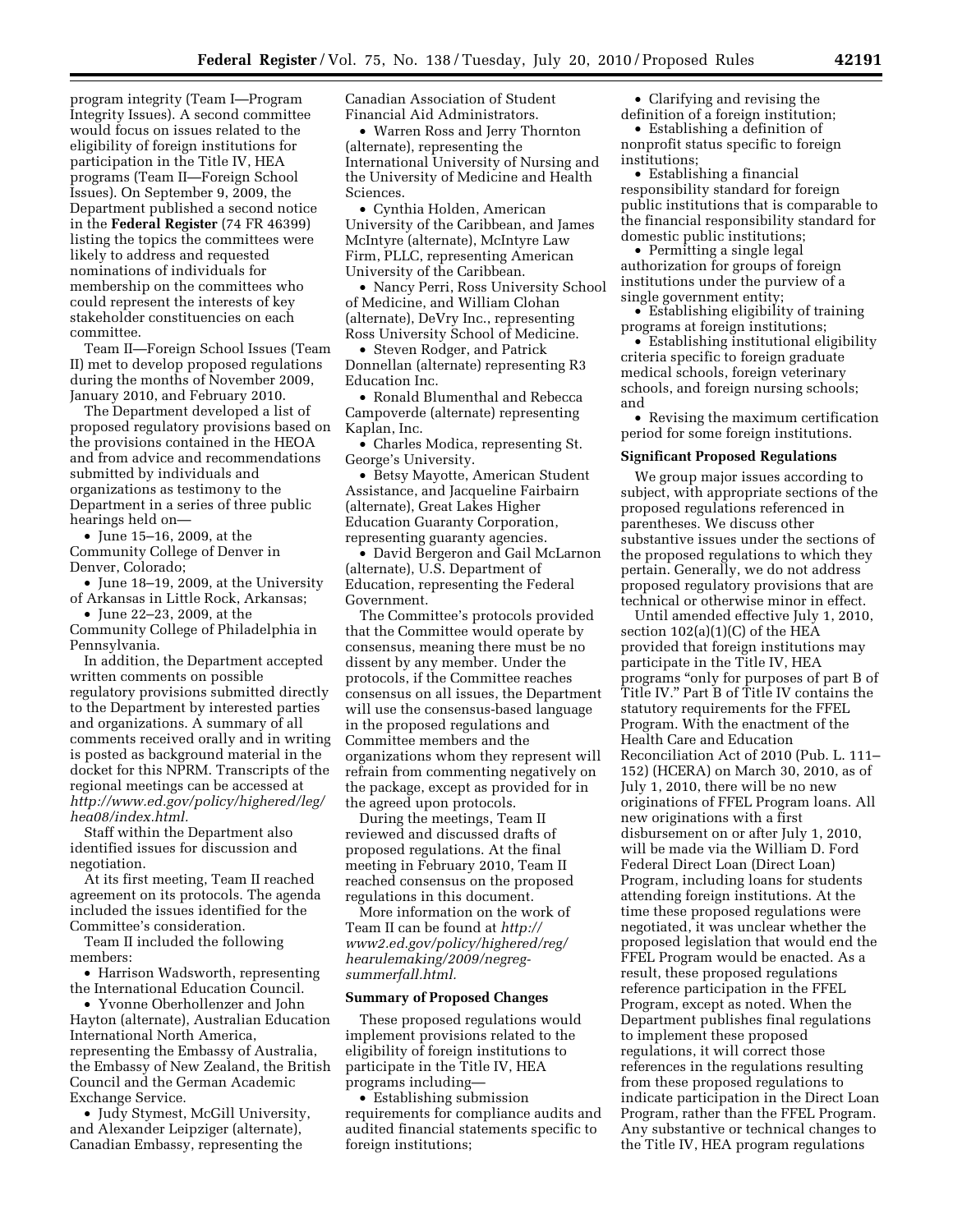resulting from the HCERA will be addressed through future rulemaking efforts. For more information about the transition of foreign institutions to the Direct Loan Program, contact the Office of Federal Student Aid's Foreign Schools Team at

*[fsa.foreign.schools@ed.gov](mailto:fsa.foreign.schools@ed.gov)* or (202) 377– 3168.

*Part 600 Institutional Eligibility Under the Higher Education Act of 1965, as Amended*.

## **Nonprofit Status for Foreign Institutions (§ 600.2)**

*Statute:* Section 102(a)(2)(A) of the HEA directs the Secretary to establish criteria by regulation for the determination that foreign institutions are comparable to an institution of higher education as defined in section 101 of the HEA—which specifies that an institution of higher education must be a public or other nonprofit institution except that foreign graduate medical schools, foreign veterinary schools, and foreign nursing schools may be forprofit. Sections 101(a)(4) and 101(b)(2) of the HEA identify nonprofit institutions as one type of institution that may be an institution of higher education and, therefore, may be eligible to apply to participate in the Title IV, HEA programs.

*Current Regulations:* Section 600.54 provides that, to participate in the Title IV, HEA programs, a foreign institution must be a public or private nonprofit educational institution. Foreign graduate medical schools, foreign veterinary schools, and foreign nursing schools are excepted from this requirement by section 102(a)(2)(A) of the HEA. Section 600.2 defines a nonprofit institution as an institution that—

• Is owned and operated by one or more nonprofit corporations or associations, no part of the net earnings of which benefits any private shareholder or individual;

• Is legally authorized to operate as a nonprofit organization by each State in which it is physically located; and

• Is determined by the U.S. Internal Revenue Service (IRS) to be an organization to which contributions are tax-deductible in accordance with section 501(c)(3) of the Internal Revenue Code (26 U.S.C. 501(c)(3)).

*Proposed Regulations:* Under proposed § 600.2, a new paragraph (2) of the definition of a nonprofit institution would provide that if a recognized tax authority of a foreign institution's home country is recognized by the Secretary for purposes of making determinations of an institution's nonprofit status for Title IV, HEA purposes, the Secretary

would automatically accept that tax authority's determination of nonprofit educational status for any institution located in that country. If a recognized tax authority of the institution's home country is not recognized by the Secretary for purposes of making determinations of an institution's nonprofit status for Title IV, HEA program purposes, a foreign institution would have to demonstrate to the satisfaction of the Secretary that it is a nonprofit educational institution. The proposed regulations would also make clear that a nonprofit foreign institution may not be owned by a for profit entity, directly or indirectly. A foreign institution that did not meet this definition of a nonprofit foreign institution would not be eligible to participate in the Title IV, HEA programs unless it was a medical, veterinary, or nursing school.

*Reasons:* As foreign institutions must be nonprofit institutions to participate in the Title IV, HEA programs, unless they are medical, veterinary, or nursing schools, the Department believes it is necessary to delineate in regulations the requirements for demonstrating nonprofit status for foreign institutions. Some non-Federal negotiators originally suggested that the Department should always defer to any determination by a foreign country that an institution is nonprofit. The Department pointed out that a domestic institution must be determined by the U.S. IRS to be a nonprofit organization in order to be eligible as a nonprofit institution for participation in the Title IV, HEA programs. The Department also noted that certain countries may not have standards for the determination of nonprofit status that are comparable to those used in the United States, and may not ensure that the institution's net earnings do not benefit any private shareholder or individual. Therefore, to make the proposed regulations as comparable as possible to those applicable to domestic institutions, the Department proposed, and the Committee agreed, that a determination that an institution is nonprofit by an entity in the institution's foreign country would qualify an institution as nonprofit only if the determination is made by a recognized tax authority of the country, and the Secretary has recognized that tax authority as one that can make a determination using criteria that are similar to those used by the IRS. In response to non-Federal negotiators pointing out that some countries may have more than one recognized entity for the purpose of making determinations of the nonprofit status of its institutions, the Department made clear during the negotiations that under the language proposed, the Secretary may recognize more than one tax authority in a country. Some non-Federal negotiators suggested that the Department allow a determination of nonprofit status to be made by an entity other than a recognized tax authority of the country. The Department noted that, as the proposed language was written, information submitted by such entities would be taken into account by the Department; however, this would be done as part of an individual determination of the eligibility of an institution. The Department believes that the only entities it should recognize across the board for making determinations of nonprofit status are those that are responsible for administering the country's tax laws.

#### **Definition of a Foreign Institution (§§ 600.51, 600.52, 600.54, 682.200 and 682.611)**

*Statute:* Section 102(a)(1)(C) of the HEA provides that an "institution of higher education," only for the purposes of part B of Title IV, includes an institution outside the United States that is comparable to an institution of higher education as that term is defined in section 101 of the HEA and is an institution that has been approved by the Secretary. Section 102(a)(2)(A) of the HEA requires the Secretary to establish regulatory criteria for the approval of such institutions and for the determination that they are comparable.

*Current Regulations:* Subpart E of 34 CFR part 600 (§§ 600.51 through 600.57) contains the eligibility requirements that a foreign institution must meet to participate in the FFEL Program. Current § 600.51 explains the purpose and scope of subpart E and provides that a foreign institution is eligible to participate in the FFEL Program if it is comparable to an eligible institution of higher education located in the United States and has been approved by the Secretary. Implementing a statutory provision in section 481(b)(4) of the HEA, current § 600.51 also provides that a program offered by a foreign school through any use of a telecommunications or correspondence course or through a direct assessment program is not an eligible program.

Current § 600.52 contains the definitions associated with subpart E and defines *foreign institution* as an institution that is not located in a State. *State* is defined in § 600.2 as a State of the Union, American Samoa, the Commonwealth of Puerto Rico, the District of Columbia, Guam, the Virgin Islands, the Commonwealth of the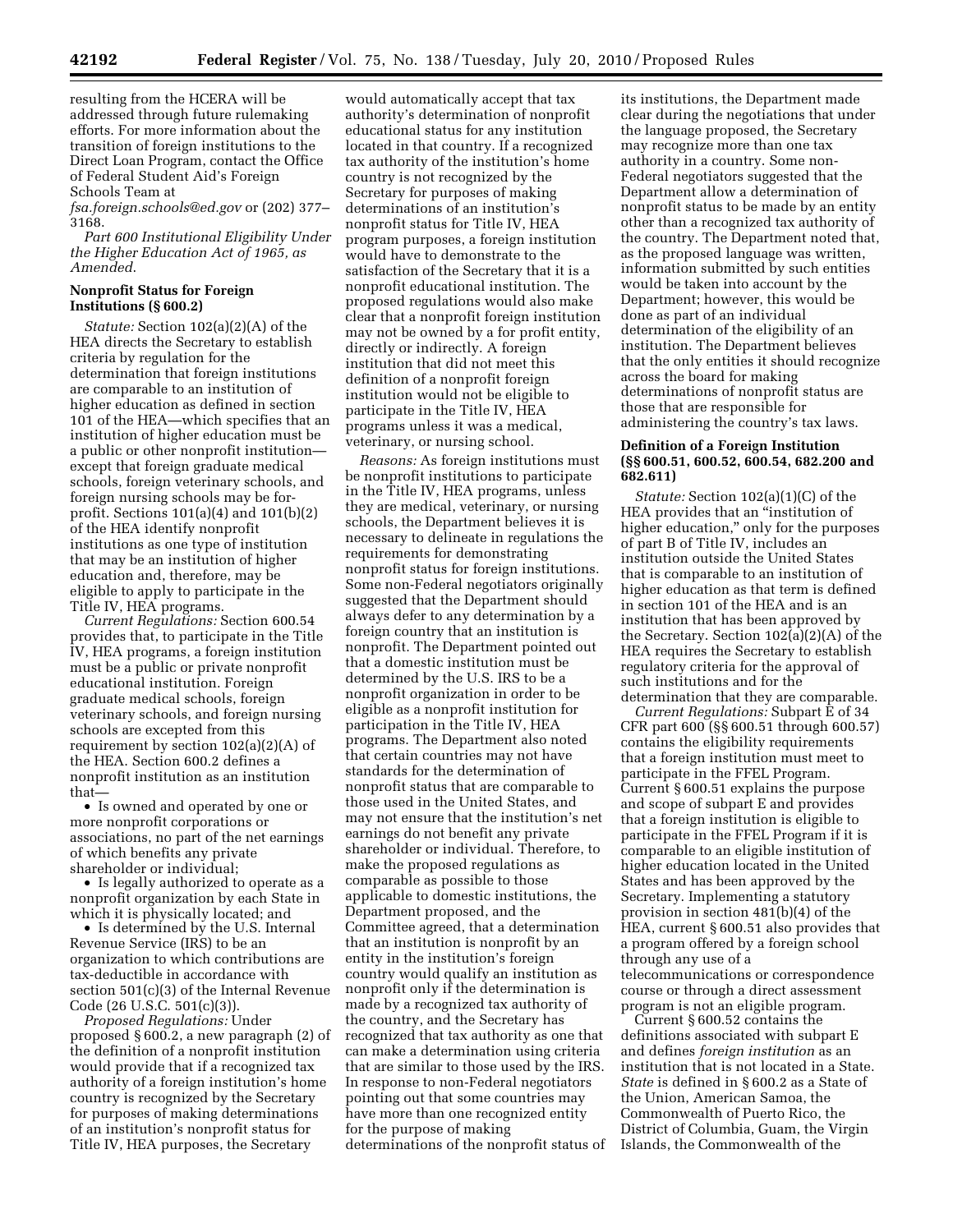Northern Mariana Islands, the Republic of the Marshall Islands, the Federal States of Micronesia, and the Republic of Palau.

Current § 600.54 contains the criteria the Secretary uses to determine whether a foreign institution is eligible to apply to participate in the FFEL Program. A public or private nonprofit foreign institution may apply to participate in the FFEL Program if the institution—

• Admits as regular students only those students with a secondary school completion credential or its recognized equivalent;

• Is legally authorized by an appropriate authority to provide an eligible program beyond the secondary school level in the country in which the institution is located; and

• Provides eligible programs for which the institution is legally authorized to award the equivalent of an associate, baccalaureate, graduate, or professional degree awarded in the United States; provides an eligible program that is at least a two-academic year program acceptable for full credit toward the equivalent of a baccalaureate degree awarded in the United States; or, provides an eligible program that is equivalent to at least a one-academic year training program in the United States that leads to a certificate, degree, or other recognized educational credential and prepares students for gainful employment in a recognized occupation.

Currently, §§ 668.2 and 682.200 do not contain a reference to the definition of *foreign institution* in the list of definitions set forth in 34 CFR part 600.

Lastly, current § 682.611 provides that a foreign school is required to comply with the provisions of part 682 unless the regulations or other official Department of Education publications or documents state otherwise.

*Proposed Regulations:* The proposed regulations would remove and reserve § 682.611, remove the definition of *foreign school* from § 682.200(b)(1), and add references to §§ 668.2(a)(2) and 682.200(a)(2) specifying that the definition of *foreign institution* is contained in regulations for Institutional Eligibility under the HEA, as amended, 34 CFR part 600. These proposed revisions would consolidate the requirements and definitions related to the eligibility of foreign institutions to apply for Title IV, HEA program participation in subpart E of 34 CFR part 600. The proposed regulations would revise § 600.51(c) to incorporate the provisions of removed § 682.611, *i.e.,*  that a foreign institution must comply with all requirements for eligible and participating institutions except to the

extent those provisions are inconsistent with the HEA, 34 CFR part 600, or other regulatory provisions specific to foreign institutions. Proposed § 600.51(c) would also exempt foreign institutions from requirements that the Secretary identifies through a notice in the **Federal Register**.

The proposed regulations would amend § 600.52 to include a detailed definition of *foreign institution.* Under the definition proposed, *foreign institution* would mean, for the purposes of students who receive Title IV, HEA program aid, an institution that—

• Is not located in a State;

• Except with respect to clinical training offered at foreign graduate medical, veterinary, and nursing schools, has no U.S. locations;

• Has no written arrangements, within the meaning of § 668.5, with institutions or organizations located in the U.S. for students at foreign institutions to take a portion of the program from institutions located in the U.S.;

• Does not permit students to enroll in any course offered by the foreign institution in the U.S. except for independent research under very limited circumstances;

• Is legally authorized by the education ministry, council, or equivalent agency of its home country to provide an education program beyond the secondary level;

• Awards degrees, certificates, or other recognized educational credentials in accordance with § 600.54(d) that are officially recognized by the institution's home country; and

• For any program designed to prepare the student for employment in a recognized occupation, provides a credential that satisfies the educational requirements in the institution's home country for entry into that occupation, including licensure; and satisfies the educational requirements for entry into that occupation in the U.S., including licensure.

The proposed definition of *foreign institution* would also require that if an educational enterprise enrolls students both within a State and outside a State, and the number of students who would be eligible to receive Title IV, HEA program funds attending locations outside a State is at least twice the number of students enrolled within a State, the locations outside a State must apply to participate as one or more foreign institutions and must meet all requirements of the definition of *foreign institution* and other requirements of 34 CFR part 600. Under the proposed regulations, *educational enterprise* 

would mean an enterprise consisting of two or more locations offering all or part of an educational program that are directly or indirectly under common control.

The proposed regulations would amend the threshold criteria in § 600.54 for determining whether a foreign institution is comparable to a domestic ''institution of higher education'' as that term is defined in the HEA, and eligible for Title IV, HEA program participation. Proposed § 600.54(a) states that to be eligible, a foreign institution that is not a freestanding foreign graduate medical, veterinary, or nursing school must be a public or private nonprofit educational institution (*i.e.,* a for-profit foreign institution may participate only if it is a freestanding foreign graduate medical, veterinary, or nursing school). Proposed § 600.54(c)(1) would prohibit an eligible foreign institution from entering into a written arrangement under which an ineligible institution or organization provides any portion of one or more of the eligible foreign institution's programs. Written arrangements would not include affiliation agreements for the provision of clinical training for foreign graduate medical, veterinary, and nursing schools under this proposed change. Proposed § 600.54(c)(2) would require that an additional location of a foreign institution must separately meet the proposed definition of *foreign institution* in § 600.52 if it is located outside of the country in which the main campus is located, except for clinical locations of foreign graduate medical, veterinary, and nursing schools, as provided for in § 600.55(h)(1), § 600.56(b), § 600.57(a)(2), § 600.55(h)(3), and except for locations at which independent research is conducted as part of a doctoral program as provided for in the definition of *foreign institution* in § 600.52. Under proposed § 600.52(c)(2), an additional location of a foreign institution would also have to meet separately the definition of *foreign institution,* even if that location is within the same country as the main campus, if it is not covered by the legal authorization of the main campus. Lastly, proposed § 600.54(e) would prohibit any portion of an eligible forprofit foreign graduate medical or veterinary program from being offered at what would be an undergraduate level in the U.S. and would deny Title IV, HEA program eligibility to any joint degree programs offered at for-profit foreign graduate medical, veterinary, or nursing schools.

*Reasons:* Proposed §§ 600.52 and 600.54, revising and adding detail to the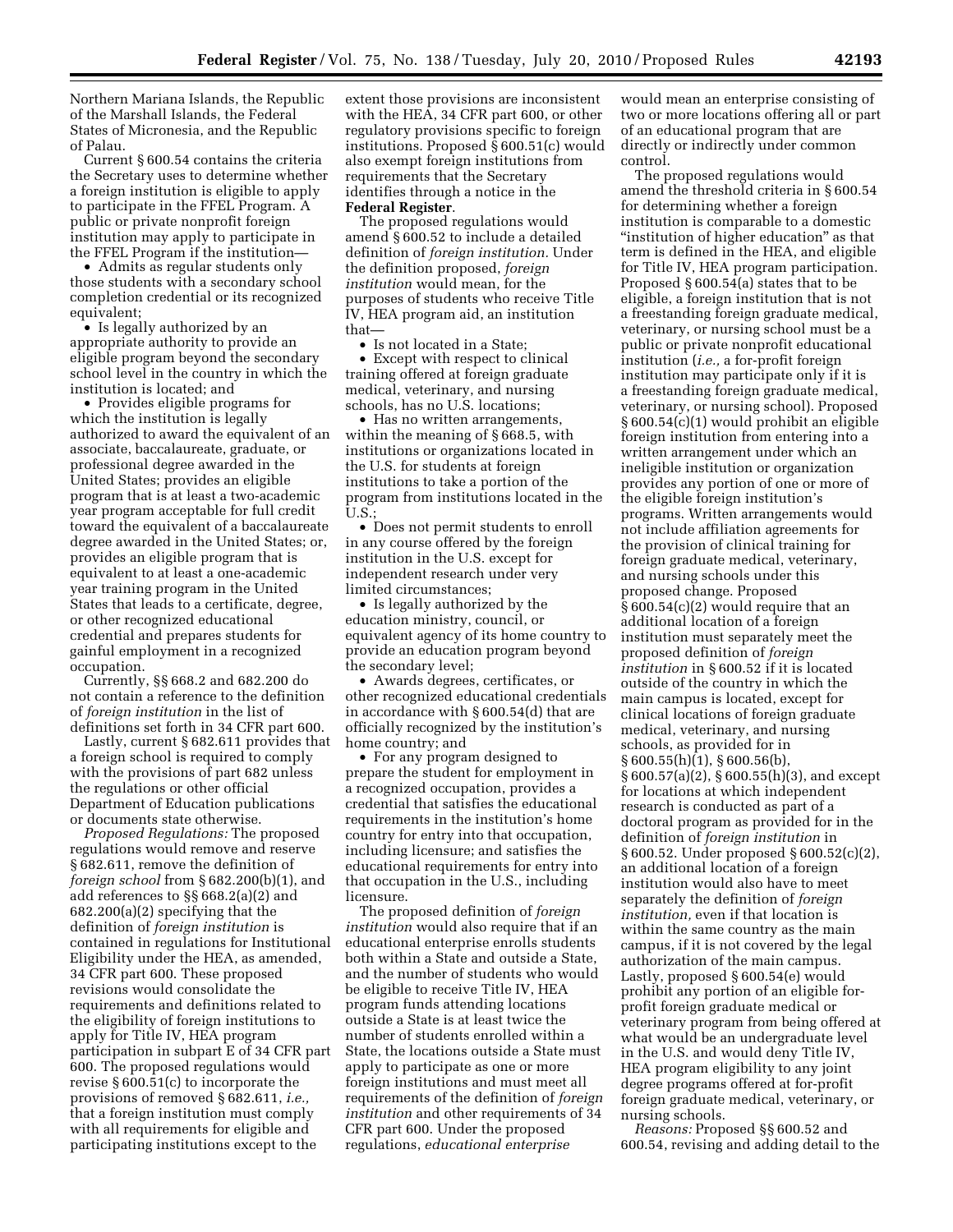definition of *foreign institution,* are necessary to ensure that a foreign institution is comparable to institutions in the United States, in accordance with section 102(a)(1)(C) of the HEA, before the foreign institution is allowed to apply for Title IV, HEA program participation. The Department is concerned that a foreign institution that is not comparable to a domestic institution, especially in terms of the quality of its educational programs, may misuse Federal funds to the detriment of its students who may have to borrow heavily in order to attend the foreign institution. The proposed regulations also more fully implement the scheme of the HEA, which distinguishes between foreign and domestic institutions and includes provisions unique to each. For example, these regulations would prevent a domestic institution from claiming to be a foreign institution by virtue of the fact that it has established an offshore location, thereby avoiding the requirements applied to domestic institutions such as recognized accreditation, but that sends its students to the United States for the majority of the required coursework.

During the first round of negotiated rulemaking, the Federal negotiator explained the need for a more detailed definition of *foreign institution* and sought comments and feedback from the non-Federal negotiators. Several negotiators urged the Department to define *foreign institution* in a way that ensures quality control through high academic standards and avoids abuse of the Title IV, HEA programs. The non-Federal negotiators suggested requiring that foreign institutions be subject to accreditation by accreditors recognized by the Department as a means of ensuring comparability with domestic institutions. The Federal negotiator explained that the Department does not recognize U.S. accreditors for accreditation of institutions outside the United States. In light of this fact, the non-Federal negotiators suggested a requirement that foreign institutions be ''legally authorized'' by an appropriate authority in the country in which the institution is located, such as a Ministry of Education or other governmental agency. Other non-Federal negotiators also urged the Department to be flexible in this area because such authority could reside in different branches of government depending on the country. Recognizing that there might be pressure on some foreign governments to set minimal standards because educational institutions are an important part of their economy, several non-Federal negotiators suggested that

the Department require foreign countries to recognize the degrees and licenses offered by a foreign institution.

In the second round of negotiations, the Department responded with draft language that addressed many of the non-Federal negotiators' suggestions from the first round of discussion. However, the Department's inclusion of provisions prohibiting foreign institutions from entering into written arrangements with institutions located in the United States and preventing foreign institution students from engaging in courses, research, work, and other pursuits within the United States drew objections from the non-Federal negotiators. The Federal negotiator explained that these provisions addressed abuses witnessed by the Department whereby an institution sets up an offshore campus to claim foreign institution status and thus avoids domestic requirements even though the institution is, for all intents and purposes, a domestic institution. The non-Federal negotiators felt the language prohibiting students from engaging in pursuits within the U.S. was too broad and urged the Department to make exceptions for research conducted in the United States by PhD students. The non-Federal negotiators also requested that the Department clarify what it meant by "written arrangements" in the provision that would prohibit foreign institutions from having written arrangements with U.S. institutions or organizations, noting that many foreign institutions have multiple types of written arrangements with institutions in the U.S.

Based on comments received from the non-Federal negotiators at the second round of negotiated rulemaking, the Department returned to the last round with language that added a crossreference to § 668.5 in draft paragraph (1)(iii) of the definition of *foreign institution* to clarify the meaning of *written arrangements.* The proposed language also added an exception in draft paragraph (1)(iv) of the definition of *foreign institution* for independent research done under certain circumstances during the dissertation phase of a doctoral program from the general prohibition on enrolling students in courses offered by a foreign institution in the United States. In draft paragraph (2) of the definition of *foreign institution,* the Department sought to further distinguish between foreign and domestic institutions by prohibiting foreign locations of an educational enterprise from being considered additional locations of a domestic location of the educational enterprise if the enterprise has at least twice as many

students enrolled in foreign locations as those enrolled in domestic locations. This provision would prevent a predominantly foreign educational enterprise from establishing a minor presence within the United States for the purpose of circumventing the statutory provision limiting foreign institution participation to the Direct Loan program (or, before July 1, 2010, to the FFEL program), so as to provide other Title IV grant, loan, and workstudy funds to students at what are really foreign institutions. In addition, in response to requests by non-Federal negotiators, the Department added clarity to the paragraph by describing an ''educational enterprise'' as an entity that consists of two or more locations offering all or part of an educational program that are directly or indirectly under common ownership. Locations are considered to be ''indirectly'' under common ownership if, at any level, the locations are owned and controlled by the same parties, or related parties, within the meaning of § 600.31. In draft § 600.54(c)(1), the Department clarified that written arrangements do not include affiliation agreements for the provision of clinical training.

The non-Federal negotiators were comfortable with the majority of the Department's proposed language but several non-Federal negotiators continued to raise concerns about the proposed language prohibiting U.S. locations of foreign institutions and written arrangements with institutions located in the United States. The Federal negotiator stated that foreign institutions are free to establish U.S. locations and have written arrangements with institutions located in the United States, but that such locations and institutions would need to be separately certified and meet the requirements applicable to domestic institutions in order for U.S. students attending them to receive Title IV, HEA program funds. In this regard, the Department does not want a foreign institution to send its U.S. students to a U.S. location of a foreign institution, or to a U.S. institution with which it has an agreement for their training, because students enrolled in a foreign institution are only eligible for Direct Loan program (or, before July 1, 2010, FFEL program) loans. Instead the Department wants U.S. students attending postsecondary institutions in the United States to be eligible for the full range of Title IV, HEA program funds available to domestic institutions. The Federal negotiator noted that it would be acceptable for a U.S. student to transfer officially from a foreign institution to an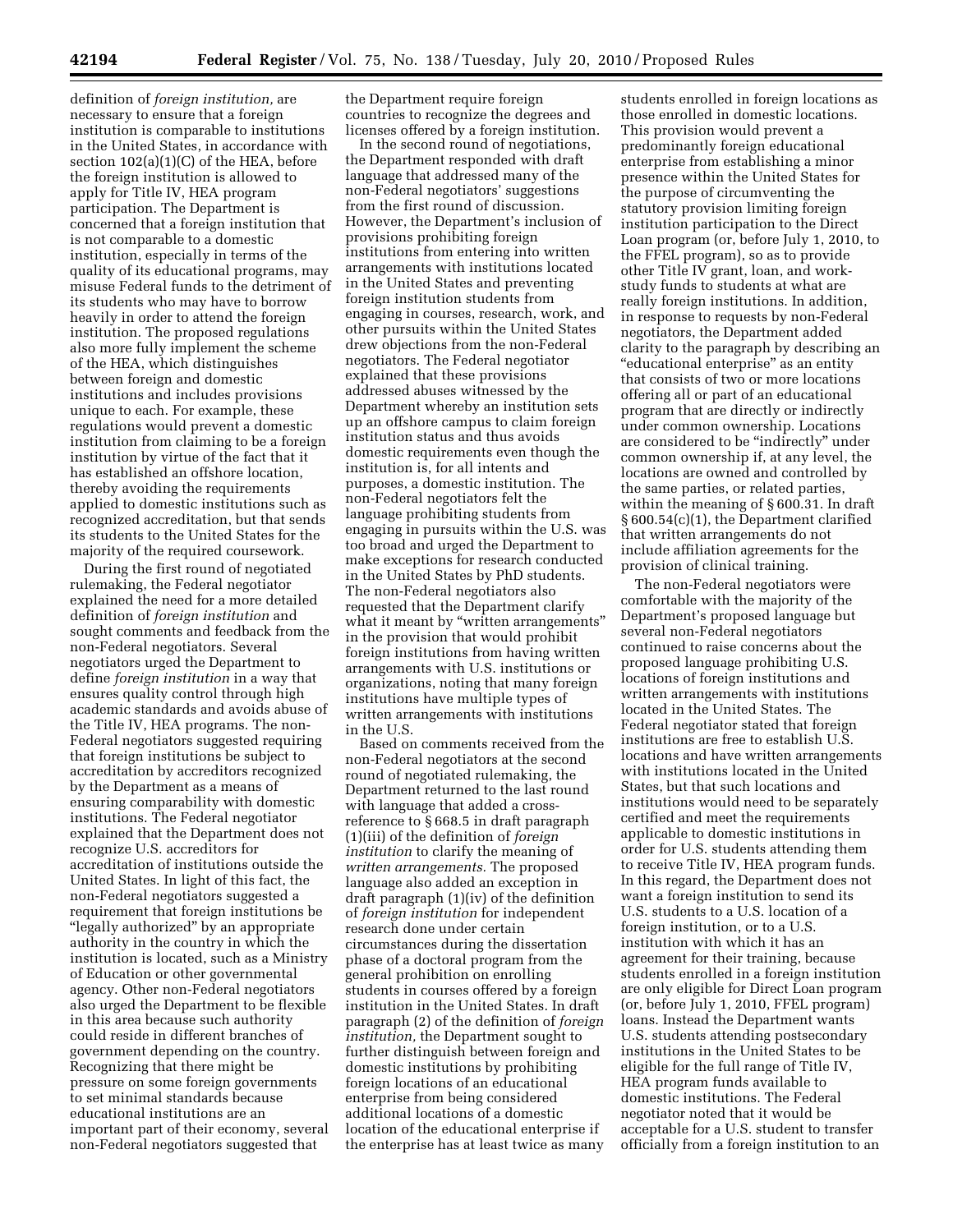institution in the U.S. that would be separately certified as a domestic institution. The non-Federal negotiators asked the Department to clarify that the proposed definition of *foreign institution* would apply only for the purposes of students who receive Title IV, HEA program funds. For example, a foreign institution would not be prohibited from having U.S. locations, but the locations would not be recognized as part of the institution for Title IV purposes, so no student attending the location, or enrolled in a program designed to be offered there in whole or in part, would be eligible to receive Title IV, HEA program funds. Similarly, a foreign institution may also maintain agreements with a U.S. institution or organization so that students of the foreign institution may continue to engage in exchange opportunities offered by U.S. institutions, but the agreement would not be recognized for Title IV, HEA purposes, so no student attending the U.S. institution, or enrolled in a program designed to be offered there in whole or in part, would be eligible to receive Title IV, HEA program funds. The Department noted that the Title IV, HEA program regulations are always applicable for Title IV, HEA program purposes only, but agreed to add the clarification.

## **Certification of Foreign Institutions (§§ 600.52 and 668.13)**

*Statute:* Section 102(a)(5) of the HEA requires the Secretary to certify an institution's qualifications as an institution of higher education in accordance with subpart 3, part H of Title IV. Under section 498(g)(1) of the HEA, the Secretary is authorized to certify an institution's eligibility for purposes of participating in the Title IV, HEA programs for a period of up to six years.

*Current Regulations:* Section 600.52 of the Institutional Eligibility regulations defines *foreign graduate medical school*  as a foreign institution that is listed in the most current edition of the World Directory of Medical Schools. *Foreign nursing school* and *foreign veterinary school* are not currently defined in § 600.52.

Section 668.13(b)(1) of the General Provisions regulations specifies that an institution's period of participation expires six years after the date of certification, except that the Secretary may specify a shorter period.

*Proposed Regulations:* The proposed regulations would modify the definition of *foreign graduate medical school* and add definitions for the terms *foreign nursing school* and *foreign veterinary* 

*school* in § 600.52. In addition, the proposed regulations would modify the regulations governing certification procedures in § 668.13.

The proposed definition of *foreign graduate medical school* in § 600.52 would be modified by removing the reference to the World Directory of Medical Schools (see the discussion under *Foreign Graduate Medical Schools* below) and replacing it with language specifying that a *foreign graduate medical school* is a foreign institution or component of a foreign institution that has, as its sole mission, providing an educational program that leads to a degree of medical doctor, doctor of osteopathy, or its equivalent. The proposed definition would clarify that references to a foreign graduate medical school as ''freestanding'' pertain solely to a school that qualifies by itself as a foreign institution, and not to a school that is a component of a larger university that qualifies as a foreign institution. Similar language is included in the proposed definitions for the terms *foreign nursing school* and *foreign veterinary school.* 

The proposed regulations would amend § 668.13(b)(1) to specify that the period of participation for a private, forprofit foreign institution expires three years after the date the institution is certified by the Secretary, rather than the current six years.

*Reasons:* The National Committee on Foreign Medical Education and Accreditation (NCFMEA) recommended that a foreign graduate medical school that is a component of a larger foreign institution be certified as a separate institution of higher education from the larger institution (Recommendation 14(a)). The Department initially proposed implementing this recommendation and applying it to foreign nursing and veterinary schools as well. Under that proposal, a graduate medical, nursing, or veterinary school that is part of a larger institution would be given its own OPEID number. Cohort default rates for the graduate medical, nursing, or veterinary school would be calculated independently of the cohort default rate for the larger foreign institution.

After discussions with the non-Federal negotiators regarding the administrative burdens that separate certification of non-freestanding graduate medical, veterinary, and nursing schools would entail, the Department decided to withdraw this proposal. Instead, the Department will track such graduate medical, veterinary, and nursing schools separately from the larger institution. To facilitate this, the Department proposed regulations that

clarify the distinction between ''freestanding'' graduate medical, veterinary, and nursing schools and graduate medical, veterinary, and nursing schools that are components of a larger foreign institution.

The NCFMEA also recommended that all foreign graduate medical schools be certified for a period of no more than three years (Recommendation 14(b)). The Department initially proposed reducing the certification period for all foreign institutions from six years to three years to provide the Department with more oversight over foreign institutions. Non-Federal negotiators noted that the Department's proposal to decrease the certification period would be administratively burdensome for institutions. Some non-Federal negotiators felt that the increased administrative burden might lead foreign institutions that enroll small numbers of Title IV borrowers to reconsider participating in the Title IV, HEA programs. Non-Federal negotiators also noted that for-profit foreign institutions might have difficulty raising capital based on three-year certifications rather than six-year certifications.

Non-Federal negotiators also contended that the reduction in the certification period would not provide much benefit to the Department. They felt that the relevant information for an institution would not be likely to change significantly in three years. The non-Federal negotiators also pointed out that this change would increase the workload for the Department staff who review and approve institutional eligibility applications for foreign institutions.

The Department continues to believe that reducing the certification period will give the Department better oversight over foreign institutions, particularly over institutions that enroll large numbers of Title IV borrowers. However, the Department acknowledges that decreasing the certification period from six to three years would be unnecessary for certain types of institutions. Therefore, the Department revised its proposal by limiting the three-year certification period to private, for-profit medical, veterinary, and nursing schools. These institutions, among all participating foreign institutions, continue to receive by far the largest amounts of Title IV, HEA program funds. Under the revised proposal, public and nonprofit institutions would continue to be recertified every six years.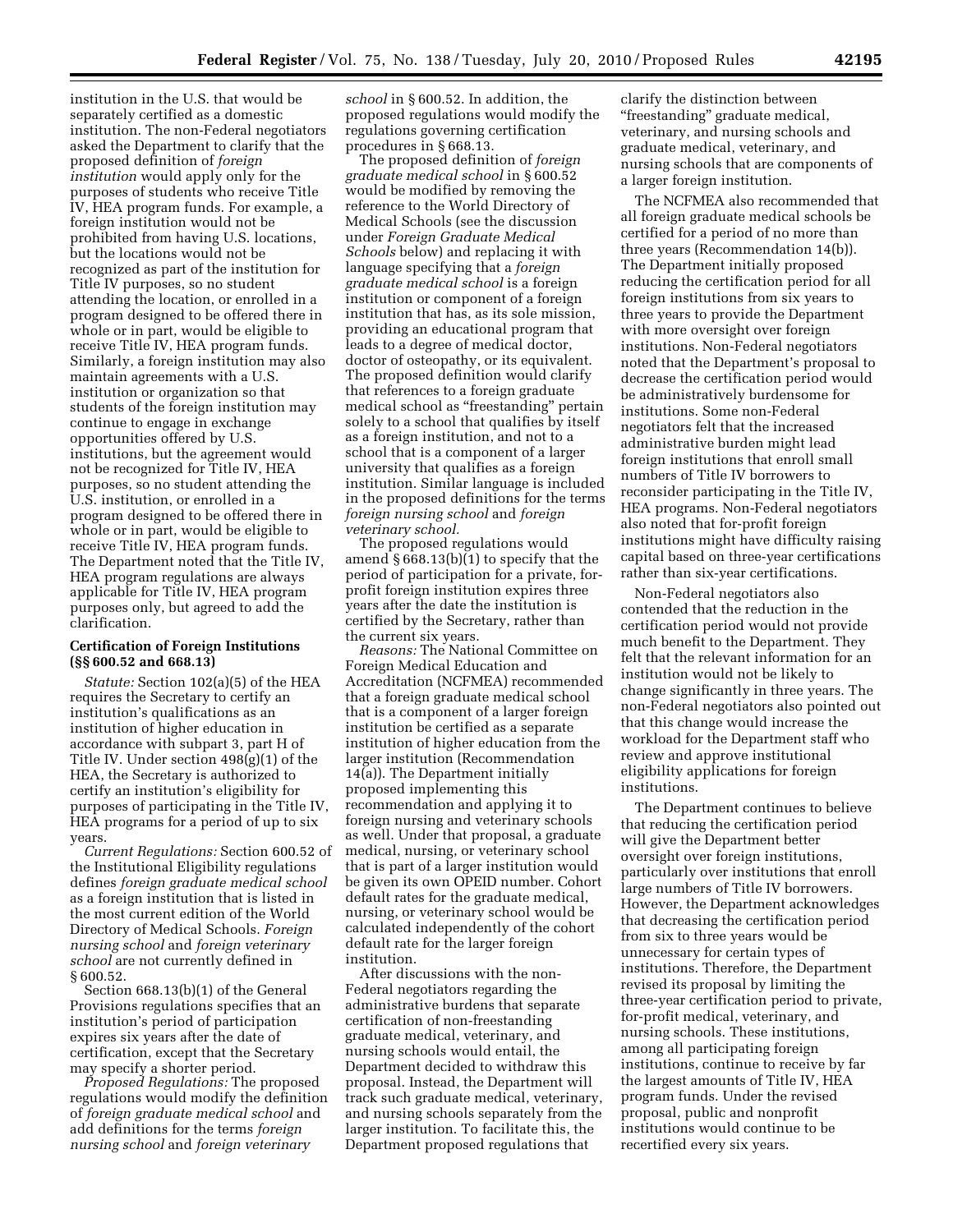## **Single Legal Authorization for Groups of Foreign Institutions (§ 600.54)**

*Statute:* Section 101(a)(2) of the HEA requires a domestic institution of higher education to be legally authorized by the State in which it is located to provide a program of postsecondary education. Section 102(a)(2)(A) of the HEA requires the Secretary, through regulation, to develop eligibility criteria for foreign institutions of higher education that are comparable to the eligibility criteria for U.S. institutions of higher education. Section 498(a) and (b) of the HEA require the Secretary to determine whether an institution is legally authorized and to prepare and prescribe an application form for purposes of determining that the requirements of eligibility, accreditation, financial responsibility, and administrative capability are met.

*Current Regulations:* Section 600.54(b) of the current regulations requires a foreign institution to be legally authorized by an appropriate authority to provide postsecondary education in the country where the institution is located.

*Proposed Regulations:* Proposed § 600.54(f) would provide three different methods for a foreign institution to prove that it is legally authorized to provide postsecondary education in the country where the institution is located. The documentation from a foreign country's education ministry, council, or equivalent agency may either be—

• A single legal authorization that covers all eligible foreign institutions in the country;

• A single legal authorization that covers all eligible foreign institutions in a jurisdiction within the country; or

• Separate legal authorizations for each eligible foreign institution in the country.

*Reasons:* To ease administrative burden for foreign institutions, the Department sought to determine if compliance with any of the foreign institution eligibility criteria could be demonstrated at a nationwide level, for all eligible institutions within a country, rather than at the individual institution level. After discussions with the non-Federal negotiators and our own internal review of the Title IV institutional eligibility criteria, the Department determined that the requirement for proof of legal authorization to provide postsecondary education could be provided this way.

Non-Federal negotiators were generally supportive of the Department's proposal. However, they did raise some concerns. Some non-Federal negotiators felt that institutions

should not have to rely on a national government to develop a nationwide list of institutions legally authorized to provide postsecondary education in the country. They contended that some national governments might not have the resources to develop and maintain such a list. The non-Federal negotiators argued that for institutions in some countries, it might be cumbersome and time-consuming to obtain such a list from the national government. This would have the effect of slowing down the eligibility certification processes for some foreign institutions. These non-Federal negotiators recommended that institutions retain the option of providing the Department with their own individual legal authorizations, rather than relying on a nationwide list.

Other non-Federal negotiators believed that it was too constricting to limit the authority for developing the list of institutions to an agency of the national government. They noted that in some countries, such as Canada, legal authorization to provide postsecondary education is provided by the provincial governments, not by the national government. These non-Federal negotiators requested that the Department make provision for legal authorizations from government entities at a provincial level, not at the national level.

The Department agreed with these recommendations. In addition to allowing proof of legal authorization to be provided on a nationwide basis, the proposed regulations allow for proof of legal authorization to be provided for all eligible institutions in a jurisdiction within the country, and continue to allow proof of legal authorization to be provided separately for each eligible institution in a country.

## **Eligibility of Training Programs at Foreign Institutions (§ 600.54)**

*Statute:* Section 101(b)(1) of the HEA provides, in part, that one type of educational program that a Title IV ''institution of higher education'' may provide to be eligible to apply to participate in the Title IV, HEA programs is a training program of at least one year that prepares students for gainful employment in a recognized occupation. Section 102(a)(2)(A) provides for participation in the Title IV, HEA programs by entities that are comparable to such institutions under regulations prescribed by the Secretary.

*Current Regulations:* Section 600.54 provides that, in order to be eligible to apply to participate in the Title IV, HEA programs, a foreign institution must provide an eligible educational program that leads to a degree that is equivalent

to a U.S. degree, or be at least a twoacademic-year program acceptable for full credit toward the equivalent of a U.S. baccalaureate degree, *or be equivalent to at least a one-academicyear training program that leads to a certificate, degree, or other recognized educational credential and prepares students for gainful employment in a recognized occupation.* 

Section 668.3 defines an academic year as—

• For a program offered in credit hours, a minimum of 30 weeks of instructional time and, for an undergraduate program, an amount of instructional time whereby a full-time student is expected to complete at least 24 semester or trimester credit hours or 36 quarter credit hours; or

• For a program offered in clock hours, a minimum of 26 weeks of instructional time and, for an undergraduate program, an amount of instructional time whereby a full-time student is expected to complete at least 900 clock hours.

*Proposed Regulations:* Under the proposed regulations, a foreign institution would have to demonstrate to the satisfaction of the Secretary (who would make program-by-program determinations of comparability) that the amount of academic work required by a program it seeks to qualify as eligible is at least a one-academic-year training program that is equivalent to—

• For a program offered in credit hours, a minimum of 30 weeks of instructional time and, for an undergraduate program, an amount of instructional time whereby a full-time student is expected to complete at least 24 semester or trimester credit hours or 36 quarter credit hours; or

• For a program offered in clock hours, a minimum of 26 weeks of instructional time and, for an undergraduate program, an amount of instructional time whereby a full-time student is expected to complete at least 900 clock hours.

*Reasons:* The Department believes the proposed regulations are necessary because many foreign institutions use educational measurements other than conventional U.S. semester, trimester, quarter credits and clock-hours. As the definition of an academic year—the program length measurement used here—specifically references these U.S. measurements, it is necessary to make some sort of comparability determination in order to determine the eligibility of these programs at foreign institutions, and the eligibility of those foreign institutions that do not offer any other type of Title IV, HEA eligible program. The non-Federal negotiators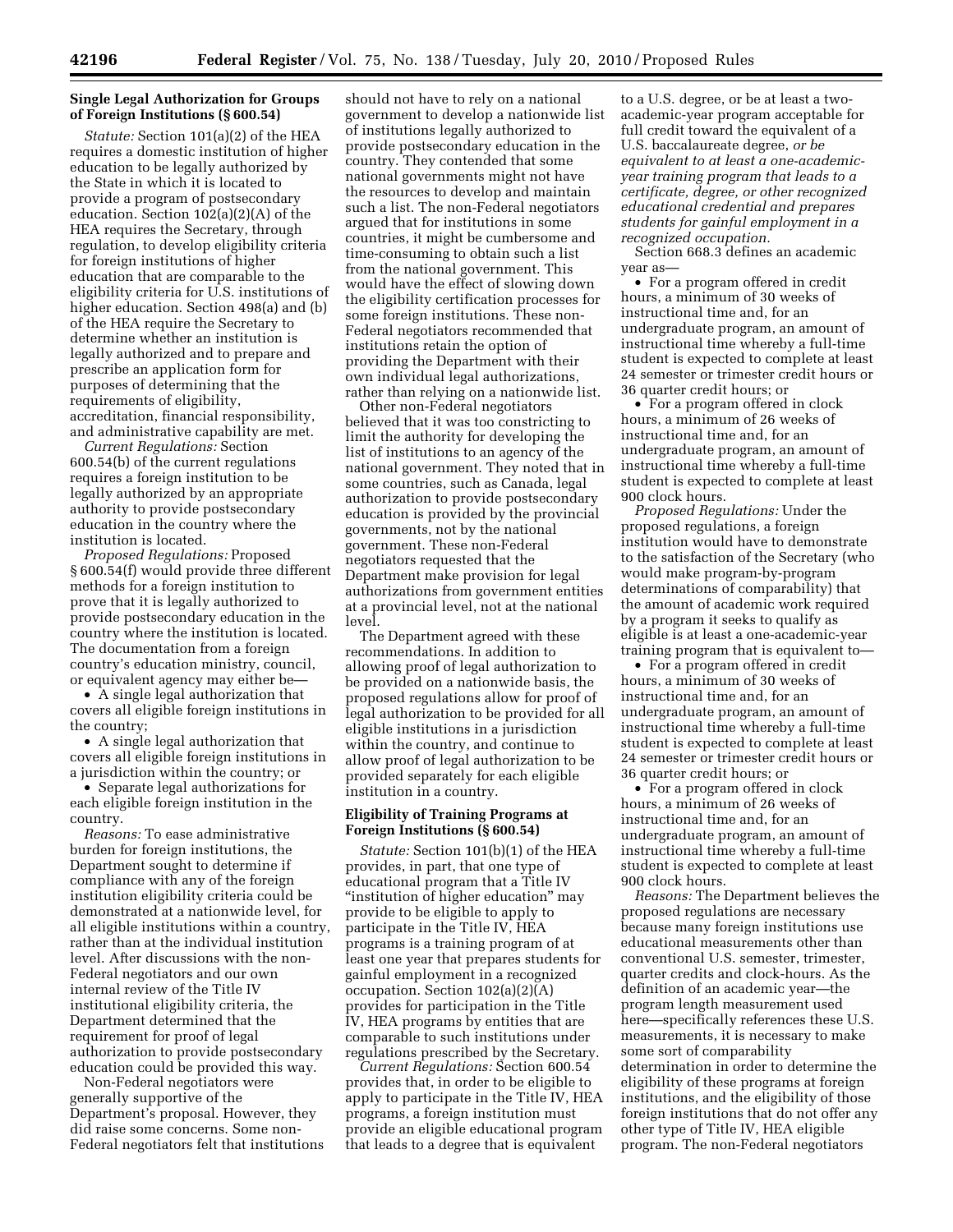provided the Department with information regarding the definition of non-degree programs by different countries, units of measurement for programs in other countries, and evaluation and comparability determinations made by private entities. The information provided consistently indicates that the assignment of credits or other measures of academic work by foreign institutions vary greatly. As a result, under the proposed regulations, the Secretary would make determinations of comparability on a program-by-program basis, based on information provided by a foreign institution to demonstrate that the amount of academic work required by a program it seeks to qualify as eligible is comparable to at least a one-academicyear training program that is equivalent to the academic work required for eligibility of these programs at domestic institutions.

Two of the issues under negotiation by the Team I negotiating committee (Program Integrity Issues)—the definition of what it means to "provide gainful employment in a recognized occupation'' and the definition of a credit hour for Title IV, HEA program purposes—could impact the eligibility of all programs, offered at foreign and domestic institutions, that are eligible because they are at least one academic year in length and prepare students for gainful employment in a recognized occupation. These Team I issues are distinct from the issue negotiated here by Team II—*i.e.,* the translation of credits or other measures of academic work by foreign institutions for purposes of determining program length (a measure of both weeks and credit hours).

#### **Foreign Graduate Medical Schools (§§ 600.20, 600.21, 600.52, 600.55)**

*Statute:* Section 102(a)(2)(A) of the HEA provides that the Secretary shall establish criteria by regulation for the approval of institutions outside the United States and for the determination that such institutions are comparable to an ''institution of higher education'' as defined in section 101 of the HEA, except that a foreign graduate medical, veterinary or nursing school may be forprofit. That section also provides that, except for foreign graduate medical schools that had a clinical training program that was approved by a State as of January 1, 1992, at least 60 percent of students and graduates must not be persons described in section 484(a)(5) of the HEA in the year preceding the year for which students are seeking Title IV, HEA program loans, and that at least 60 percent of students and graduates taking

the United States Medical Licensing Examination (USMLE) administered by the Educational Commission for Foreign Medical Graduates (ECFMG) must have received a passing score in that preceding year.

Effective July 1, 2010, the HEOA amended sections 102(a)(2)(A) and (B) of the HEA to (1) increase the pass rate threshold for the USMLE from 60 percent to 75 percent; (2) allow a foreign graduate medical school that was eligible based on having a clinical training program approved by a State as of July 1, 1992, to continue to be eligible as long as it has continuously operated a clinical training program in at least one State that approves the program; and (3) allow for the promulgation, through regulations, of new eligibility criteria for foreign graduate medical schools that have a clinical training program approved by a State prior to January 1, 2008, but that would not meet the otherwise—applicable requirement that at least 60 percent of their students and graduates not be persons described in section 484(a)(5) of the HEA in the year preceding the year for which students are seeking Title IV, HEA program loans. Section  $102(a)(2)(B)(iii)(IV)(aa)$  of the HEA provides that such new eligibility criteria must be based on the recommendations contained in a report to be prepared by August 14, 2009, by the NCFMEA. The NCFMEA is a panel of medical experts that evaluates the medical school accrediting agency standards used in the foreign country where medical education is provided to determine comparability to the standards of accreditation applied to medical schools in the United States. The statute required the NCFMEA's report to address: entrance requirements; retention and graduation rates; successful placement of students in U.S. medical residency programs; passage rate of students on the USMLE; the assessment of program quality by State medical boards; the extent to which graduates would be unable to practice medicine in one or more States, based on the judgment of a State medical board; any areas recommended by the Comptroller General (*i.e.,* head of the Government Accountability Office (GAO)) under section 1101 of the HEOA; and any additional areas the Secretary may require. The statute provides that the regulations must, at a minimum, require a USMLE pass rate of at least 75 percent.

The HEOA also provides that the Department may issue an NPRM addressing the new eligibility criteria for foreign graduate medical schools no earlier than 180 days after the

submission of the report, and may issue final regulations no earlier than one year after the issuance of the NPRM.

*Current Regulations:* Neither § 600.20, which addresses the application procedures for establishing, reestablishing, maintaining, or expanding institutional eligibility and certification, nor § 600.21, which addresses when and how an institution must update application information, currently include any provisions specific to *foreign graduate medical schools.* Section 600.52 defines a foreign graduate medical school as a foreign institution that qualifies to be listed in, and is listed as a medical school in, the most current edition of the World Directory of Medical Schools published by the World Health Organization (WHO). The regulations do not currently include a definition of clinical training, the NCFMEA, or a post-baccalaureate/ equivalent medical program. Section 600.55(a)(5) contains the additional criteria for determining whether a foreign graduate medical school is eligible to apply to participate in the Title IV, HEA programs. Currently, a foreign graduate medical school generally must, in addition to satisfying the criteria in § 600.54 for determining a foreign institution's eligibility (except the criterion that the institution be public or private nonprofit), satisfy all of the following criteria:

• Provide, and require its students to complete a program of clinical and classroom medical instruction of not less than 32 months that is supervised closely by members of the school's faculty and that is provided either (1) Outside the United States, in facilities adequately equipped and staffed to afford students comprehensive clinical and classroom medical instruction; or (2) In the United States, through a training program for foreign medical students that has been approved by all medical licensing boards and evaluating bodies whose views are considered relevant by the Secretary.

• Have graduated classes during each of the two twelve-month periods immediately preceding the date the Secretary receives the school's request for an eligibility determination.

• Employ only those faculty members whose academic credentials are the equivalent of credentials required of faculty members teaching the same or similar courses at medical schools in the United States;

• Be approved by an accrediting body (1) that is legally authorized to evaluate the quality of graduate medical school educational programs and facilities in the country where the school is located; and (2) whose standards of accreditation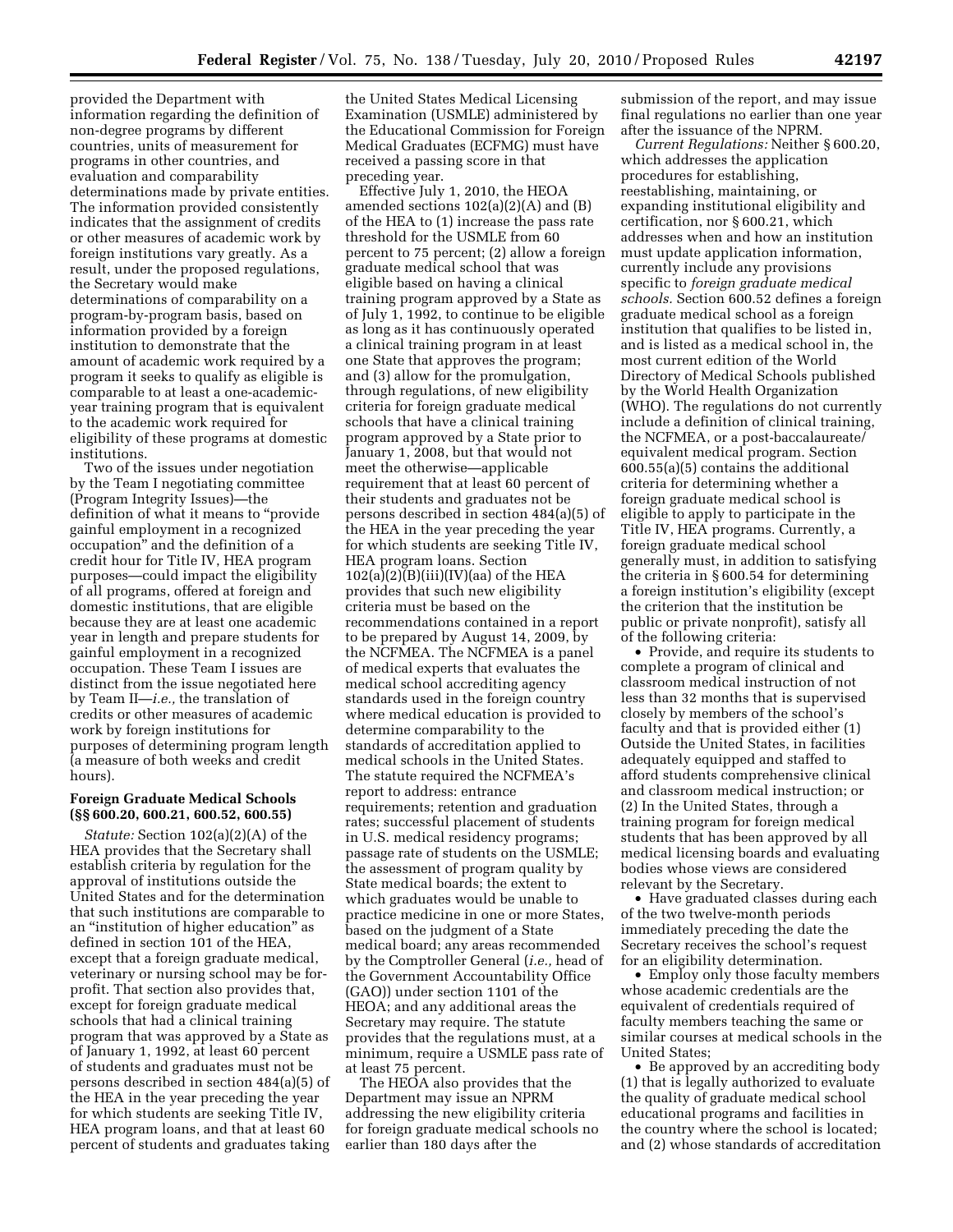of graduate medical schools have been evaluated by the advisory panel of medical experts established by the Secretary and have been determined to be comparable to standards of accreditation applied to medical schools in the United States.

In addition, current regulations provide that foreign graduate medical schools that do not have a clinical training program that has been continuously approved by a State since January 1, 1992, must—

• During the academic year preceding the year for which any of the school's students seeks a FFEL program loan, have at least 60 percent of those enrolled as full-time regular students in the school and at least 60 percent of the school's most recent graduating class be persons who did not meet the citizenship and residency criteria contained in section 484(a)(5) of the HEA, 20 U.S.C. 1091(a)(5); and

• For a foreign graduate medical school outside of Canada, have at least 60 percent of the school's students and graduates who took any step of the USMLE administered by the ECFMG (including the ECFMG English test) in the year preceding the year for which any of the school's students seeks a FFEL program loan to have received passing scores on the exams. In performing the calculation, a foreign graduate medical school must count as a graduate each person who graduated from the school during the three years preceding the year for which the calculation is performed.

*Proposed Regulations: Location of a graduate medical education program, affiliation agreements, and application and notification procedures for foreign graduate medical schools* 

Section 600.55(h)(2) of the proposed regulations would provide that no portion of the medical education program offered to U.S. students by a foreign graduate medical school, other than the clinical training portion of the program, would be allowed to be located outside of the country in which the main campus of the school is located.

For clinical training sites located outside the United States, proposed § 600.55(h)(1) would require that, with two exceptions, all portions of the medical education program offered to U.S. students must be located in a country whose medical school accrediting standards are comparable to standards used in the United States, as determined by the NCFMEA. Under proposed § 600.55(h)(3), with the same two exceptions, if any portion of the clinical training portion of the educational program is located in an

approved comparable foreign country other than the country in which the main campus is located, the institution's medical accrediting agency must have conducted an on-site evaluation and specifically approved the clinical training sites in order for students attending the site to be eligible to borrow Title IV, HEA program funds. Furthermore, clinical instruction offered at a site in a foreign NCFMEA-approved country must be offered in conjunction with medical educational programs offered to students enrolled in accredited medical schools located in that approved foreign country. The two exceptions are that these criteria would not have to be met if the clinical training location is included in the accreditation of a medical program accredited by the Liaison Committee on Medical Education (LCME), or if no individual student takes more than two electives at the clinical training location and the combined length of the electives does not exceed eight weeks.

Proposed § 600.55(e)(1) would require a foreign graduate medical school to have: (1) A formal affiliation agreement with any hospital or clinic at which all or a portion of the school's core clinical training or required clinical rotations are provided; and (2) either a formal affiliation agreement or other written arrangements with any hospital or clinic at which all or a portion of its clinical rotations that are not required are provided, except for those locations that are not used regularly, but instead are chosen by individual students who take no more than two electives at the location for no more than a combined total of eight weeks.

The proposed regulations would require these affiliation agreements or other written arrangements to state how the following will be addressed at each site: (1) Maintenance of the school's standards; (2) appointment of faculty to the medical school staff; (3) design of the curriculum; (4) supervision of students; (5) provision of liability insurance; and (6) evaluation of student performance.

Proposed  $\S 600.20(a)(3)(iii)$  and § 600.20(b)(3)(iii) would require a foreign graduate medical school (*i.e.,* a freestanding foreign graduate medical school or a foreign institution that includes a foreign graduate medical school) to provide copies of the affiliation agreements with hospitals and clinics that it is required to have under proposed § 600.55(e)(2) as a part of any application for initial certification or recertification to participate in the Title IV, HEA programs.

Proposed § 600.20(a)(3)(i)(A) and § 600.20(b)(3)(i)(A) would provide that, for initial certification or for recertification, a foreign graduate medical school (*i.e.,* a freestanding foreign graduate medical school or a foreign institution that includes a foreign graduate medical school) would be required to list on the application to participate all educational sites and where they are located, except for those locations that are not used regularly, but instead are chosen by individual students who take no more than two electives at the location for no more than a combined total of eight weeks.

In § 600.52, the proposed regulations would add a definition of *clinical training.* Clinical training would be defined as the portion of a graduate medical education program that counts as a clinical clerkship for purposes of medical licensure. Proposed §§ 600.20(a)(3)(i)(B) and (b)(3)(i)(B) would require freestanding foreign graduate medical schools, and foreign institutions that include a foreign graduate medical school, to identify, for each clinical site reported in the certification or recertification application as required under §§ 600.20(a)(3)(i)(A) and (b)(3)(i)(A), the type of clinical training (core, required clinical rotation, not required clinical rotation) offered at that site.

Proposed § 600.20(c)(5) would require a foreign graduate medical school (*i.e.,*  a freestanding foreign graduate medical school or a foreign institution that includes a foreign graduate medical school) that adds a location that offers all or a portion of the school's core clinical training or required clinical rotations to apply to the Secretary and wait for approval if it wishes to provide Title IV, HEA program funds to the students at that location, except for those locations that are included in the accreditation of a medical program accredited by the LCME. If a foreign graduate medical school (*i.e.,* a freestanding foreign graduate medical school or a foreign institution that includes a foreign graduate medical school) adds a location that offers all or a portion of the school's clinical rotations that are not required, proposed § 600.21(a)(10) would require the school to notify the Secretary no later than 10 days after the location is added, except for those locations that are included in the accreditation of a medical program accredited by the LCME, or that are not used regularly, but instead are chosen by individual students who take no more than two electives at the location for no more than a combined total of eight weeks.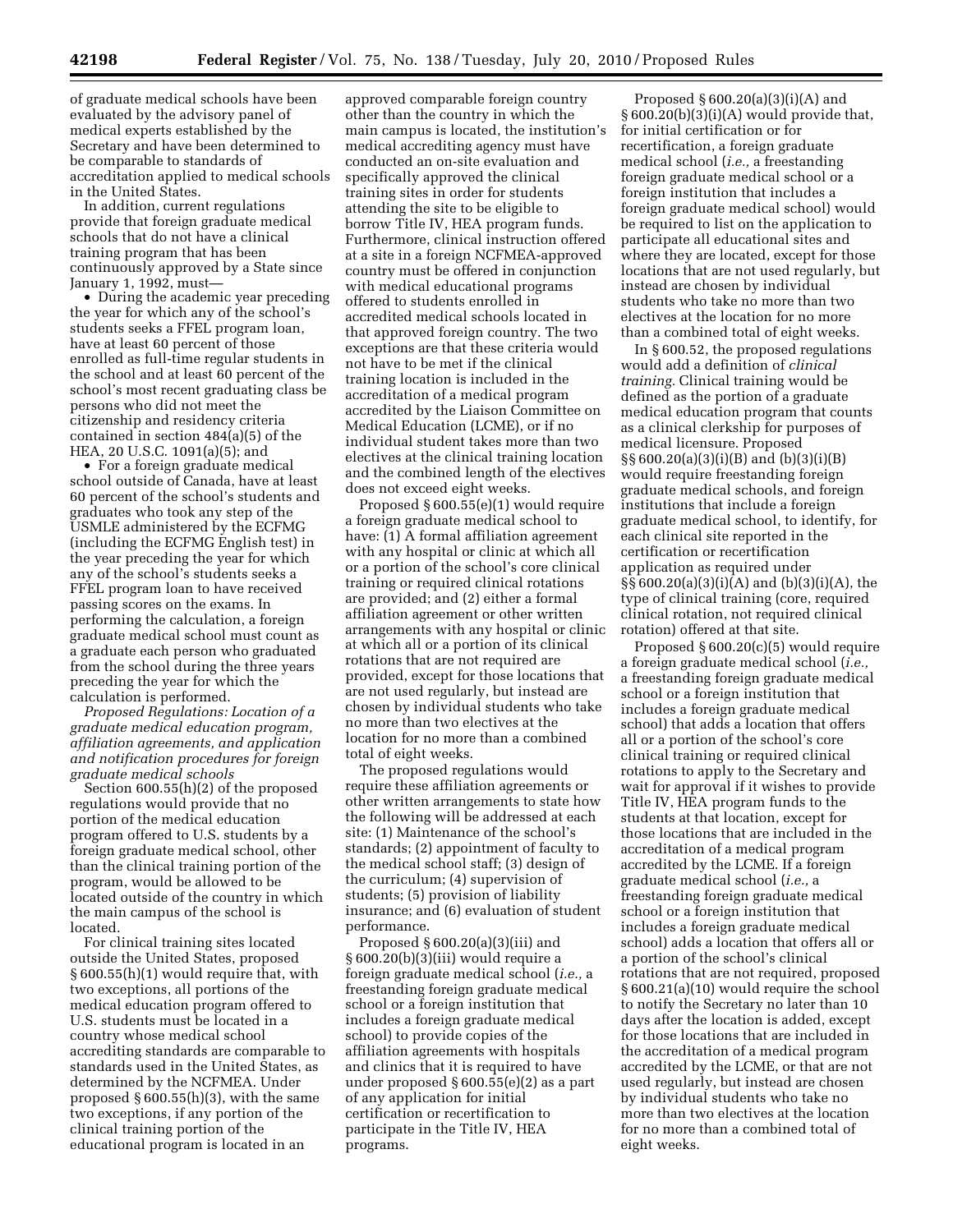In addition, proposed § 600.20(a)(3)(ii) and § 600.20(b)(3)(ii) would require that, for initial certification or for recertification, a foreign graduate medical school (*i.e.,* a freestanding foreign graduate medical school or a foreign institution that includes a foreign graduate medical school) indicate whether it offers (1) only post-baccalaureate/equivalent medical programs; (2) other types of programs that lead to employment as a doctor of osteopathic medicine or doctor of medicine; or (3) both. Proposed § 600.52 would define a *postbaccalaureate/equivalent medical program* as a program that consists solely of courses and training leading to employment as a doctor of medicine or doctor of osteopathic medicine, and is offered by a foreign graduate medical school that requires, as a condition of admission, that its students have already completed their non-medical undergraduate studies.

#### **General**

Proposed § 600.52 would replace the definition of a *foreign graduate medical school* and clarify that a *foreign graduate medical school* can be freestanding or a component of an eligible foreign institution.

Proposed § 600.55(a)(1) would continue to provide that, in addition to satisfying the general criteria for determining a foreign institution's eligibility (except the criterion that the institution be public or private nonprofit), a foreign graduate medical school would have to satisfy all applicable criteria in this section, except that the proposed regulations would clarify that the general criteria that must be satisfied are all applicable criteria in part 600, rather than just § 600.55.

Proposed § 600.55(a)(2) would require a foreign graduate medical school to provide, and require its students to complete, a program of clinical training and classroom medical instruction of not less than 32 months, that is supervised closely by members of the school's faculty, and that is both (1) provided in facilities adequately equipped and staffed to afford students comprehensive clinical and classroom medical instruction; and (2) approved by all medical licensing boards and evaluating bodies whose views are considered relevant by the Secretary, regardless of whether it is located outside or inside the United States.

In addition, the proposed regulations would make clear that a foreign graduate medical school may offer, as part of its clinical training, no more than two electives consisting of a combined total of no more than eight weeks per

student at a site located in a foreign country other than the country in which the main campus is located or in the United States, unless that location is included in the accreditation of a medical program that is accredited by the LCME.

Proposed § 600.55(a)(3) would require that a foreign graduate medical school appoint, rather than employ, only those faculty members whose academic credentials are the equivalent of credentials required of faculty members teaching the same or similar courses at medical schools in the United States.

Finally, proposed § 600.55(a)(4) would continue to require that a foreign graduate medical school have graduated classes during each of the two twelvemonth periods immediately preceding the date the Secretary receives the school's request for an eligibility determination.

#### **Accreditation**

The proposed regulations would make no substantive changes to the accreditation requirements for foreign graduate medical schools.

## **Admission Criteria and Collection and Submission of Data**

Section 668.55(c) would require a foreign graduate medical school with a post-baccalaureate/equivalent medical program to require students accepted for admission who are U.S. citizens, nationals, or permanent residents to have taken the Medical College Admission Test (MCAT) and to have reported their scores to the school. In addition, § 600.55(c) would require a foreign graduate medical school to determine the consent requirements for and require the necessary consents of all students accepted for admission who are U.S. citizens, nationals, or eligible permanent residents to enable the school to comply with the collection and submission requirements in proposed § 600.55(d) for MCAT scores, residency placement, and USMLE scores.

Proposed § 600.55(d) would require a foreign graduate medical school to obtain, at its own expense, and by September 30 of each year submit to its accrediting authority: (1) MCAT scores for all students who are U.S. citizens, nationals, or eligible permanent residents admitted during the preceding award year and the number of times each student took the exam; and (2) the percentage of students who are U.S. citizens, nationals, or eligible permanent residents graduating during the preceding award year who are placed in an accredited U.S. medical residency. A school would have to

submit the data on MCAT scores and placement in a U.S. residency program to the Secretary only upon request. In addition, proposed § 600.55(d) would require a foreign graduate medical school to obtain, at its own expense and by September 30 of each year submit to the Secretary, unless the Secretary notifies schools that it will receive the information directly from the ECFMG, or other responsible third parties, USMLE scores earned during the preceding award year by at least each student who is a U.S. citizen, national, or eligible permanent resident, and each graduate who is a U.S. citizen, national, or eligible permanent resident who graduated during the three preceding years, and the date each student took each test, including any failed tests. The USMLE scores submitted would have to be disaggregated by step/test for Step 1, which assesses knowledge and application of basic science concepts; Step 2–Clinical Skills (Step 2–CS), which assesses knowledge of clinical science principles; and Step 2–Clinical Knowledge (Step 2–CK), which tests a student's ability to examine and interact with patients and colleagues, and by attempt. A school would not be required to submit data on the USMLE Step 3, which provides a final assessment of a physician's ability to assume independent delivery of general medical care. All foreign graduate medical schools would be required to submit these data, even those that are not required to meet the 60 percent/75 percent USMLE pass rate requirement.

#### **Notification to Accrediting Body**

Proposed § 600.55(e)(2) would require a foreign graduate medical school to notify its accrediting body within one year of any material changes in (1) the educational programs, including changes in clinical training programs; and (2) the overseeing bodies in the formal affiliation agreements with hospitals and clinics.

## **Citizenship and USMLE Pass Rate Percentages**

Proposed  $\S 600.55(f)(1)(i)(B)$  would allow a foreign graduate medical school to be exempt from the existing citizenship requirement (in proposed § 600.55(f)(1)(i)(A)) that at least 60 percent of the school's students and recent graduates not be U.S. citizens, nationals, or eligible permanent residents if it had a clinical training program approved by a State as of January 1, 2008, and continues to operate a clinical training program in at least one State that approves the program. In addition, proposed § 600.55(f)(2)(ii) would allow a foreign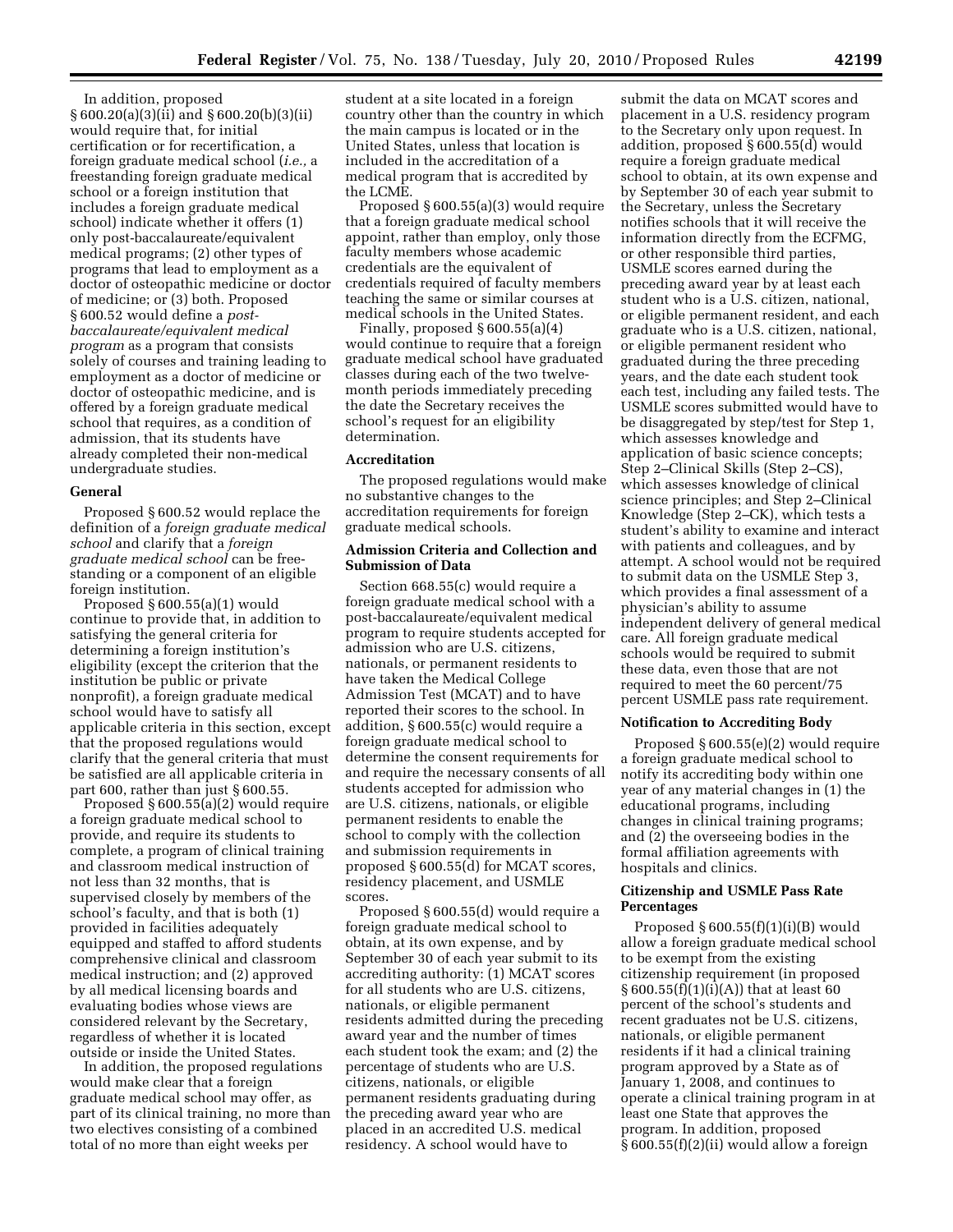graduate medical school that was eligible to participate in the Title IV, HEA programs and exempt from the USMLE pass rate requirement based on having a clinical training program approved by a State as of January 1, 1992, to continue to be eligible and exempt from the USMLE pass rate requirement as long as it continues to operate a clinical training program in at least one State that approves the program. Proposed § 600.55(f)(1)(ii) would make the following changes to the USMLE pass rate requirement:

• Increase the USMLE pass rate threshold from 60 percent to 75 percent  $(S600.55(f)(1)(ii)).$ 

• Limit the pass rate requirement to Step 1, Step 2–CS, and Step 2–CK, excluding Step 3.

• Require a foreign graduate medical school to have at least a 75 percent pass rate on each step/test of the USMLE (limited to Step 1, Step 2–CS, and Step 2–CK), rather than a combined pass rate for all steps/tests.

• Require foreign graduate medical schools to include in the calculation only U.S. citizens, nationals, or eligible permanent residents, rather than all students taking the USMLE.

• Require foreign graduate medical schools to include only first time test takers in the calculation.

For example, the award year 2011– 2012 pass rate for the USMLE–Step 1 would be calculated as follows:

*Those from the denominator who passed Step 1*.

All U.S. citizens, nationals, and eligible permanent residents who are students during award year 2010–2011, or who graduated in award year 2008– 2009, 2009–2010, or 2010–2011, and took Step 1 of the exam for the first time in award year 2010–2011.

Under proposed  $\S 600.55(f)(4)$ , if the result of any step/test pass rate would be based on fewer than eight students, a single pass rate would be determined for the school based on the performance of U.S. citizens, nationals, and eligible permanent residents on Step 1, Step 2– CS and Step 2–CK combined. If that combined pass rate would be based on fewer than eight step/test results, the school would be deemed to have no pass rate for that year, and the results for the year would be combined with each subsequent year until a pass rate based on at least eight step/test results could be derived.

## **Other Criteria**

Proposed § 600.55(g)(1) would require a foreign graduate medical school to apply existing  $\S 668.16(e)(2)(ii)(B)$ , (C), and (D) for establishing a quantitative satisfactory academic progress policy

and require that a student complete his or her educational program within 150 percent of the published length of the educational program. In addition, proposed § 600.55(g)(2) would require a foreign graduate medical school to document the educational remediation it provides to assist students in making satisfactory academic progress. Finally, proposed § 600.55(g)(3) would require a foreign graduate medical school to publish all the languages in which instruction is offered.

*Reasons:* As required by statute, the recommendations of the 2009 *Report to the U.S. Congress by the National Committee on Foreign Medical Education and Accreditation Recommending Institutional Eligibility Criteria for Participation by Certain Foreign Medical Schools in the Federal Family Education Loan Program*  (NCFMEA report) that could be implemented through regulations were taken into consideration in the development of these proposed regulations. The report is available at *[http://www2.ed.gov/about/bdscomm/](http://www2.ed.gov/about/bdscomm/list/ncfmea-dir/reporttocongress2009.pdf) [list/ncfmea-dir/](http://www2.ed.gov/about/bdscomm/list/ncfmea-dir/reporttocongress2009.pdf)* 

*[reporttocongress2009.pdf.](http://www2.ed.gov/about/bdscomm/list/ncfmea-dir/reporttocongress2009.pdf)* The Department determined that the following recommendations made by the NCFMEA could be addressed through regulatory change: 1(a), 1(b), 3, 4(a), 4(b), 4(c), 9(a), 9(b), 10, 12(a), 12(b), 14(a) and 14(b). The Committee's consideration of these recommendations is discussed below in relation to the areas of the proposed regulations to which they pertain, except for Recommendations 14(a) and 14(b), which are discussed under *Certification of Foreign Institutions (§§ 600.52, and 668.13)* above.

Although the HEOA specified that the NCFMEA was to take into account in the development of their recommendations the results of the GAO report related to foreign graduate medical schools, the HEOA specified a later deadline for the issuance of the GAO report than for the NCFMEA recommendations. As a result, the GAO report was not completed in time for the NCFMEA to take it into account. The GAO report was published June 2010. The Department will take the GAO report into consideration as the rulemaking process continues. Although the statute directed the NCFMEA to make recommendations for a specific group of schools, the NCFMEA stated on page seven of its report, ''It also suggests the recommendations contained within the report be applied to all foreign graduate medical schools participating in the FFEL program. The NCFMEA does not believe that two sets of criteria should be applied, given the millions of

dollars in Federal student loans disbursed annually to foreign graduate medical schools that are already participating in the FFEL program. If performance levels are set to ensure quality, they should apply to all.'' The Department in general agrees with this recommendation; thus, these proposed regulations for foreign graduate medical schools would apply to all foreign graduate medical schools, except where noted. Some non-Federal negotiators believed the NCFMEA report contains a contradictory statement indicating the NCFMEA's desire to limit its recommendations for change to a specific group of schools (''The foreign medical schools that are subject to the recommendations contained within this report are identified as \* \* \* having American citizens/permanent residents constitute more than 40 percent of its fulltime enrollment and/or graduates from the preceding year.'' page five). These non-Federal negotiators were concerned about the large overall administrative burden that the proposed regulations as a whole would have on foreign graduate medical schools with small numbers of U.S. students with Title IV, HEA program loans. The Department made clear during the negotiations that it believes the statement identified by the non-Federal negotiators is merely a restating of the statute. Regardless, the Department believes that these proposed regulations are important to the integrity of the Title IV, HEA programs and should apply to all foreign graduate medical schools, except where noted.

## **Location of a Graduate Medical Education Program, Affiliation Agreements, and Application and Notification Procedures for Foreign Graduate Medical Schools**

Under section 102(a)(2)(B) of the HEA, a foreign graduate medical school must be accredited or preaccredited by an accrediting agency recognized by the Secretary, or approved under foreign accrediting standards found comparable by the NCFMEA to standards applied in the United States. In order for this provision to have effect, and as the Department's implementing regulations have always provided, an accrediting body approved by NCFMEA must be legally authorized to evaluate the quality of the medical school educational programs and facilities in the country in which those schools are located. The Department generally construes this requirement for comparable accreditation to mean that (except for clinical training locations in the U.S. that are provided for in the statute) the graduate medical program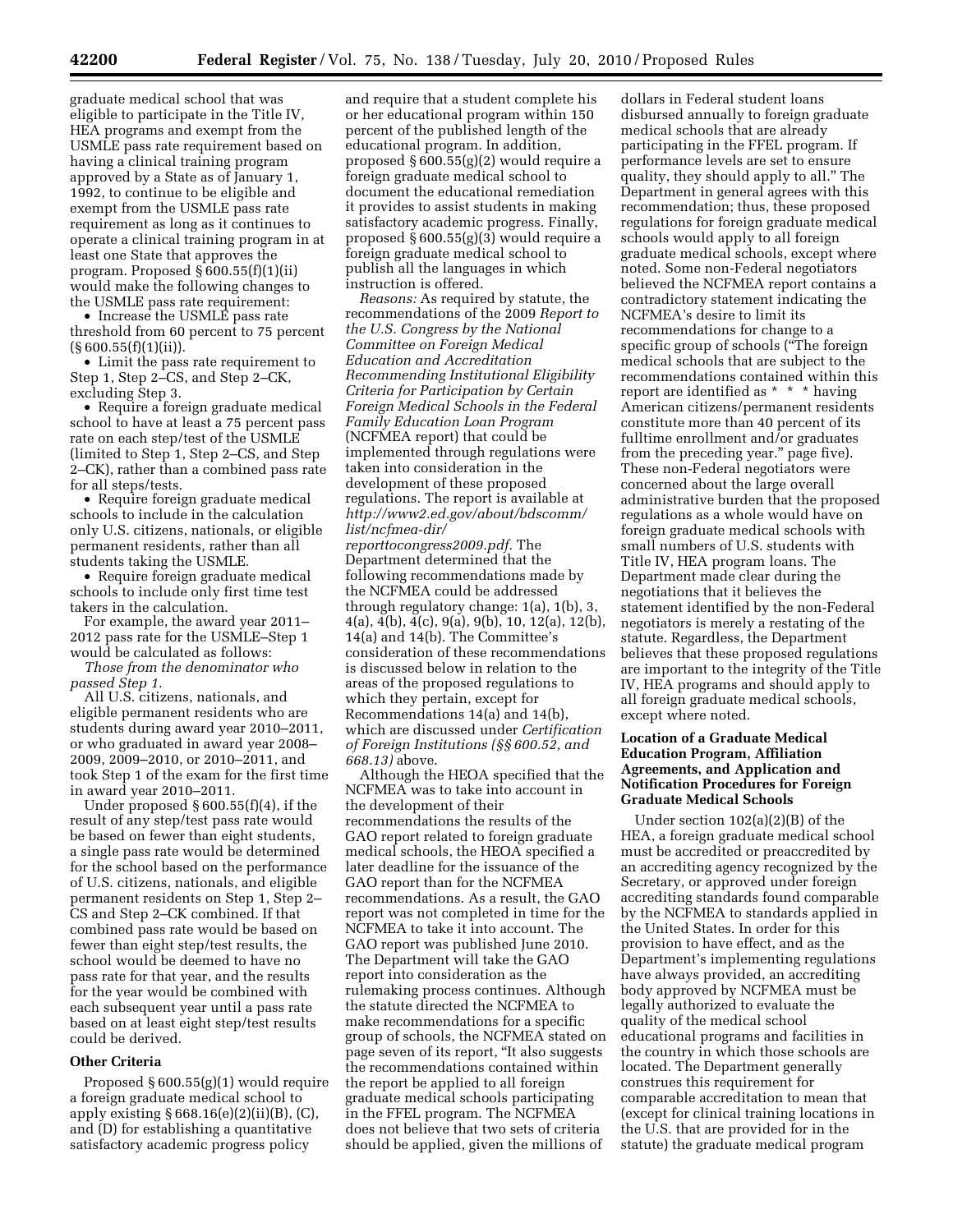must be located in the country in which the main campus of the school is located. Although a medical accrediting body may accredit locations of institutions in other countries, the Department believes this is the best interpretation of the statute because, with limited exceptions, an accrediting body's actual authority does not extend beyond the country in which it is established. The Department currently does not approve for participation in the Title IV, HEA programs any educational program in which a portion of what is commonly referred to as the basic science part of the program is located outside of the country in which the main campus is located. However, the Department has allowed for the clinical training part of the program to be located in an approved comparable foreign country other than the country in which the main campus is located, if the site is located in an NCFMEA approved country, the institution's medical accrediting agency has conducted an on-site evaluation and specifically approved the site, and the clinical instruction is offered in conjunction with medical educational programs offered to students enrolled in accredited medical schools located in that foreign country. The Department's initial proposal reflected this policy, which is also the approach recommended by NCFMEA Recommendation 12(a).

Several non-Federal negotiators felt this initial proposal was too limiting. The Committee discussed at length the different parts of a graduate medical program and the characteristics of each part that might justify different treatment. In addition to distinguishing between the basic science and the clinical training parts of the program, the Committee discussions distinguished between the different parts of clinical training referred to in these proposed regulations as the core rotations, the required clinical rotations (the electives that students are required to take), and the not required clinical rotations (the electives that students can choose).

In general, some non-Federal negotiators felt that matriculating in different countries as part of a graduate medical program would benefit students by exposing them to medical education and practice in different environments and cultures. One non-Federal negotiator argued that allowing a portion of the basic science part of the program to be located in the United States would assist in providing a smooth transition to clinical training in the United States. The negotiator also proposed a way of achieving what some

non-Federal negotiators felt was sufficient oversight to permit a portion of the basic science part of the program to be located in a non-NCFMEA approved foreign country other than the country in which the main campus is located: Limiting a school to the establishment of one such site, limiting the amount of the program that could be offered there, requiring a visit and approval by the school's accrediting body, setting cohort default rate and USMLE pass rate thresholds, requiring specific evaluations by the school's accrediting body, requiring a formal agreement/recognition of the accrediting body's authority by the country in which the site was located, and requiring an NCFMEA determination that the accrediting body has demonstrated its capacity to conduct off-site and on-site reviews of the site that are comparable to the reviews conducted of the main campus and additional locations within the country in which the main campus is located. Others suggested that a portion of the basic science part of the program be allowed to be located in a country other than the country in which the main campus is located if the location is accredited by a comparable accrediting agency.

Non-Federal negotiators also argued for more leniency regarding the offering of the clinical training part of the program in countries other than the country in which the main campus is located. While some felt that all clinical training should be permitted to be located in another country without as much oversight as the Department proposed, others felt that leniency was appropriate only for the clinical rotation part because exposure to different medical environments and cultures was most important during the hospitalbased part of the clinical training where the students are in direct contact with patients and medical residents. Other non-Federal negotiators felt that leniency was appropriate only for the not-required-clinical-rotation part, because that is when a student will most benefit from the exposure without the program losing coherence. The Committee discussed how the notrequired-clinical-rotation part of the program may be very individualized, with numerous sites, sometimes suggested by students, at which students study for short periods of time. They pointed out that, as a result, some sites are only used for a short period of time. They noted that an accrediting body would not have the time or resources to visit and approve these short-term sites. Non-Federal

negotiators suggested various ways of achieving what they felt was sufficient oversight of these locations: e.g., limiting the amount of the program that could be offered there, limiting the amount of the program an individual student could take at the location, and limiting the number of students who could attend the location. The non-Federal negotiators pointed to language in the September 2009 *NCFMEA Guidelines for Requesting a Comparability Determination* (page 17) that omits any mention of non-core portions of a clinical training program in its discussion of the site visits that the school's accrediting body is required to make (the document is available at *[http://www2.ed.gov/about/bdscomm/](http://www2.ed.gov/about/bdscomm/list/ncfmea-dir/ncfmea-guidelines.pdf) [list/ncfmea-dir/ncfmea-guidelines.pdf](http://www2.ed.gov/about/bdscomm/list/ncfmea-dir/ncfmea-guidelines.pdf)*).

In addition, some non-Federal negotiators felt that locations that are included in the accreditation of a medical program accredited by the LCME, such as locations of some Canadian schools, should be exempt because the LCME accrediting standards are those that are applied to medical schools in the United States. The Department agreed.

Because of the lack of direct authority of accrediting bodies from different countries, the Department held firm on limiting the location of the basic science portion of the program to the institution's home country. The Department reiterated its belief that the basic sciences part of a graduate medical program should be located in the same country as the main campus so that the majority of the classroom instruction part of the program will be under the direct authority of the school's accrediting body. In one draft of the proposed regulations, the Department referred to this part of the program as the "didactic components." A non-Federal negotiator pointed out that this term could be construed to include lectures and other instruction that take place during the clinical training portion of the program. The non-Federal negotiator argued that blurring the line between the ''basic science'' and the ''clinical training'' portions of the programs could lead to an interpretation of the regulations whereby a foreign graduate medical school would offer parts of what is really the basic science portion of the program in the United States. As a result, the Committee agreed to add a definition of *clinical training* to the proposed regulations to make clear that only parts of the program that meet that definition may be located in the United States. The definition was also added to clarify the terminology that the proposed regulations are using for the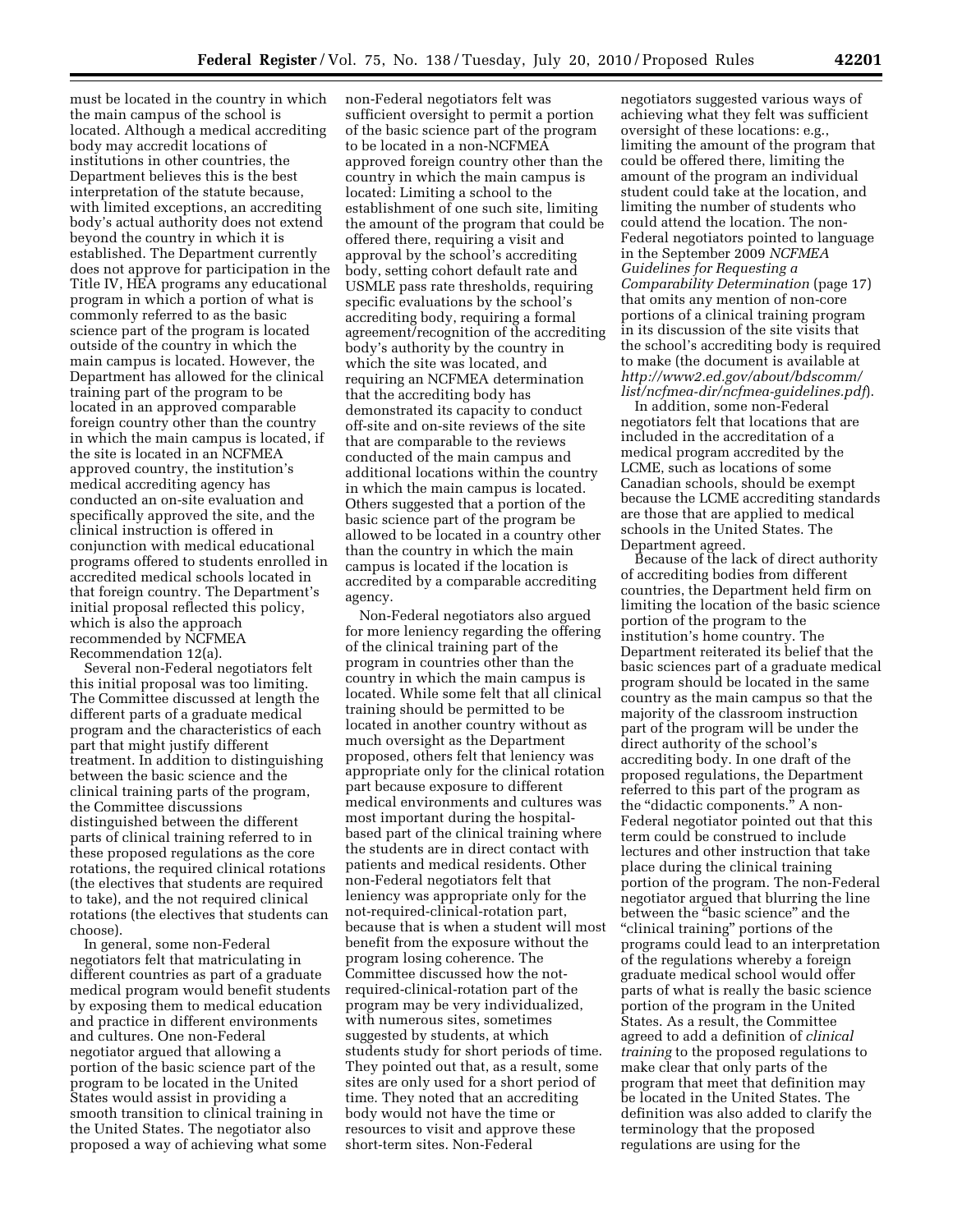components of clinical training, as provisions both here and elsewhere in the proposed regulations differentiate among these components.

The Department agreed that it was acceptable to balance less oversight of a short-term location at which individual students were taking a small portion of the not-required-clinical-rotation part of the program, with the benefits of exposure to other medical environments and cultures. The Department believes this is warranted because of the individualized nature of the notrequired-clinical-rotation part of the program, when individual sites are often used for short periods of time. The Department also agreed that locations in countries other than the country in which the main campus is located that are included in the accreditation of a medical program accredited by the LCME should also be exempt from meeting the three criteria (*i.e.,* required to be located in an approved comparable country, required on-site evaluation and specific approval of the site by the institution's medical accrediting agency, and the requirement that instruction must be offered in conjunction with medical educational programs offered to students enrolled in accredited medical schools located in that approved foreign country) because the LCME accrediting standards are those that are applied to medical schools in the United States. Therefore, the Department's final proposal, which was agreed to by the Committee, provided that clinical training may be offered outside the United States and the country in which the main campus is located without the site meeting the three criteria, if the location is included in the accreditation of a medical program accredited by the LCME, or if no individual student takes more than two electives at the location and the combined length of the electives does not exceed eight weeks.

Because of the importance and more standardized nature of core and required clinical rotations, proposed § 600.55(e)(1) would require a foreign graduate medical school to have a formal affiliation agreement with any hospital or clinic at which all or a portion of the school's core clinical training or required clinical rotations are provided. However, for any hospital or clinic at which only clinical rotations that are not required are provided, a school would be permitted to have other written arrangements instead of a formal affiliation agreement, and the proposed regulations would not require a school to have any written arrangements for those locations that are not used regularly, but instead are chosen by individual students who take no more

than two electives at the location for no more than a combined total of eight weeks. Also, in accordance with NCFMEA Recommendation 12(b), proposed § 600.20(a)(3)(iii) and § 600.20(b)(3)(iii) would require a foreign graduate medical school to provide as a part of any application for initial certification or recertification to participate in the Title IV, HEA programs, copies of the affiliation agreements that it is required to have for locations that offer the core and required-clinical-rotation parts of the clinical training, but not copies of written arrangements for locations offering the not-required-clinicalrotation part of the program. The Department was persuaded by the non-Federal negotiators who noted that it would be quite burdensome for institutions to execute formal affiliation agreements with the sites of rotations that are not required, because there are often so many of them and use is often for the short-term. They assured the Department that other written arrangements, such as letters of good standing, insurance arrangements, and other documents specific to a particular student, are made with these locations that cover the elements of formal affiliation agreements. Because of the multitude of documentation comprising the written arrangements with these often short-term sites, the Department did not believe it was necessary to require a regular submission to the Department. In accordance with NCFMEA Recommendation 12(b), to ensure continuity of the eligible program from the main campus to remote locations, the proposed regulations would require that all required affiliation agreements or other written arrangements address maintenance of the school's standards, appointment of faculty, design of the curriculum, provision of liability insurance, and supervision and evaluation of student performance.

Although an institution would not be required to have formal affiliation agreements with locations that offer the not-required-clinical-rotation part of the clinical training, proposed § 600.20(a)(3)(i) and § 600.20(b)(3)(i) would provide that, for initial certification or for recertification, a foreign graduate medical school would be required to list these locations and where they are located on the application to participate, along with the sites at which the non-clinical, core clinical, and required-clinical-rotation parts of the program are offered, except that those not-required-clinical-rotation locations that are not used regularly, but instead are chosen by individual students who take no more than two electives at the location for no more than a combined total of eight weeks, do not have to be listed. The Department believes it is essential for the Department to be aware of all locations of an institution to which Title IV, HEA program funds are provided, and agreed to make an exception only for sites that are not used regularly and, therefore, would be difficult and burdensome to track. Some non-Federal negotiators indicated that most institutions can and do track the locations the proposed regulations would require them to report to the Department, so providing this information to the Department would not be unduly burdensome.

Consistent with these proposed regulations, proposed § 600.20(c)(5) would require a foreign graduate medical school that adds a location that offers all or a portion of the school's core clinical training or required clinical rotations to apply to the Secretary and wait for the Secretary's approval before providing Title IV, HEA program funds to the students at the location. In proposed 600.21(a)(10), they would allow a foreign graduate medical school that adds a location that offers all or a portion of the school's clinical rotations that are not required to provide Title IV, HEA program funds to the students at the location without waiting for approval from the Secretary, provided the school notifies the Secretary no later than 10 days after the location is added. As with the proposed exceptions to the requirements for offering a portion of the clinical training portion of the program outside of the country in which the main campus of the school is located, and the proposed regulations specifying when affiliation agreements would be required, an exception from the prior approval requirement for adding locations offering core/required rotations would be allowed for those locations that are included in the accreditation of a medical program accredited by the LCME. No notification to the Department would be required for adding LCME locations, or locations offering only non-core, non-required rotations that are not used regularly, but instead are chosen by individual students who take no more than two electives at the location for no more than a combined total of eight weeks.

So that the Department may track and enforce provisions specific to postbaccalaureate/equivalent medical programs, proposed §§ 600.20(a)(3)(ii) and 600.20(b)(3)(ii) would require that, for initial certification or for recertification, a foreign graduate medical school (*i.e.,* a freestanding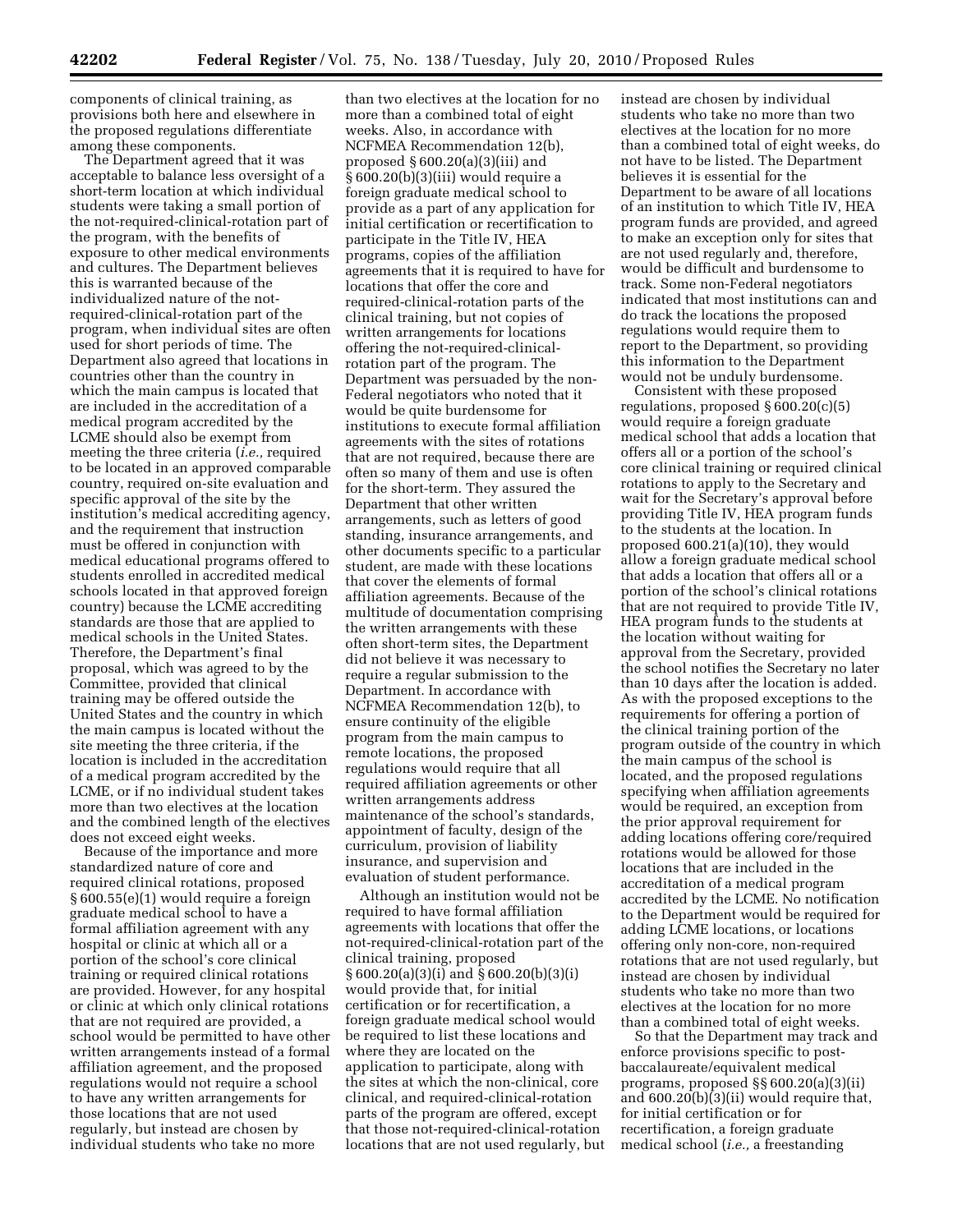foreign graduate medical school or a foreign institution that includes a foreign graduate medical school) indicate whether it offers only postbaccalaureate/equivalent medical programs, other types of programs that lead to employment as a doctor of osteopathic medicine or doctor of medicine, or both.

Finally, a proposed definition of *NCFMEA* was added to make clear that the NCFMEA is the operational committee of medical experts established by the Secretary to determine whether the medical school accrediting standards used in other countries are comparable to those applied to medical schools in the U.S., for purposes of evaluating the eligibility of accredited foreign graduate medical schools to participate in the Title IV, HEA programs.

#### **General**

Proposed § 600.52 would remove from the definition of a foreign graduate medical school the requirement that a foreign graduate medical school be a foreign institution that qualifies to be listed in, and is listed as a medical school in, the most current edition of the World Directory of Medical Schools published by the World Health Organization (WHO) as the Department believes it is no longer a needed measure of comparability in light of the proposed new criteria for foreign graduate medical schools as well as the proposed changes to the definition of a foreign institution.

Proposed § 600.55(a)(1) would clarify that the general criteria that must be satisfied is all applicable criteria in part 600, rather than just § 600.54, to make clear that, unless otherwise specified, all the provisions of part 600 apply to foreign institutions, including foreign graduate medical schools. Current regulations require only instruction that is offered outside of the United States to be provided in facilities adequately equipped and staffed to afford students comprehensive clinical and classroom medical instruction, and require only the training located in the United States to be approved by all medical licensing boards and evaluating bodies whose views are considered relevant by the Secretary. Proposed § 600.55(a)(2) would apply these provisions to all portions of the medical program, regardless of whether the program is located outside or inside the United States, as the Department believes they are good requirements regardless of location. To provide consistency with the proposed provisions addressing the location of clinical training (see the discussion of *Location of a graduate* 

*medical education program, affiliation agreements, and application and notification procedures for foreign graduate medical schools* above), the proposed regulations would make clear that a foreign graduate medical school may offer, as part of its clinical training, no more than two electives consisting of a combined total of no more than eight weeks per student at a site located in a foreign country other than the country in which the main campus is located or in the United States, unless that location is included in the accreditation of a medical program that is accredited by the LCME. Non-Federal negotiators noted that foreign graduate medical schools do not necessarily directly employ faculty for the clinical training portion of the program, but rather appoint them and the individuals are usually employed by the hospital or clinic at which the clinical training takes place. The Committee agreed the regulations should be changed to reflect actual practice.

## **Admission Criteria and Collection and Submission of Data**

The Department initially proposed that, consistent with NCFMEA Recommendations 1(a) and 1(b), a foreign graduate medical school would have to require students who it admits to have a specific educational background (*e.g.,* for a postbaccalaureate equivalent medical program, students must have a baccalaureate degree, or at least 90 semester credit hours or the equivalent, in general education that includes, but is not limited to, coursework in the social sciences, history, and languages). Several of the non-Federal negotiators felt that such provisions were unduly limiting. The Committee, including the Department, ultimately agreed it would be more appropriate for the NCFMEA to establish these provisions as guidelines for accrediting bodies. The Department had also included as a part of its initial proposal, that a school having an integrated program for a first professional program leading to a Doctor of Medicine (M.D.) degree, or its equivalent, must require students who are U.S. citizens, nationals, or permanent residents to take the MCAT no later than three years after admission to the program. Although this provision was consistent with NCFMEA Recommendation 1(b), the Department was ultimately persuaded to remove the provision by non-Federal negotiators who pointed out that requiring students to take the MCAT early in the program would distract them from the education that was preparing them to take the USMLE.

Ultimately, the Department agreed to retain from Recommendations 1(a) and 1(b) only the provision that would require U.S. students who are admitted to a school having a post-baccalaureate equivalent medical program to have taken the MCAT and to report the score. This provision would not require a foreign graduate medical school to give weight to a U.S. student's score on the MCAT as part of its admission requirements. Although some non-Federal negotiators expressed concern that the MCAT would not be readily available to U.S. students who are residing outside of the United States prior to enrolling in a foreign graduate medical school, it was determined that the MCAT is administered several times during the year in countries around the world.

The inclusion of the requirement that a foreign graduate medical school determine the consent requirements for, and require the necessary consents of, all students accepted for admission who are U.S. citizens, nationals, or eligible permanent residents to enable the school to comply with the collection and submission requirements for MCAT scores, residency placement, and USMLE scores reflects NCFMEA Recommendations 9(a), 3, and 4(a), but limits the requirement to U.S. citizens, nationals, or eligible permanent residents. These proposed regulations would not establish eligibility thresholds for MCAT scores or residency placement. As indicated in the discussion of these recommendations in the NCFMEA report, the NCFMEA believes, and the Department agrees, that successful performance by an institution in these three areas may be valuable for the evaluation of the quality of education being provided to students attending foreign graduate medical schools. The data will facilitate the NCFMEA's further study of the issues, strengthen the accreditation process, and allow for the potential development of additional recommendations for regulatory change, and/or the NCFMEA standards for evaluating accrediting bodies of foreign graduate medical schools. Non-Federal negotiators argued, and the Department agreed, that the Department's main concern is how well students from the United States, who represent potential borrowers of Title IV, HEA funds, are doing at these schools. The non-Federal negotiators felt that it was inappropriate to include non-U.S. students who may not have as much at stake when they take the United States' MCAT or USMLE, or attempt to be placed in a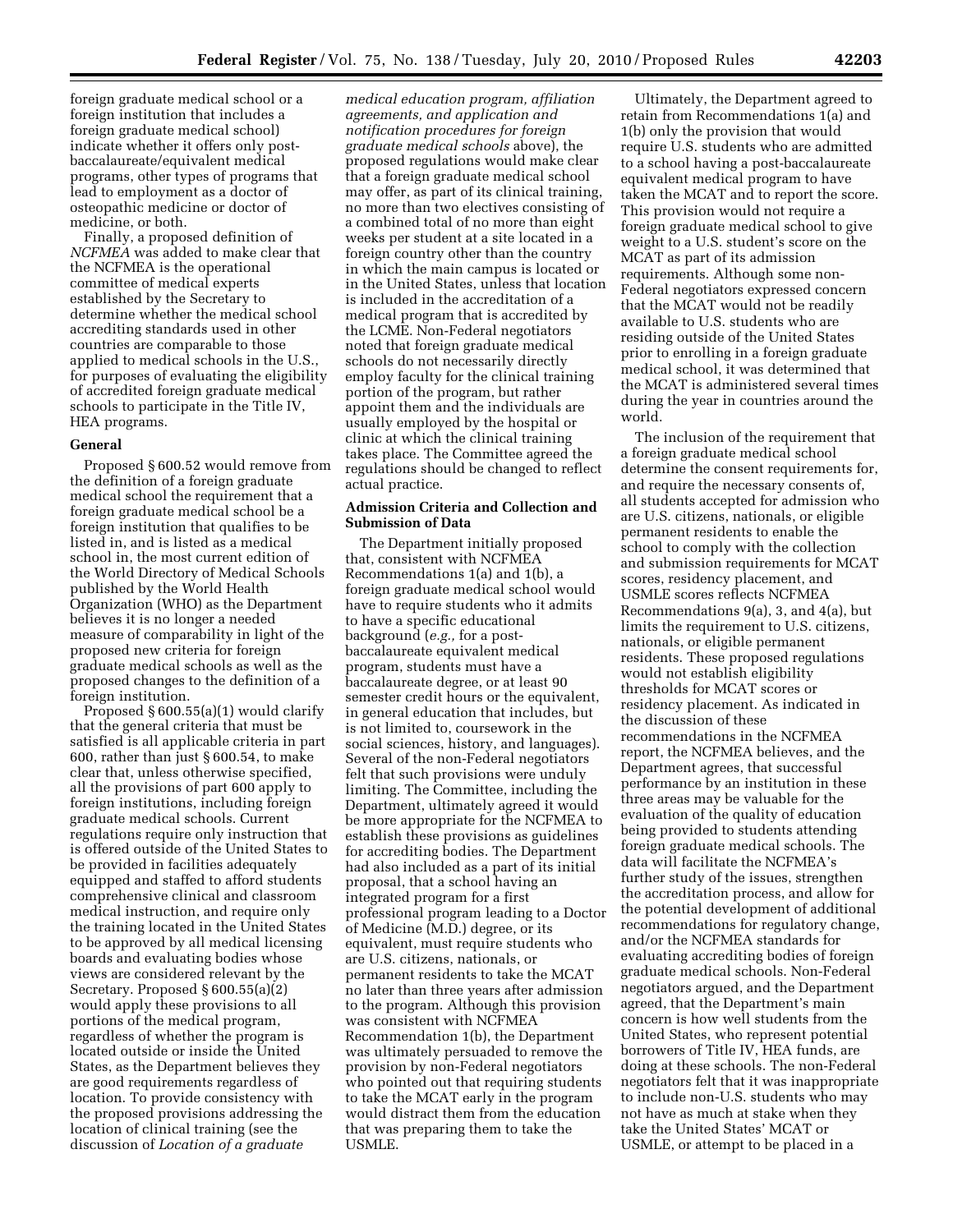U.S. residency, and, thus, may skew the data.

Some non-Federal negotiators expressed concern that requiring foreign institutions to obtain student consent for the release of information may be in violation of certain countries' privacy laws. In response to the Department's request for specific information, the Department was provided with an analysis of the privacy laws and requirements of one country that had been identified as one that could have problems in this area. After analyzing the information, the Department concluded that there would be several ways that institutions in that country could legally obtain the required information from students, and committed to working with those schools and schools in any country that have concerns to facilitate compliance. The Department noted, however, that the Department cannot waive statutory or regulatory requirements used to determine institutional eligibility and that if a foreign country's privacy laws did preclude obtaining the information and materials necessary for establishing compliance the institutions located in those countries would not be able to qualify for participation in the Title IV, HEA programs.

The proposed regulations state that collection and submission of data must be done at the institution's own expense to emphasize that the institution is ultimately responsible for providing this information. In the future, the Department may be able to obtain the necessary USMLE pass rates directly from the ECFMG. However, unless and until the Secretary notifies institutions that this is the case, an institution would be required to take whatever steps are necessary to obtain and provide the data to its accrediting agency and the Secretary. Currently, an institution can obtain a student's consent for USMLE pass rate data on Steps 1 and 2 by requiring students to sign ECFMG's Institutional Request for an Official USMLE Transcript Form 173. The form and information on its use are available at the ECFMG's Web site at *[http://www.ecfmg.org/usmle/](http://www.ecfmg.org/usmle/transcripts/index.html) [transcripts/index.html](http://www.ecfmg.org/usmle/transcripts/index.html)*. We also note that the ECFMG has established an online procedure by which schools can obtain data on Steps 1 and 2 directly from the ECFMG (*see* the ECFMG's Web site at *[http://www.ecfmg.org/](http://www.ecfmg.org/emswp.html)  [emswp.html](http://www.ecfmg.org/emswp.html)*). As this procedure is still new, the Committee was not able to ascertain whether the data provided to schools in this manner would be sufficient for schools to meet the requirements of these proposed regulations. As information becomes

available, the Department will evaluate the appropriateness of these data for meeting the proposed requirement.

Although the Department originally proposed requiring schools to submit data on all steps of the USMLE, non-Federal negotiators pointed out that it would be extremely difficult for schools to obtain data on Step 3. The non-Federal negotiators noted that this difficulty stems from the fact that Step 3, which is administered by the Federation of State Medical Boards (FSMB), is taken by students after they have graduated from the institution and a student cannot sign a consent to provide information on Step 3 to third parties until he or she is actually taking the test. Although the Department is continuing to explore the collection of data from the FSMB for evaluating its use in the future, the Department agrees that it would be unreasonable to require institutions to be responsible for its collection and submission at this time.

As one of the purposes of the data submission provision is to provide data for the evaluation of whether additional performance measures should be required of foreign graduate medical schools, all foreign graduate medical schools, even those that are exempt from meeting the 60 percent/75 percent USMLE pass rate requirement, would have to submit the data under proposed § 600.55(d).

The Department believes that the proposed periods for which data must be collected and the proposed annual September 30 submission deadline will provide for consistent submission of data by all schools, taking into consideration the timing of the events for which data must be obtained. As these data, other than the USMLE data, are to be collected for the use of the accrediting bodies and, indirectly, by the NCFMEA, schools would be required to make submissions of the data to their accrediting bodies but, except for data on the USMLE, would be required to submit such data to the Secretary only upon request. The Secretary would collect the USMLE data on a regular basis in support of the requirement in  $\S 600.55(f)(1)(ii)$  that an institution have at least a 75 percent pass rate on the USMLE.

#### **Notification to Accrediting Body**

Proposed § 600.55(e)(2), which would require a foreign graduate medical school to notify its accrediting body within one year of any material changes in educational programs and the overseeing bodies in the formal affiliation agreements with hospitals and clinics, would reflect NCFMEA Recommendations 12(a) and 12(b) and

would allow a school's accrediting body to assess any substantive impact the change would have on the school's operations.

## **Citizenship and USMLE Pass Rate Percentages**

The proposed change in § 600.55(f)(1)(i)(B) would allow a foreign graduate medical school to be exempt from the existing citizenship rate requirement if it had a clinical training program approved by a State as of January 1, 2008, and continues to operate a clinical training program in at least one State that approves the program reflects the statutory change made by the HEOA. As a result, both foreign graduate medical schools that had a clinical training program approved by a State as of January 1, 1992, and those that had a clinical training program approved by a State as of January 1, 2008, are exempt from the citizenship rate provision, provided the school continues to operate a clinical training program in at least one State that approves the program. The increase in the USMLE pass rate threshold from 60 percent to 75 percent also reflects a change made by the HEOA, as does proposed § 600.55(f)(2)(ii), which would allow a foreign graduate medical school that was eligible and exempt from the USMLE pass rate requirement based on having a clinical training program approved by a State as of January 1, 1992, to continue to be eligible and exempt from the USMLE pass rate requirement as long as it continues to operate a clinical training program in at least one State that approves the program.

Although the Department originally proposed requiring pass rate information for all steps of the USMLE, as stated previously in the discussion of the submission of USMLE pass data under *Admission criteria and collection and submission of data* above, the Department believes that it would be unreasonable to require institutions to obtain data on Step 3 of the USMLE for inclusion in the pass rate at this time.

As suggested by NCFMEA Recommendations 4(b) and 4(c), the proposed regulations would require a foreign graduate medical school to have at least a 75 percent pass rate on each step/test of the USMLE (limited to Step 1, Step 2–CS, and Step 2–CK), rather than a combined pass rate for all steps/ tests. This approach would provide an assessment of the sequential performance of students on the USMLE, which the NCFMEA and the Department believe provides a better measure of a medical program's effectiveness by evaluating how well it prepares students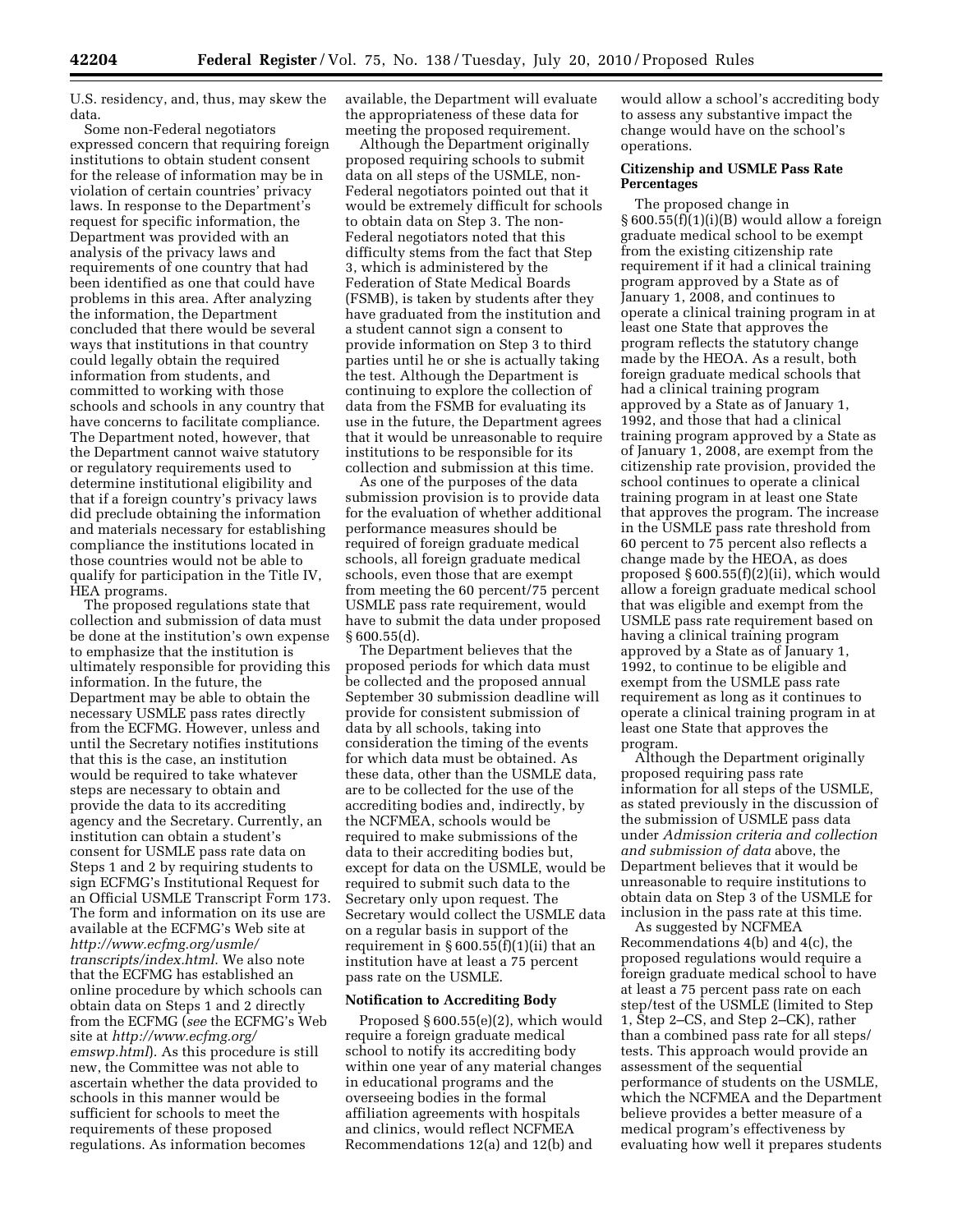for each step/test of the USMLE and, in particular, will allow for the judgment of the performance of each institution in preparing students for future clinical performance.

The Committee decided to limit the USMLE pass rate calculation to U.S. citizens, nationals, and eligible permanent residents for the reasons discussed for limiting the collection and submission of data related to MCAT scores, placement in a U.S. medical residency program, and the USMLE in the same manner (*see Admission criteria and collection and submission of data*  above). That is, the Committee desired to focus the pass rate on the students the Department is most concerned about, students from the United States, who represent potential borrowers of Title IV, HEA funds, and to prevent a school's rate from being lowered by non-U.S. students who may not be as invested in passing the USMLE as U.S. students.

As for the actual calculation used to determine the pass rate for each step/ test of the USMLE, the Department had suggested a rate that would have required an institution to count an individual student in the denominator for each time the student took Step 1, Step 2–CS and Step 2–CK. The Department believed this approach was consistent with NCFMEA Recommendation 4(b) and was a better measure of how well prepared students were by the medical education program because it would reflect failures on repeated attempts. Some non-Federal negotiators felt that this approach was too burdensome and not an appropriate means of achieving the Department's goal. They argued that the pass rates of students in subsequent attempts is typically quite low; thus, such a measure would be redundant and not more indicative of the quality of the institution's instruction. Eventually, the non-Federal negotiators suggested that the calculation be limited to first time test takers only. The non-Federal negotiators noted that reports issued in other contexts about pass rates for domestic schools have included only first time test takers. Ultimately, the Department was persuaded that a proposed regulation that would require foreign graduate medical schools to include only first time test takers in the calculation provided a better evaluation of an institution's performance than that required under current regulations, and had the benefit of being comparable to rates published for domestic schools.

The non-Federal negotiators raised strong concerns about the pass rate's applicability to schools with small numbers of U.S. students. They pointed out that such a school's eligibility for

participation could be put at risk by the failure of just a small number of students, or even one student, for those with fewer than four students who would be included in the cohort for the calculation. The non-Federal negotiators felt that schools with small numbers of students should be exempt from this requirement or, at the very least, the regulations should provide an alternative way for these institutions to comply. The Department noted that the statute does not provide for exempting institutions from this requirement. However, in response to these concerns, the Department proposed an alternative way to comply in § 600.55(f)(4) to allow for the use of a rate that would combine the performance of U.S. students on Step 1, Step 2–CS and Step 2–CK, if the result of any step/test pass rate would be based on fewer than eight students. If that combined pass rate would be based on fewer than eight step/test results, the school would be deemed to have no pass rate for that year, and the results for the year would be combined with each subsequent year until a pass rate based on at least eight step/test results could be derived. The Department believes that this approach applies the pass rate provision to all institutions, while appropriately mitigating the unduly harsh effect a small number of failures could have on the pass rate calculation for schools with small numbers of U.S. students.

#### **Other Criteria**

The proposed requirements in § 600.55(g)(1) and (g)(2) that would require a foreign graduate medical school to include in its satisfactory academic progress standards a requirement that a student complete his or her educational program within 150 percent of the published length of the educational program and document the educational remediation it provides to assist students in making satisfactory academic progress adopts NCFMEA Recommendation 9(b), but requires schools to document, rather than submit to the Department as the NCFMEA recommended, any educational remediation provided.

For consistency with current regulations, in adopting NCFMEA Recommendation 9(b), suggesting that a student's enrollment prior to graduation must not exceed 150 percent of the normal length of the program, the proposed regulations refer to existing §§ 668.16(e)(2)(ii)(B), (C), and (D). These regulations, currently applicable to undergraduate programs, provide additional requirements as to the quantitative aspect of a foreign graduate medical school's institutional

satisfactory academic progress standards.

Although the Committee agreed with the NCFMEA that there is merit to requiring institutions to document the remediation it provides to assist students in making satisfactory academic progress so that, as needed, the Department, the NCFMEA, or the accrediting body may collect and examine the data to see if this is an area of concern that may need to be addressed, they did not believe it was necessary or cost effective to require the regular submission of these data to the Department.

Finally, proposed  $\S 600.55(g)(3)$ , which would require a foreign graduate medical school to publish all the languages in which instruction is offered, would provide information to students that could be essential to a student's success in the program. Although NCFMEA Recommendation 10 suggested requiring schools to publish the primary language of instruction, and if not English, identify any alternate language of instruction, the Committee agreed that requiring schools to publish all languages in which instruction is offered would be more beneficial and no more burdensome.

## **Foreign Veterinary Schools (§ 600.56)**

*Statute:* Section 102(a)(2)(A)(ii) of the HEA stipulates that Title IV borrowers attending a foreign for-profit veterinary school must complete clinical training at an approved veterinary school located in the United States. The HEA does not establish additional eligibility criteria specific to foreign veterinary schools. Section 102(a)(2)(A) of the HEA requires the Secretary, through regulations, to develop eligibility criteria for foreign institutions that are comparable to the eligibility criteria for domestic ''institutions of higher education.''

*Current Regulations:* Section 600.56 of the Institutional Eligibility regulations includes additional eligibility criteria for foreign veterinary schools. Under § 600.56(a)(1)(i), foreign veterinary school facilities outside the United States must be adequately equipped and staffed to provide students comprehensive clinical and classroom veterinary instruction. Under § 600.56(a)(1)(ii), foreign veterinary school programs provided inside the United States must be approved by all veterinary licensing boards and evaluating bodies that the Secretary considers to be relevant. Under § 600.56(a)(3), the credentials of faculty members employed by the foreign veterinary school must be equivalent to the credentials of faculty members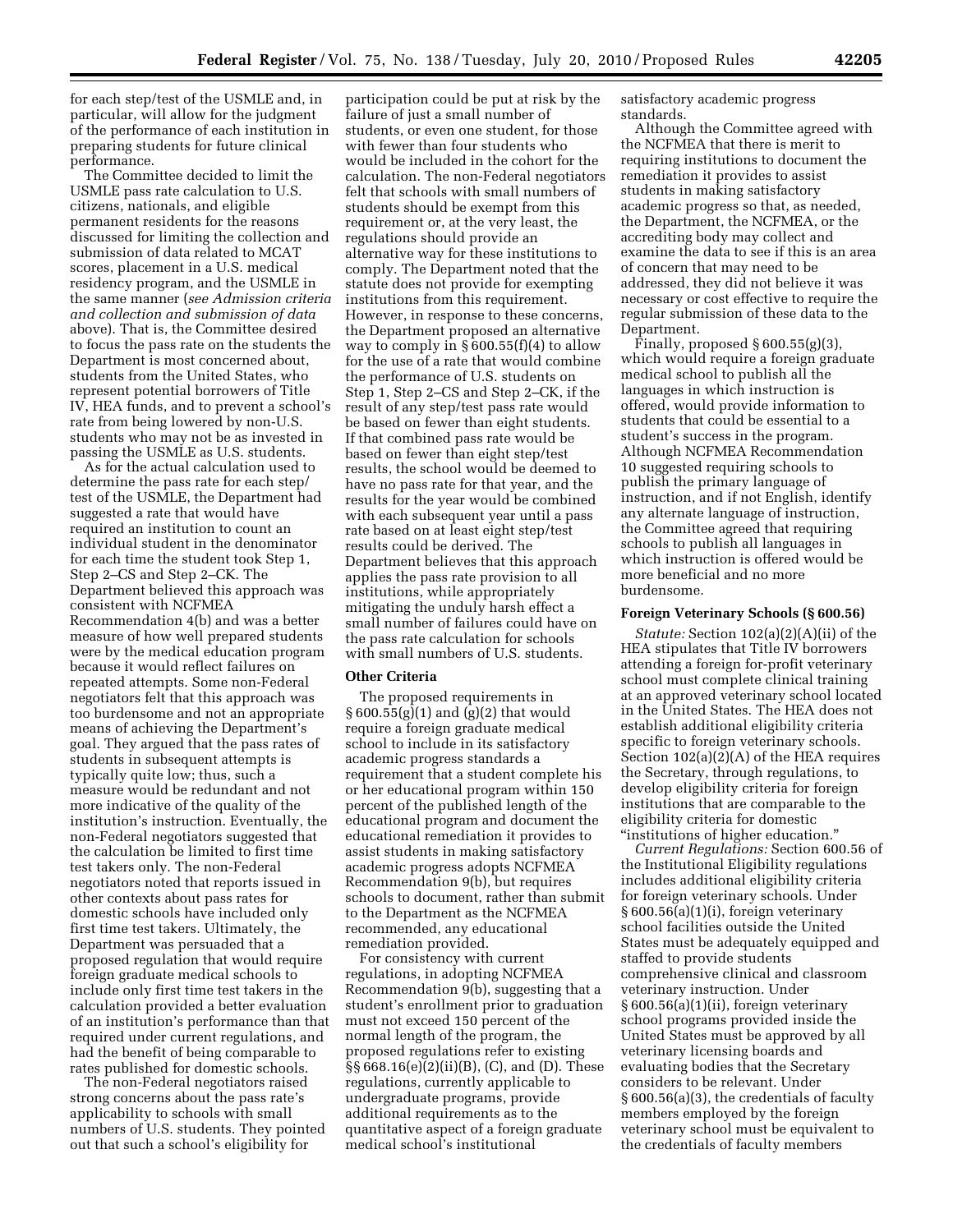teaching the same or similar courses in the United States.

*Proposed Regulations:* The proposed regulations would combine the requirements in § 600.56(a)(1)(i) and § 600.56(a)(1)(ii) into one paragraph, eliminating the distinction in those sections between portions of veterinary programs provided inside and outside of the United States. Proposed § 600.56(a)(4) would require a foreign veterinary school to be accredited or provisionally accredited by an organization acceptable to the Secretary. Proposed § 600.56(a)(4) would also specify that the requirement for accreditation or provisional accreditation does not take effect until July 1, 2015. Finally, proposed § 600.56(b)(2)(i) would require that, for a for-profit veterinary school, the school's students must complete their clinical training at an approved veterinary school located in the United States. Under proposed § 600.56(b)(2)(ii), for a veterinary school that is public or private nonprofit, the school's students may complete their clinical training at an approved veterinary school located in the United States or in the home country, and may also take clinical training at a location outside of the United States or the home country if no individual student takes more than two electives at the location and the combined length of the elective(s) does not exceed eight weeks.

*Reasons:* The Department proposed revising the regulations governing eligibility criteria for foreign veterinary schools to improve the Department's process for making determinations of eligibility of foreign veterinary schools to participate in the Title IV, HEA programs. The Department's expertise with regard to making independent evaluations of the academic quality of veterinary programs is limited, and currently the Department relies heavily on information provided to us by the foreign veterinary school to make eligibility determinations. If the school has been accredited or reviewed by the American Veterinary Medical Association (AVMA), the Department considers reports provided by the AVMA to the school to assist in making eligibility determinations.

The Department initially proposed to build on the Department's current practice by requiring AVMA accreditation for foreign veterinary schools applying to participate in the Title IV, HEA programs. We believed that requiring AVMA accreditation would provide the Department with an assurance of the academic quality of the veterinary program. AVMA standards for accrediting veterinary schools are

detailed and specific, and the AVMA has the expertise and resources to evaluate veterinary schools that the Department lacks. In addition, the AVMA has a history of accrediting foreign veterinary school academics. For example, veterinary schools in Canada, Australia, and the Netherlands are currently accredited by the AVMA.

Non-Federal negotiators generally acknowledged the high quality of the AVMA's accreditation standards and procedures. One non-Federal negotiator agreed that it was logical to require AVMA accreditation of foreign veterinary schools, as most U.S. students studying at those schools ultimately practice as veterinarians in the United States. However, several non-Federal negotiators had concerns about requiring AVMA accreditation as a condition for participation in the Title IV, HEA programs.

Some non-Federal negotiators pointed out that the process for receiving AVMA accreditation is lengthy and expensive. Non-Federal negotiators asserted that the standards of foreign accrediting agencies such as the Veterinary Schools Accreditation Advisory Committee (VSAAC), which accredits veterinary schools in Australia and New Zealand, and the Royal College of Veterinary Surgeons (RCVS), which accredits veterinary schools in the United Kingdom, are comparable to the AVMA's standards. These non-Federal negotiators contended that it would be unnecessarily burdensome to require a veterinary school that has already been accredited by an agency such as VSAAC to also obtain AVMA accreditation to participate in the Title IV, HEA programs. The non-Federal negotiators cautioned the Department that foreign veterinary schools that enroll small numbers of Title IV borrowers may determine that obtaining AVMA accreditation is not cost effective, and may choose to end their participation in the Title IV, HEA programs. This would have the effect of limiting the options of U.S. students considering attending foreign veterinary schools.

Other non-Federal negotiators contended that it is extremely difficult for for-profit veterinary schools to obtain AVMA accreditation. Although they felt that for-profit veterinary schools can meet AVMA's standards around facilities, curriculum, and faculty, the AVMA standards also require veterinary schools to have a strong research component. These negotiators stated that for-profit veterinary schools tend not to have the resources to pursue research to the extent required by AVMA. These negotiators pointed out that public

veterinary schools often have State sources of funding for research programs, while for-profit veterinary schools do not. The expense of establishing a research program acceptable to AVMA could be prohibitive for most for-profit veterinary schools. These non-Federal negotiators contended that, for purposes of preparing students for employment as competent veterinarians in most nonresearch venues, it is not necessary to include a research component of the kind required by AVMA.

In addition, non-Federal negotiators expressed concerns that foreign veterinary schools without AVMA accreditation that currently participate in the Title IV, HEA programs might be forced out of the Title IV, HEA programs if the Department went forward with its proposal. The effective date for most of the regulations in this NPRM is expected to be July 1, 2011. As the accreditation process can take several years, even a school that ultimately receives AVMA accreditation might not be able to obtain AVMA accreditation before the regulations become effective. Although AVMA offers provisional accreditation for schools in the U.S. or Canada that are on track to become accredited, it currently does not offer provisional accreditation to other schools.

As an alternative, non-Federal negotiators recommended using other measures, such as pass rates on licensing exams, licensure rates, or default rates, to determine eligibility of a foreign veterinary school. In addition, non-Federal negotiators recommended that the Department delay the effective date for the accreditation provision of the proposed regulations for up to ten years, if the Department goes forward with the AVMA requirement.

The Department noted that using measures such as pass rates on licensing examinations can be operationally complicated, raising concerns over privacy rights, obtaining exam results, and calculating pass rates in ways that are not disadvantageous to schools with low numbers of Title IV students. In addition, pass rates would not necessarily be a reliable indicator of the academic credentials of the faculty at a foreign veterinary school, and would provide no indication that the facilities at the veterinary school are adequate and safe for the students or for the animals housed in the facilities.

Instead, the Department accepted the recommendation of some of the non-Federal negotiators to replace the proposed requirement that a foreign veterinary school be accredited or provisionally accredited by the AVMA,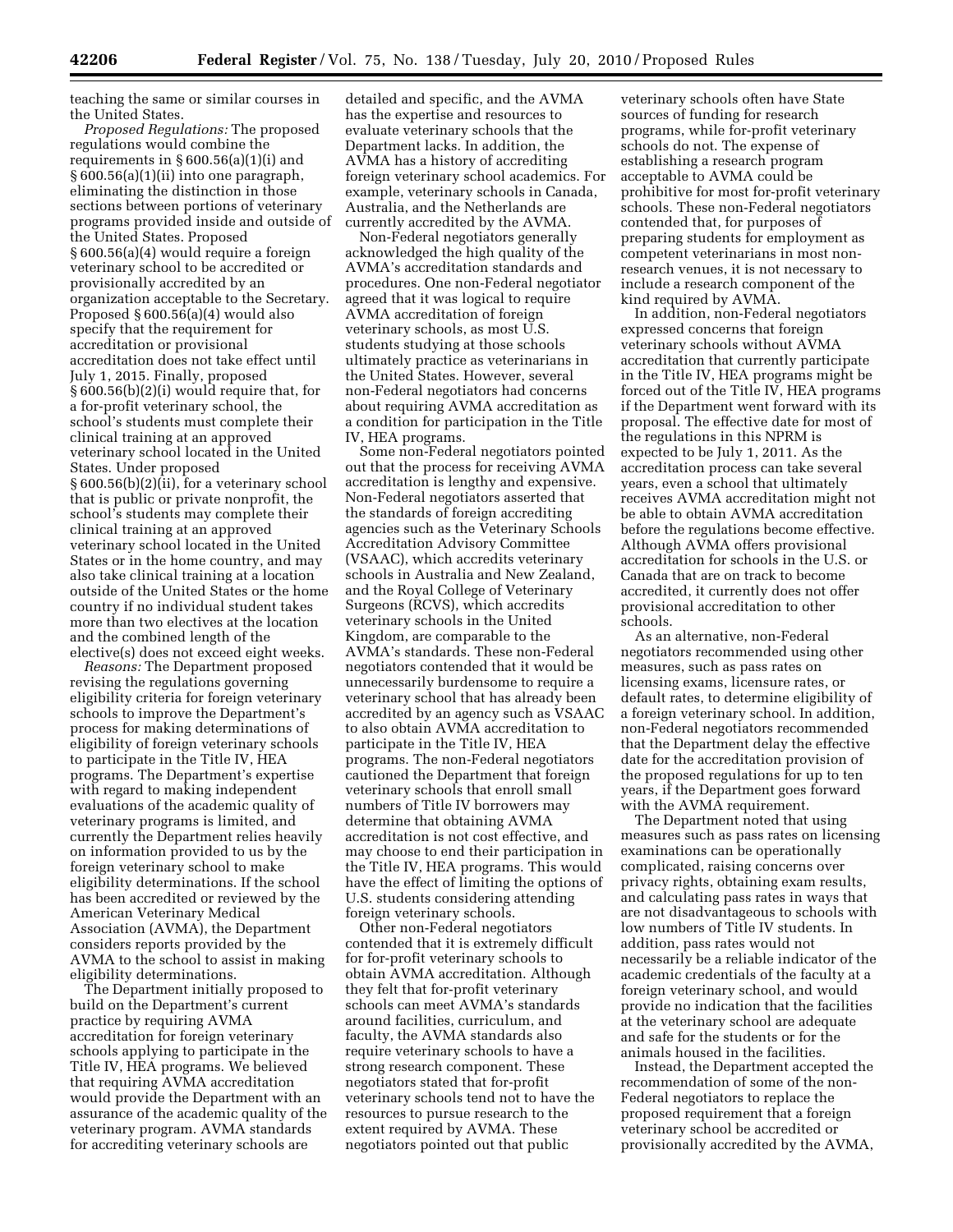with a requirement that the school be accredited or provisionally accredited by an agency acceptable to the Secretary. Although the Department continues to believe that AVMA accreditation is the most desirable standard for foreign schools that train students for veterinary practice in the United States, we recognize that other accrediting agencies may also be satisfactory for this purpose. Under the revised regulations, foreign veterinary schools must still be accredited or provisionally accredited by an agency with expertise in accrediting veterinary education programs, but the agency does not have to be the AVMA. This gives the Department some flexibility in evaluating schools' compliance with the accreditation requirement, and gives schools some flexibility with regard to obtaining accreditation.

In addition, the Department delayed the effective date of the accreditation requirement until July 1, 2015, giving foreign veterinary schools that are currently in the Title IV, HEA programs approximately five years after final regulations are published to obtain accreditation from an acceptable accrediting agency. The Department believes that five years should be sufficient time for a school to obtain accreditation or provisional accreditation from an acceptable accrediting agency. In addition, Title IV borrowers who are currently enrolled in a foreign veterinary school should be able to complete their education programs before the five years elapses. Newly enrolled Title IV borrowers coming into those schools after this NPRM is published should be advised by the school's financial aid officers that there is a possibility that the school could lose Title IV, HEA program eligibility after July 1, 2015, so those borrowers can plan accordingly.

The Department proposed combining the requirements in § 600.56(a)(1)(i) and in  $§ 600.56(a)(1)(ii)$  into one paragraph to simplify the regulations, and to eliminate the distinction between veterinary school activities in the United States and outside the United States for purposes of these particular requirements. The Department did not believe that this distinction in the current regulations served any useful purpose. The non-Federal negotiators did not express concerns about this modification to the existing regulations.

Regarding the provisions addressing the location of a foreign veterinary school in proposed § 600.57(b), the Committee agreed to be consistent with provisions that would permit some clinical training locations of foreign graduate medical schools to be outside

of the United States and of the country in which the main campus of the school is located. Proposed § 600.57(b) would permit students who attend a public or private nonprofit foreign veterinary school to take no more than two electives at the clinical training location per student, as long as the elective(s) have a combined length of not more than eight weeks. This provision could not be extended to for-profit veterinary schools because the statute requires students who attend these schools to complete their clinical training in the United States.

#### **Foreign Nursing Schools (§ 600.57)**

*Statute:* The HEOA amended section 102(a)(2)(A) of the HEA to provide specific standards for foreign nursing schools. The amendments are effective beginning July 1, 2010, except that, for nursing schools that were eligible for Title IV, HEA program participation on August 13, 2008 (the day before enactment of the HEOA), they are effective July 1, 2012.

The HEA, as amended by the HEOA and HCERA, provides that a foreign nursing school, including a for-profit nursing school, may not participate in the Title IV, HEA programs unless the school—

• Has an agreement with a hospital or accredited school of nursing (as those terms are defined in section 801 of the Public Health Service Act (42 United States Code 296)) located in the United States that requires the students of the nursing school to complete the students' clinical training at the hospital or accredited school of nursing;

• Has an agreement with an accredited school of nursing located in the United States providing that the students graduating from the foreign nursing school also receive a degree from the accredited U.S. school of nursing;

• Certifies only Federal Direct Stafford loans under section 455(a)(2)(A) of the HEA, Federal Direct Unsubsidized loans under section 455(a)(2)(D) of the HEA, or Federal Direct PLUS loans under section 455(a)(2)(B) of the HEA for students attending the school; and

• Reimburses the Secretary for the cost of any loan defaults for current and former students included in the calculation of the school's cohort default rate during the previous fiscal year.

In addition, the HEOA amendments to the HEA require that at least 75 percent of the individuals who were students or graduates of a foreign nursing school, and who took the National Council Licensure Examination for Registered

Nurses (NCLEX–RN) in the year preceding the year for which the school is certifying a Title IV, HEA program loan, received a passing score on the NCLEX–RN.

*Current Regulations:* Current regulations do not define *foreign nursing school,* or specify Title IV eligibility criteria unique to foreign nursing schools.

*Proposed Regulations:* The proposed regulations would add several new definitions relating to foreign nursing schools to § 600.52, would redesignate current § 600.57 as § 600.58, and would add a new § 600.57 specifying additional Title IV eligibility criteria for foreign nursing schools. The proposed regulations would add definitions to § 600.52 for *associate degree school of nursing, collegiate school of nursing,*  and *diploma school of nursing.* The proposed new definitions are derived from definitions relating to nursing schools in section 801 of the Public Health Service Act, as amended (42 U.S.C. 201 *et seq.*), as required by the HEA as amended by the HEOA.

Under the proposed definitions, the primary distinction between the three types of nursing schools is the type of degree offered by the school. For an associate degree school of nursing, the nursing program must lead to a degree equivalent to an associate degree in the U.S. For a collegiate school of nursing, the nursing program must lead to a degree equivalent to a bachelor of arts, a bachelor of science, or a bachelor of nursing in the U.S, or to a degree equivalent to a graduate degree in nursing in the U.S. For a diploma school of nursing, the nursing program must lead to the equivalent of a diploma in the U.S. or to other indicators equivalent to a diploma that demonstrate that the student has satisfactorily completed the program.

Proposed new § 600.57 would require a *foreign nursing school* to meet the applicable eligibility criteria elsewhere in part 600. In addition, a *foreign nursing school* must—

• Meet the definition of *associate degree school of nursing, collegiate school of nursing,* or *diploma school of nursing;* 

• Have an agreement with a hospital located in the United States or an accredited school of nursing located in the United States that requires students of the nursing school to complete the student's clinical training at the hospital or accredited school of nursing;

• Have an agreement with an accredited school of nursing located in the United States providing that students graduating from the nursing school located outside of the United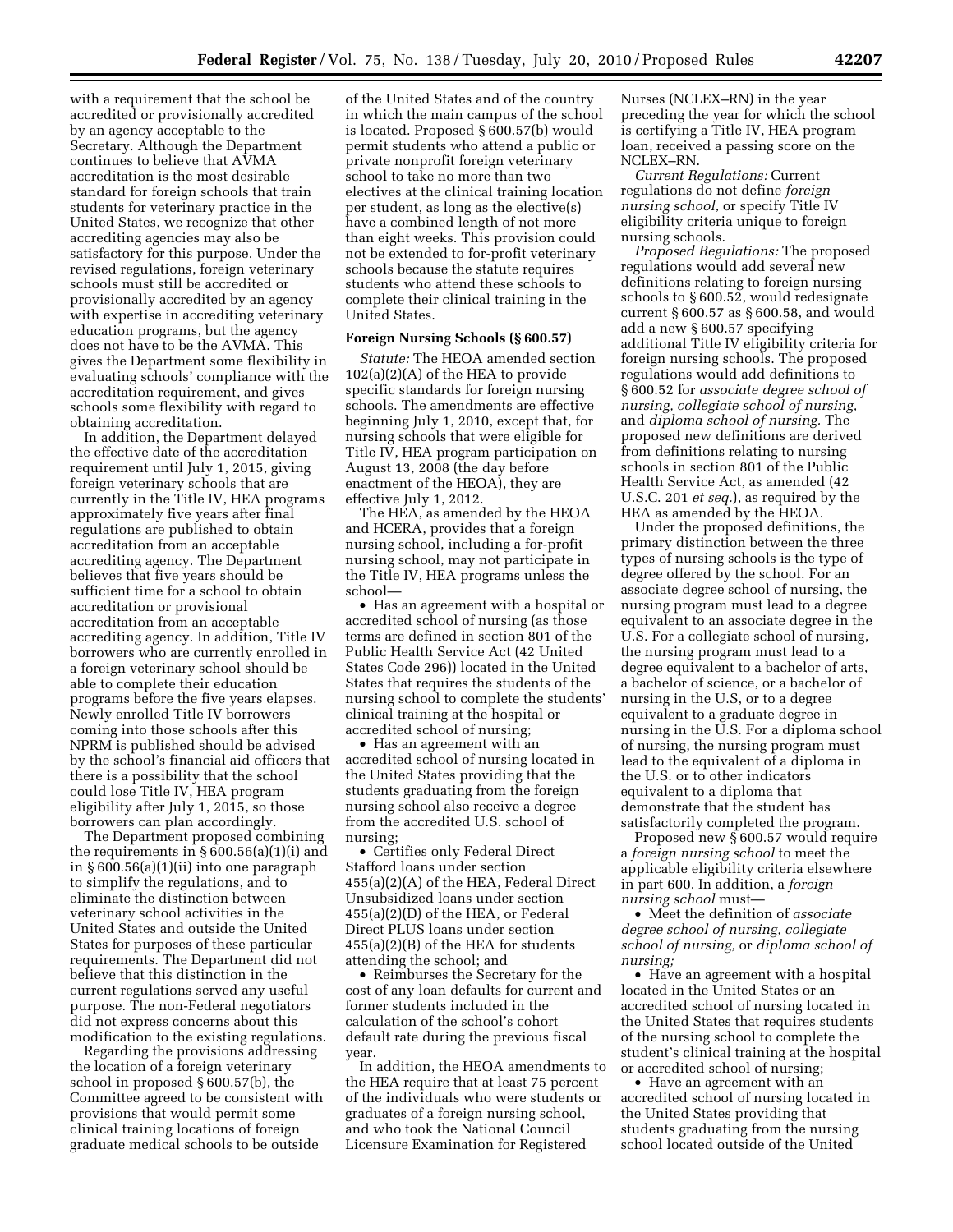States also receive a degree from the accredited school of nursing located in the United States;

• Only certify Federal Stafford Loan program loans or Federal PLUS program loans for students attending the nursing school;

• Reimburse the Secretary for the cost of any loan defaults for current and former students included in the calculation of the institution's cohort default rate during the previous fiscal year;

• Determine the consent requirements for, and require the necessary consents of, all students accepted for admission who are U.S. citizens, nationals, or eligible permanent residents, to enable the school to comply with the requirements for collection and submission of NCLEX–RN results or pass rates;

• Annually, at its own expense, obtain all results on the NCLEX–RN achieved by students and graduates who are U.S. citizens, nationals, or eligible permanent residents, together with the dates the student has taken the examination (including any failed examinations) and provide the results to the Secretary;

• As an alternative to obtaining the NCLEX results individually, the school may obtain a report or reports from the National Council of State Boards of Nursing (NCSB), or an NCSB affiliate or NCSB contractor, reflecting the percentage of the school's students and graduates taking the NCLEX–RN in the preceding year who passed the examination, or the data from which the percentage could be derived, and provide the report to the Secretary;

• Demonstrate at least a 75 percent pass rate on the NCLEX–RN for all of the U.S. citizens, nationals, or eligible permanent residents who were students or graduates of the school and who took the NCLEX–RN in the year preceding the year for which the institution is certifying Federal Stafford or Federal Plus loans;

• Provide a program of clinical and classroom nursing instruction, which students are normally required to complete, that is supervised closely by members of the school's faculty. The program, which includes programs provided through agreements with nursing schools in the United States, must be provided in facilities adequately equipped and staffed to afford students comprehensive clinical and classroom nursing instruction, through a training program for foreign nursing students that has been approved by all nurse licensing boards and evaluating bodies whose views are considered relevant by the Secretary;

• Have graduated classes during each of the two twelve-month periods immediately preceding the date the Secretary receives the school's request for an eligibility determination; and

• Employ only those faculty members whose academic credentials are the equivalent of credentials required of faculty members teaching the same or similar courses at nursing schools in the United States.

In addition, the proposed regulations would specify that for purposes of reimbursing the Secretary for defaulted loans, the cost of a loan default is the sum of the defaulted loan's—

• Outstanding principal;

• Accrued interest;

• Unpaid late fees and collection costs;

• Special allowance payments;

• Reinsurance payments; and

• Any related or similar payments the Secretary is obligated to make on the loan.

The proposed regulations also would specify that after a school reimburses the Secretary for the cost of a loan default, the loan is assigned to the school. The borrower remains liable to the school for the outstanding balance of the loan, under the terms and conditions specified in the promissory note.

Finally, proposed § 600.57(d) would provide that no portion of the foreign nursing program offered to U.S. students may be located outside of the country in which the main campus of the foreign nursing school is located, except for clinical sites located in the United States.

*Reasons:* The Department modeled the proposed language in new § 600.57 on the provisions in the HEOA regarding foreign nursing schools, as well as on language in existing §§ 600.55 and 600.56, which provide additional eligibility criteria for foreign graduate medical schools and foreign veterinary schools. In addition, in an effort to alleviate some of the burden entailed in demonstrating compliance with the NCLEX–RN pass rate requirement, the Department provided leeway for the school to obtain and submit, if available, reports on NCLEX– RN results from the NCSB, or one of its affiliates or contractors, showing the percentage of students from the school who passed the NCLEX–RN.

In most cases, the non-Federal negotiators did not have concerns or questions regarding the proposed language in § 600.57 that was modeled on language in sections §§ 600.55 and 600.56. However, non-Federal negotiators did have concerns relating to several of the provisions unique to foreign nursing schools.

The non-Federal negotiators believed that the new requirements in §§ 600.57(a)(2) and 600.57(a)(3), requiring agreements between foreign nursing schools and U.S nursing schools and hospitals, would force many foreign nursing schools that currently participate in the Title IV, HEA programs out of the Title IV, HEA programs. The non-Federal negotiators stated that most foreign nursing schools do not currently have such agreements and could not revamp their nursing programs to provide clinical training in the U.S. for their Title IV students. This issue was of special concern with regard to foreign nursing schools that enroll relatively small numbers of Title IV borrowers. The Title IV loan amounts such schools receive might not be sufficient enough to justify the expense of revamping their nursing programs.

The Department noted that the proposed regulations reflect the statute, and that any regulations developed by the Department must be consistent with statutory requirements.

Non-Federal negotiators also had concerns about the statutory provision, reflected in proposed § 600.57(a)(5), requiring a foreign nursing school to reimburse the Secretary for the cost of loan defaults for loans included in the calculation of a school's cohort default rate. Discussion of the reimbursement requirement centered around two major topics: the cost of a loan default and the status of the loan after the school reimburses the Secretary. Proposed §§ 600.57(b) and 600.57(c) address these two issues.

At the time that these proposed regulations were being negotiated, it was unclear whether foreign institutions would continue to participate in the FFEL program or be required to switch over to the Direct Loan Program. Given this uncertainty, the Department drafted proposed §§ 600.57(b) and 600.57(c) in such a way that the regulations could apply to either a FFEL loan or a Direct Loan.

The cost of a loan default, as specified in proposed § 600.57(b), includes some items that only apply to FFEL loans, such as special allowance payments, reinsurance payments, and payments of other fees. For a Direct Loan, the calculation of cost of a loan default would not include such costs. The cost of loan default for a Direct Loan would include such items as outstanding principal, accrued interest, and unpaid late fees or collection costs.

Proposed § 600.57(c) would specify that after a school reimburses the Secretary for the cost of a loan default,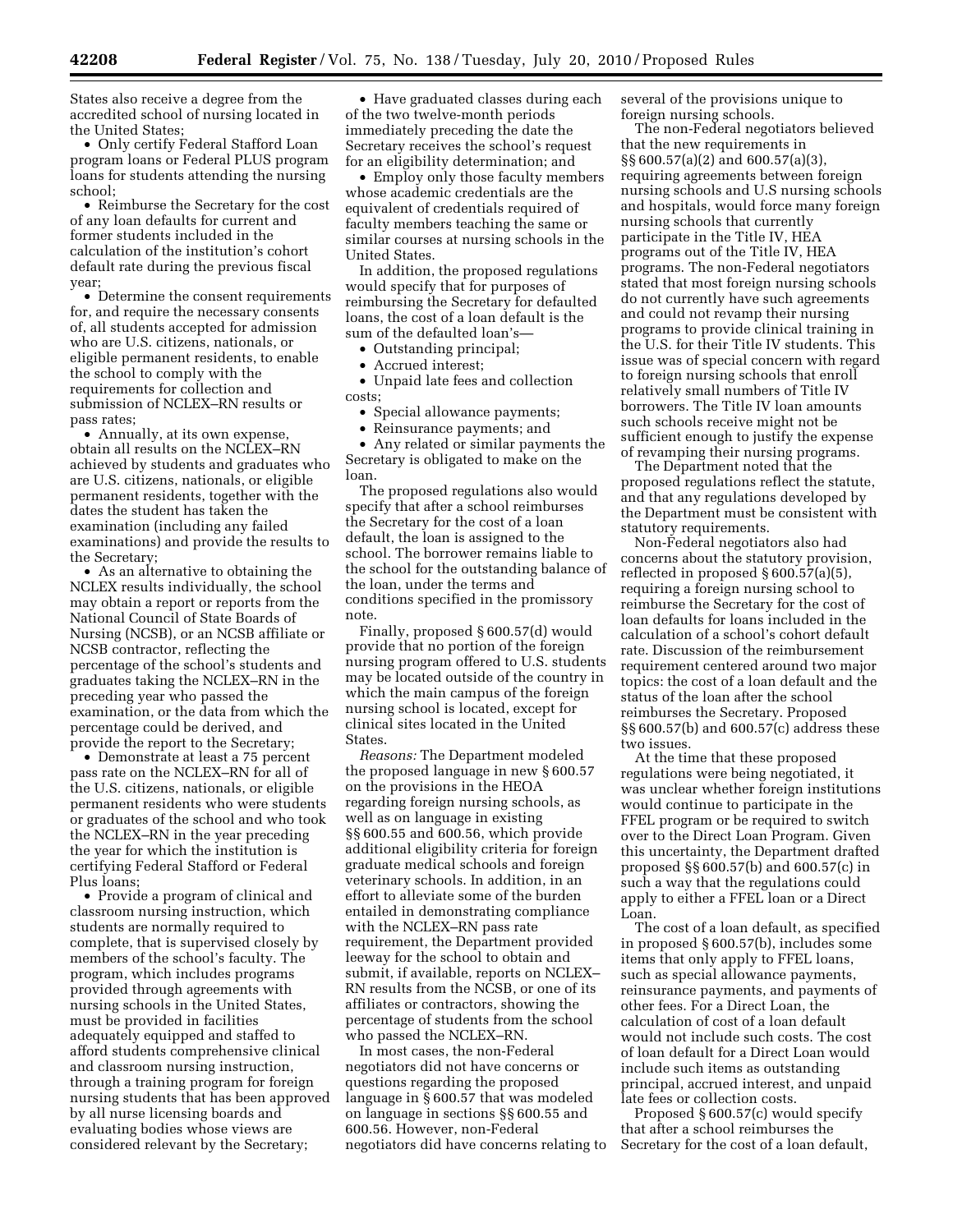the loan would be assigned to the school. The borrower would be required to repay the loan to the school, under the terms and conditions of the promissory note. The reimbursement by the school would not change the school's official cohort default rate or exempt the school from the consequences of its cohort default rate.

In the initial discussions with the non-Federal negotiators, the non-Federal negotiators emphasized the importance of borrowers remaining liable for repayment of the loan after the school has reimbursed the Department for the loan default. The non-Federal negotiators stressed that if the reimbursement is deemed to have paid off the loan, the borrower's obligation to repay the loan would effectively be discharged. This would provide a perverse incentive for borrowers to default deliberately on their Title IV loans.

The Department agreed with the non-Federal negotiators. Initially we proposed that after the Secretary is reimbursed, the loan would remain with the loan holder, who would continue to collect on the loan. However, the Department determined that after it received the reimbursement payment, it would have no financial interest in the loan, and would have no statutory basis for collecting on the loan. Accordingly, the Department modified the proposed regulatory language to require that the loan to be assigned to the school.

Although non-Federal negotiators supported borrowers remaining liable for the loan, some non-Federal negotiators had concerns about how assigning the loan to the school would affect the borrower. One non-Federal negotiator asked how NSLDS reporting, loan rehabilitation, and total and permanent disability discharges would be handled for these loans.

The Department did not address in detail operational matters with regard to defaulted loans assigned to a school. Instead, the Department pointed out that currently a FFEL loan can fall out of the FFEL program, usually due to a due diligence failure. The terms and conditions on the promissory note remain in effect on these loans, and loan holders continue to collect on them. Procedures currently in place for FFEL loans that have lost their eligibility would apply to defaulted Title IV loans that are assigned to a foreign nursing school.

Non-Federal negotiators questioned how foreign schools could comply with proposed § 600.57(a)(8), which would require that the clinical training provided at a U.S. school or hospital be "supervised closely" by members of the

foreign school's faculty, in light of the fact that that training would already be supervised by faculty of the U.S. school. The Department noted that faculty at the U.S. clinical training facility could be appointed as faculty of the foreign school as well, and that, in any event, the foreign graduate medical school needs to have its own faculty supervise its entire program. The Department emphasized that Title IV eligibility is based on a school offering an eligible program, not a portion of an eligible program. The foreign school would have to develop agreements with U.S. schools that ensure continuity between the training offered at the foreign school and at the U.S. school.

Non-Federal negotiators also questioned the provision in § 600.57(a)(8) requiring a training program to be approved ''by all licensing boards and evaluating bodies whose views are considered relevant by the Secretary.'' Non-Federal negotiators asked how a nursing program could be expected to obtain approval from state licensing boards in all 50 states. The Department responded that the Department would focus on the licensing boards and evaluating bodies applicable to the state where the training program is located, not licensing boards and evaluating bodies for all of the states, in determining compliance with this eligibility requirement, although approval or disapproval decisions from other states would be considered if available.

Proposed § 600.57(d) would provide that no portion of the foreign nursing program offered to U.S. students may be located outside of the country in which the main campus of the foreign nursing school is located, except for clinical sites located in the United States, to protect the coherence of the educational program and ensure continuity of oversight by the foreign government. The statute requires these nursing programs to provide their clinical training in the United States.

As negotiated, proposed § 600.57(d) does not reflect the inapplicability, through June 30, 2012, to foreign nursing schools that were participating in a Title IV, HEA program as of August 13, 2008, of the HEOA's new eligibility requirements for foreign nursing schools. In the final regulations, the Department will specify that this section becomes effective on July 1, 2012, with respect to foreign nursing schools that were participating in a Title IV, HEA program as of August 13, 2008.

## **Part 668 Student Assistance General Provisions Audited Financial Statements (§ 668.23)**

*Statute:* Section 487(c)(1)(A)(i) of the HEA was amended by the HEOA to give the Secretary the authority to modify the financial and compliance audit requirements for foreign institutions, and the authority to waive the audit requirements for foreign institutions that receive less than \$500,000 in Title IV, HEA program funds in the preceding year.

*Current Regulations:* Currently, under § 668.23(a)(2), an annual submission of both a compliance audit and audited financial statements is required of all institutions participating in the Title IV, HEA programs. Section 668.23(d)(1) requires that an institution's audited financial statements must be prepared on an accrual basis in accordance with U.S. generally accepted accounting principles (U.S. GAAP), and audited by an independent auditor in accordance with U.S. generally accepted government auditing standards (U.S. GAGAS) and other guidance contained in the Office of Management and Budget Circular A–133 and A–128 regarding audits of States, Local Government and Non-Profit Organizations, or in audit guides developed by, and available from, the Department of Education's Office of Inspector General, whichever is applicable. Section 668.15(h) permits a foreign institution whose enrolled students received less than \$500,000 in U.S. FFEL Program funds per fiscal year to have its required audited financial statements prepared according to the generally accepted accounting principles and auditing standards of the institution's home country. Current regulations notwithstanding, on May 15, 2009, the Department of Education published a Dear Colleague Letter (GEN–09–06) that announced that the Secretary was waiving the annual audited financial statements requirement for foreign institutions whose enrolled students received less than \$500,000 in U.S. FFEL Program funds during the award year preceding the audit period. The waiver applies to any audited financial statements for such a foreign institution due on or after August 14, 2008, the effective date of the HEOA amendment described previously, and renders unnecessary § 668.15(h), providing for submission of audits prepared under home country standards.

*Proposed Regulations:* Proposed § 668.23 would establish new financial audit submission requirements for foreign institutions as follows: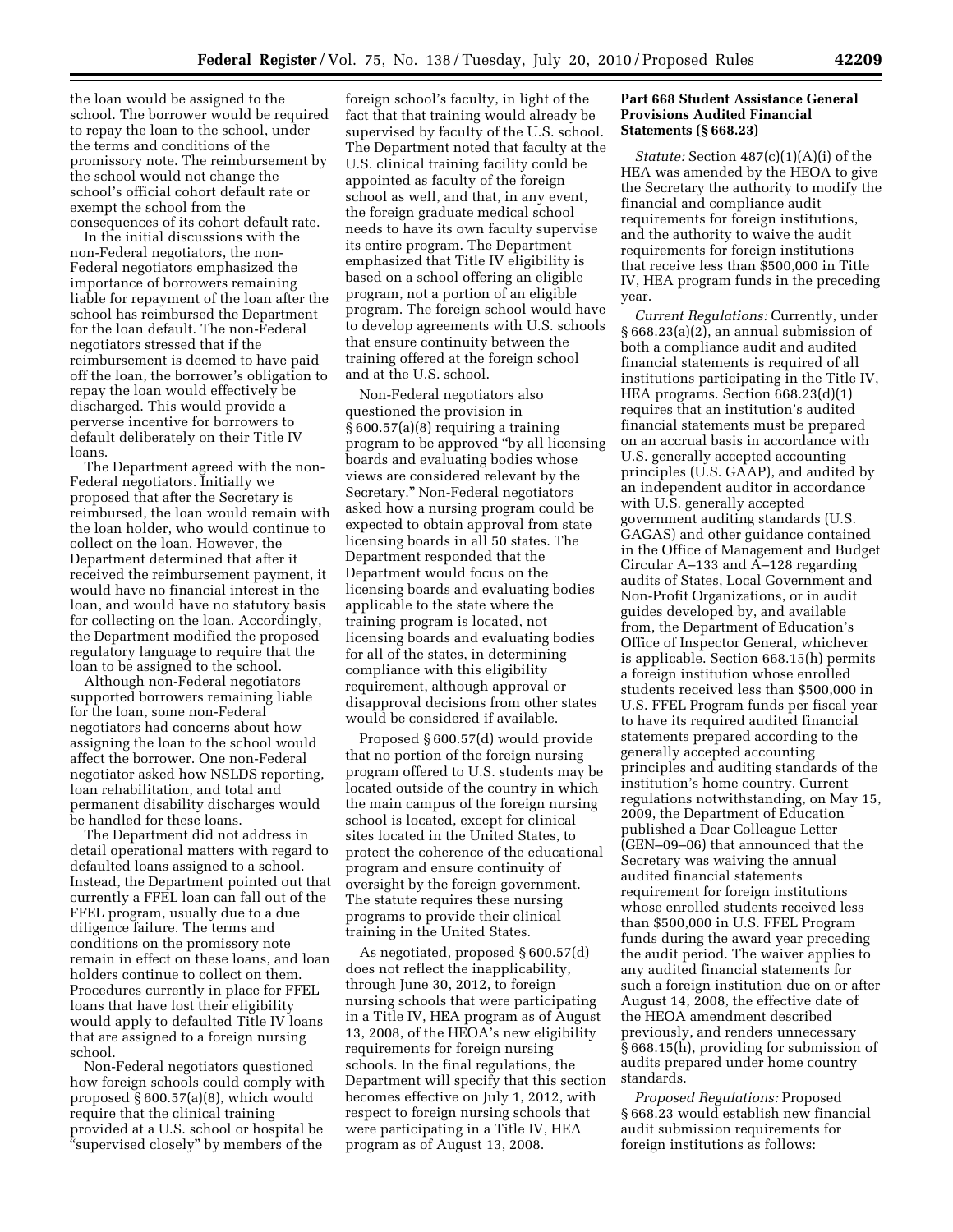• For a public or nonprofit foreign institution that received less than \$500,000 in U.S. Title IV, HEA program funds during the institution's most recently completed fiscal year, the audited financial statements submission would be waived, unless the institution is in its initial provisional period of participation and received Title IV, HEA program funds during that year, in which case the institution must submit, in English, audited financial statements prepared in accordance with the generally accepted accounting principles of the institution's home

country. • For a public or nonprofit foreign institution that received at least \$500,000 but less than \$3,000,000 in U.S. Title IV, HEA program funds during its most recently completed fiscal year, the institution would be allowed to submit for that year, in English, audited financial statements prepared in accordance with the generally accepted accounting principles of the institution's home country in lieu of financial statements prepared in accordance with U.S. GAAP.

• For a public or nonprofit foreign institution that received at least \$3,000,000 but less than \$5,000,000 in U.S. Title IV, HEA program funds during its most recently completed fiscal year, the institution would be required to submit once every three years audited financial statements prepared in accordance with the generally accepted accounting principles of both the institution's home country *and* U.S. GAAP, but for the two years in between would be allowed to submit, in English, audited financial statements prepared in accordance with the generally accepted accounting principles of the institution's home country in lieu of financial statements prepared in accordance with U.S. GAAP.

• For a public or nonprofit foreign institution that received \$5,000,000 or more in U.S. Title IV, HEA program funds during its most recently completed fiscal year, and for any forprofit foreign institution, the institution would be required to submit for that year audited financial statements prepared in accordance with the generally accepted accounting principles of both the institution's home country *and* U.S. GAAP.

Proposed § 668.23(h)(3)(i) would allow the Secretary to issue a letter to a foreign institution that has been identified as having problems with its financial condition or financial reporting that would require the foreign institution to submit its audited

financial statements in the manner specified by the Secretary.

In addition, the proposed regulations would: (1) Remove the superseded language in § 668.15 addressing submission of financial audits for foreign institutions; (2) make technical corrections to reflect the Office of Management and Budget's (OMB's) 2003 rescission of Circular A–128 and expansion of Circular A–133 to include State and local governments and (3) add ''issued by the Comptroller General of the United States" to  $\S 668.23(d)(1)$  to make clear that United States generally accepted government auditing standards must be used for all submitted financial statements, including those from foreign institutions. The removal of the superseded language in § 668.15(h) would not impact the Secretary's ability to make a determination of financial responsibility for any foreign institution. The Secretary would make such a determination on the basis of financial statements submitted under proposed § 668.23(h).

These proposed regulations would supersede the May 15, 2009, Dear Colleague Letter (GEN–09–06). The proposed regulations would apply the waiver of the annual audited financial statements requirement to public or nonprofit foreign institution that received less than \$500,000 in U.S. Title IV, HEA program funds during the institution's most recently completed fiscal year, instead of applying it to foreign institutions that received less than \$500,000 in U.S. Title IV, HEA Program funds during the award year preceding the audit period, as the Dear Colleague Letter does. This would match the Title IV, HEA program funds being administered by a foreign institution with the period of time covered in the audited financial statements of the institution. If this proposed provision becomes final, the Department will provide implementation guidance to institutions addressing the change in the period used to determine the amount of Title IV, HEA program funds received by a foreign institution.

*Reasons:* The negotiators reached agreement on the proposed regulatory language only after extensive negotiations and significant compromises.

The Department initially proposed to require audited financial statements prepared in accordance with U.S. GAAP, which is the requirement for domestic institutions, for public foreign institutions that received \$1,000,000 or more in U.S. Title IV, HEA program funds, or private foreign institutions that received \$500,000 or more in U.S.

Title IV, HEA program funds, as well as for any institution in its initial provisional period of participation. For public foreign institutions, if an institution received at least \$500,000 in U.S. Title IV, HEA program funds, but less than \$1,000,000 in U.S. Title IV, HEA program funds during the institution's fiscal year preceding the audit period, the institution would have been allowed to submit audited financial statements prepared in accordance with the generally accepted accounting principles of the institution's home country in lieu of financial statements prepared in accordance with U.S. GAAP. If there was an unpaid liability due to the Secretary by any public institution controlled by the same government entity, all public institutions controlled by that government entity would be required to submit audited financial statements prepared in accordance with U.S. GAAP.

Upon hearing the Department's initial proposal, some non-Federal negotiators argued that nonprofit foreign institutions should be treated the same as public foreign institutions. Others opined that requiring the audited financial statements to be prepared in accordance with U.S. GAAP was cost prohibitive, and suggested that a non-U.S. GAAP financial statement such as the International Financial Reporting Standards (IFRS) would be comparable and provide the Department with the information it needs. Another non-Federal negotiator suggested that the cost of preparing audited financial statements would be paid by students in the form of higher tuition and fees. It was also suggested that a rating from a financial rating agency such as Moody's or Standard and Poor's could be used as an indicator of financial solvency. Several non-Federal negotiators suggested that the Department should accept audited financial statements prepared under the institution's home country accounting standards from nonprofit or public foreign institutions where the Department determined those home country standards were comparable to U.S. GAAP, regardless of the amount of U.S Title IV, HEA program funds that an institution may have received in the fiscal year preceding the audit. Non-Federal negotiators pointed out that no evidence had been presented during the negotiating sessions that international accounting principles are inferior to U.S. GAAP, and noted that an institution's compliance audit would continue to be used to demonstrate that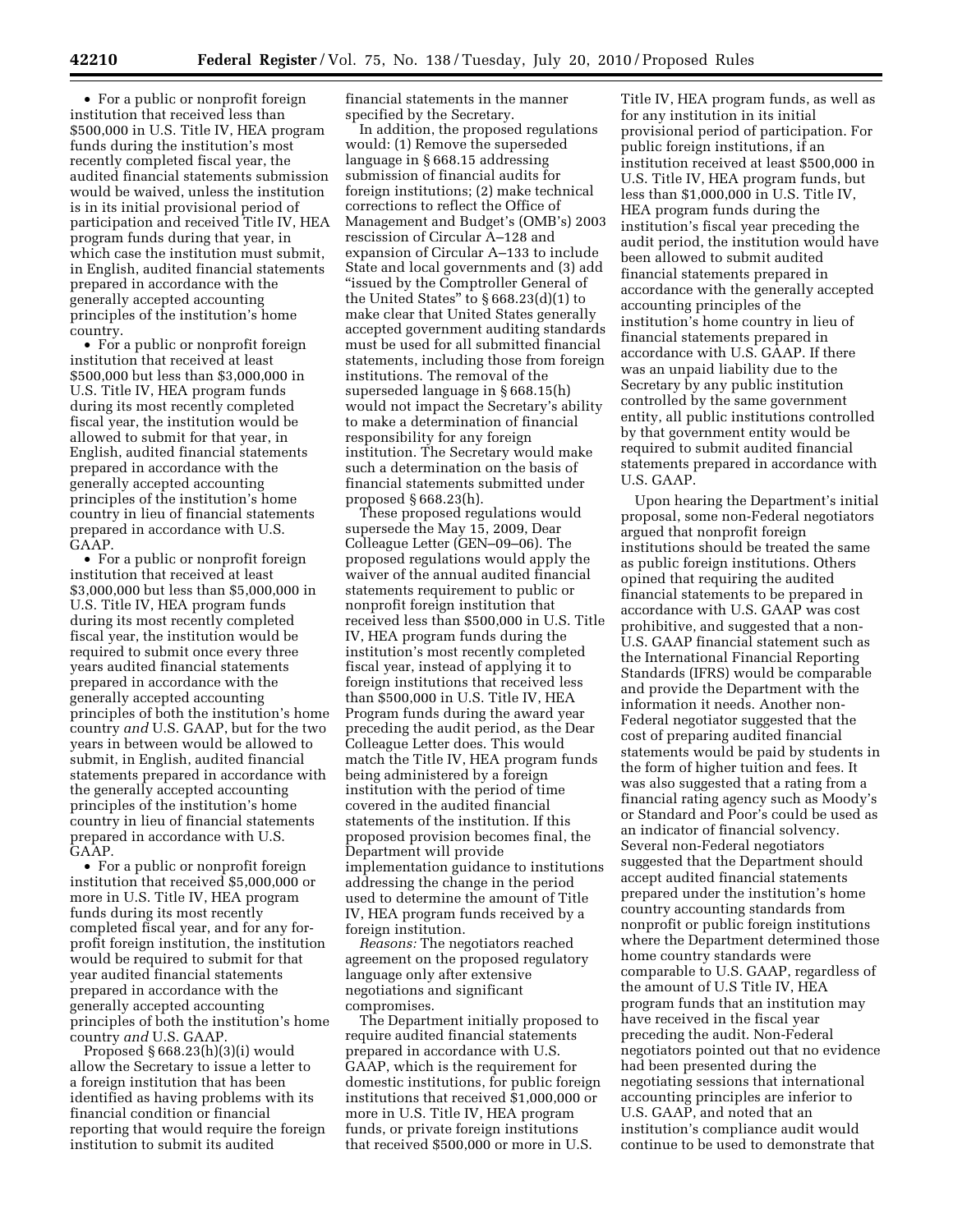Title IV, HEA program funds are being handled appropriately.

Other suggestions made by the non-Federal negotiators included that the Department tie its requirement of U.S. GAAP financial statements to a foreign institution's cohort default rate, given that such rates are generally lower than those for domestic institutions, and that public foreign institutions be relieved from submitting U.S. GAAP financial statements if the total number of U.S. students enrolled at that entity was less than fifty, regardless of the amount of U.S. Title IV, HEA program funds received during the institution's fiscal year.

The Department responded that it believes there is a risk threshold of Title IV, HEA program dollars administered by foreign institutions where the audited financial statements for those institutions should be provided in the same format and at the level of testing required from domestic institutions. These submissions would be reviewed on an equal footing with domestic institutions, and allow the Department to evaluate efficiently and effectively the financial condition of those institutions. The Department explained that financial statements prepared under U.S. GAAP provide Department staff with detailed information about the financial condition and operation of an institution. The additional information comes from the analysis of the audited financial statements, the accompanying audit opinion letters and related disclosures, and items in the footnote disclosures. Although the Department explored the use of IFRS as an alternative to U.S. GAAP, the Department believes it is premature to consider doing so now because the adoption of IFRS by the U.S. and other countries is proceeding slowly and inconsistently within the different countries.

After consideration of the feedback from the non-Federal negotiators, the Department agreed to treat nonprofit and public foreign institutions alike, and removed the requirement that an unpaid liability due to the Secretary by related public institutions would require the submission of audited financial statements prepared in accordance with U.S. GAAP. In order to reach a compromise with the non-Federal negotiators, the Department agreed to raise the threshold for nonprofit and public foreign institutions that would be allowed to submit audited financial statements prepared in accordance with the generally accepted accounting principles of the institution's home country from

\$1,000,000 to \$3,000,000 in U.S. Title IV, HEA program funds.

The Department also clarified that a foreign institution required to submit audited financial statements prepared in accordance with U.S. GAAP would be required also to submit a copy of the institution's audited financial statements that were prepared under the institution's home country accounting standards for the same period. By doing so, the Department would be able to perform a comparative analysis between both sets of financial statements to determine if the requirement to provide U.S. GAAP financial statements could be changed in the future.

Upon hearing the revised regulatory proposals, several non-Federal negotiators suggested that, in lieu of a required annual submission of any audited financial statements, the Department could simply rely on applying the exception provided to the Secretary under § 668.23(h)(3)(i) and require an institution to submit audited financial statements on only an ''as needed'' basis. Some non-Federal negotiators suggested raising the threshold to as much as \$10,000,000 in U.S. Title IV, HEA program funds. Others suggested that a threshold should be based on a percentage of U.S. Title IV, HEA program funds received against the total student generated revenues by an institution.

The Department responded to these concerns with a final modification for public and nonprofit institutions that receive at least \$3,000,000 but less than \$5,000,000 in U.S. Title IV, HEA program funds annually. The Department was unwilling to accept only audited financial statements prepared in the home country standards on an ongoing basis for these institutions due to the unknown comparability of these submissions to audited financial statements prepared under U.S. GAAP. However, the Department proposed having these institutions submit U.S. GAAP financial statements once every three years, rather than every year, which would allow the Department to achieve the appropriate level of monitoring while providing some burden relief to these institutions. This proposal was discussed in detail, and consensus was reached on this issue.

### **Compliance Audits (§ 668.23)**

*Statute:* Section 487(c)(1)(A)(i) of the HEA was amended by the HEOA to give the Secretary the authority to modify the financial and compliance audit requirements for foreign institutions, and the authority to waive the audit requirements for foreign institutions

that receive less than \$500,000 in Title IV, HEA program funds in the preceding year.

*Current Regulations:* Section 668.23(a)(2) of the current regulations requires an annual submission of both a compliance audit and audited financial statements from all institutions participating in the Title IV, HEA programs.

Sections 668.23(b)(1) and (2) require that an institution's compliance audit must cover, on a fiscal year basis, all Title IV, HEA program transactions, and must cover all of those transactions that have occurred since the period covered by the institution's last compliance audit. They also require that the compliance audit under this section be conducted in accordance with the general standards for compliance audits contained in the U.S. GAO Government Auditing Standards and procedures for audits contained in audit guides developed by the Department of Education's Office of Inspector General.

The Inspector General's current Foreign School Audit Guide, as amended, includes an Alternative Compliance Engagement that may be used for foreign institutions whose enrolled students received less than the \$500,000 threshold in U.S. Title IV, HEA program funds.

*Proposed Regulations:* The proposed regulations would separate foreign institutions into two groups, establishing new compliance audit requirements for foreign institutions based upon whether the institution received less than \$500,000 or \$500,000 or more in U.S. Title IV, HEA program funds during the institution's most recently completed fiscal year.

Under proposed § 668.23(h)(2)(ii) and (iii), foreign institutions that receive less than \$500,000 per year in U.S. Title IV, HEA program funds would be required to submit compliance audits under an alternative compliance audit performed in accordance with the audit guide from the Department's Office of Inspector General. The proposed regulations would require an annual submission of the compliance audit, except that, under certain conditions as described in the following paragraphs, an institution would submit a compliance audit annually for two consecutive years, then, once notified by the Secretary, would be permitted to submit a cumulative compliance audit every three years thereafter.

In order to submit a cumulative compliance audit once every three years instead of annually, a foreign institution would be required to have received less than \$500,000 U.S. in U.S. Title IV, HEA program funds for its most recently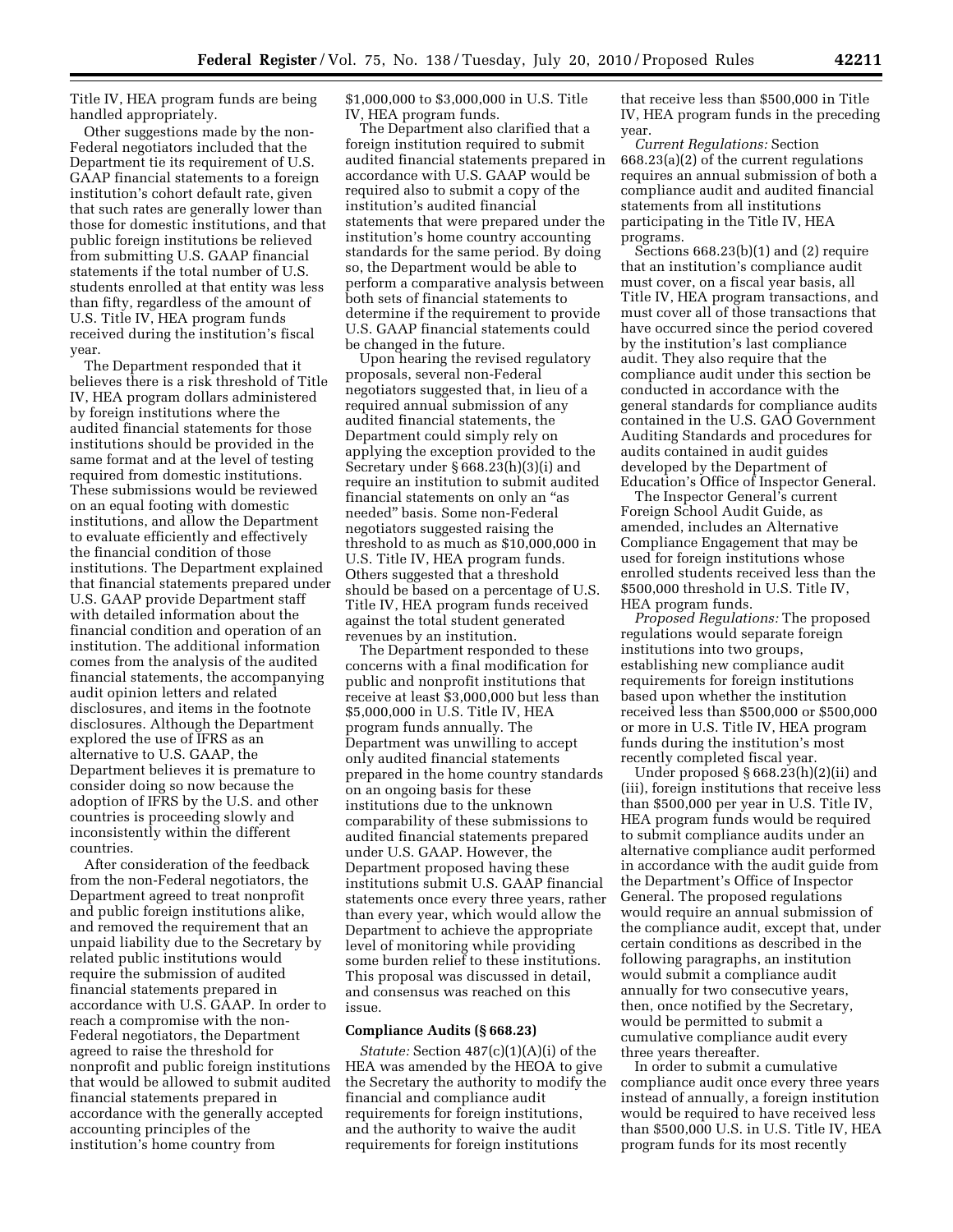completed fiscal year, be fully certified, have timely submitted and had accepted compliance audits for two consecutive fiscal years, and have no history of late submissions since then.

Under an alternative compliance audit, the auditor performs prescribed procedures and reports the findings, but, unlike a standard compliance audit, is not required to express an opinion of the reliability of the institution's assertions concerning the institution's compliance with the requirements. The alternative compliance audit is performed as an agreed-upon procedures attestation engagement, and the standard compliance audit is performed as an examination-level attestation engagement. An alternative compliance audit is an agreed-upon procedures attestation engagement, which consists of specific procedures performed on a subject matter and is substantially narrower in scope than a standard compliance audit, which is an examination-level attestation engagement.

Under proposed § 668.23(h)(2)(i), foreign institutions that receive \$500,000 or more per year in U.S. Title IV, HEA program funds, as in the current regulations, would be required to submit annual compliance audits using the standard audit procedures for foreign institutions set out in the audit guide issued by the Office of Inspector General.

When an institution submits a standard compliance audit because it received more than \$500,000 in U.S. Title IV, HEA program funds in its previous year, the institution must also submit any alternative compliance audit or audits for preceding years that were prepared in accordance with proposed § 668.23(h)(2)(ii) for any preceding fiscal year or years in which the foreign institution received less than \$500,000 in U.S. Title IV, HEA program funds.

Section  $668.23(h)(3)(ii)$  of the proposed regulations would provide the Secretary with the authority to require that a foreign institution's compliance audit must be performed at a higher level of engagement, and/or require that a compliance audit must be submitted to the Secretary annually, if the institution has been notified by the Secretary about problems with its administrative capability or compliance reporting.

Section 668.23(h)(2) of the proposed regulations would make clear that, as under current regulations, a foreign institution's compliance audit must be done on a fiscal year basis, and all Title IV, HEA program transactions that have occurred since the period covered by the institution's last compliance audit

must be covered. For institutions that are permitted to submit one compliance audit every three years, this requirement ensures that the compliance audit is cumulative. Also, when an institution is required to submit a compliance audit, the compliance audit must be submitted no later than six months after the last day of the institution's preceding fiscal year.

*Reasons:* The Department believes that by allowing foreign institutions that receive \$500,000 or less in U.S. Title IV, HEA program funds per year to make less frequent audit submissions, the proposed regulations would provide a basis to establish a streamlined set of compliance audit requirements that would provide flexibility and cost benefits to a large number of relatively small foreign institutions and would reduce the reporting burden for the majority of foreign institutions that currently participate in the Title IV, HEA programs.

The proposed regulations would also allow the Department to concentrate its resources on reviewing compliance audits from larger volume institutions and institutions that have demonstrated Title IV, HEA program problems, which represent the Department's greatest financial risk. It would also be more efficient to review the cumulative audit submissions from lower-volume foreign institutions. Approximately 75% of the foreign institutions that participate in the Title IV, HEA programs are in this lower-volume group, and these institutions account for less than 7.5% of total Title IV, HEA program funds received by foreign institutions. Where problems are identified with a foreign institution, § 668.23(h)(3)(ii) of the proposed regulations provides that the Secretary may require the compliance audit to be performed at a higher level of engagement and may require the compliance audit to be submitted annually.

## **Public Foreign Institutions and Financial Responsibility (§ 668.171)**

*Statute:* Section 487(c)(1)(B) of the HEA provides that the Secretary shall prescribe regulations, as necessary, to provide for the establishment of reasonable standards of financial responsibility for institutions that participate in the Title IV, HEA programs. Section 102(a)(2)(A) of the HEA provides that the Secretary shall prescribe regulations for determining the comparability of foreign institutions to Title IV "institutions of higher education.''

*Current Regulations:* Section 668.171(c) provides that an institution is financially responsible if the institution—

• Notifies the Secretary that it is designated as a public institution by the State, local, or municipal government entity, tribal authority, or other government entity that has the legal authority to make that designation; and

• Provides a letter from an official of that State or other government entity confirming that the institution is a public institution. In addition, the institution may not be in violation of any past performance requirement.

*Proposed Regulations:* The proposed regulations would permit a foreign public institution to meet the financial responsibility requirements in a manner similar to domestic public institutions. That is, the Secretary would consider a public foreign institution to be financially responsible if the institution: (1) Notifies the Secretary that it is designated as a public institution by the country or other government entity that has the legal authority to make that designation; and (2) provides documentation from an official of that country or other government entity confirming that the institution is a public institution and is backed by the full faith and credit of the country or other government entity. As with domestic public institutions, a foreign public institution would not meet this standard of financial responsibility if it was in violation of any past performance requirement.

If a foreign public institution did not meet the new requirements, its financial responsibility would be determined under the general requirements of financial responsibility, including the application of the equity, primary reserve, and net income ratios. Although the full faith and credit provision would provide an alternate way of meeting the financial responsibility standards for public foreign institutions, it would not excuse the institution from required submissions of audited financial statements (*see* the discussion under *Audited Financial Statements* above). If a government entity provided full faith and credit backing, the entity would be held liable for any Title IV, HEA program liabilities that were not paid by the institution.

*Reasons:* Current § 668.171(c) is not addressed to foreign institutions. Therefore, the proposed regulations would establish a financial responsibility standard for public foreign institutions that is comparable to public domestic institutions that participate in the Title IV, HEA programs. Although the Department has not identified specific countries that would be willing to provide the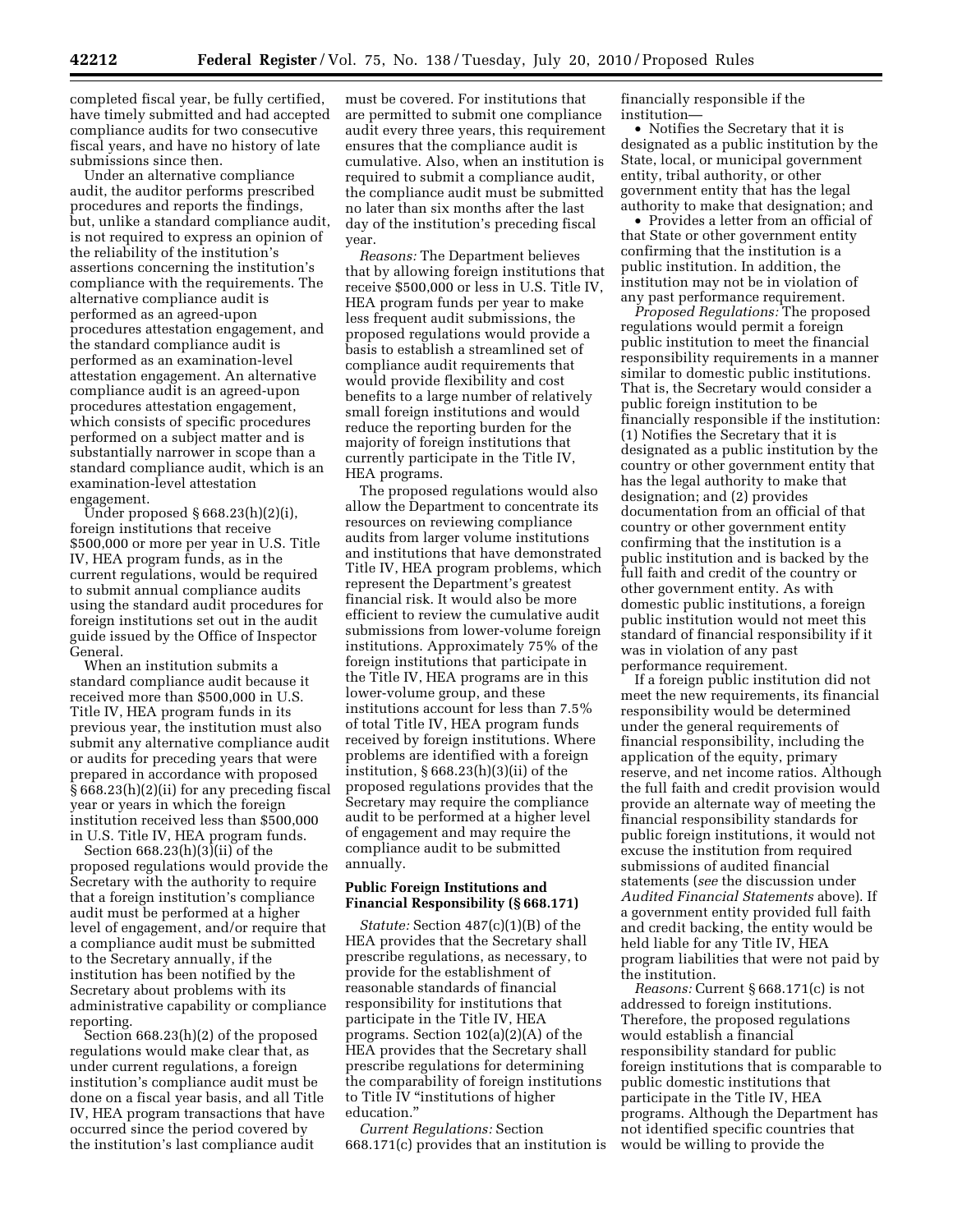proposed full faith and credit backing, and one non-Federal negotiator reported that a particular country with several public institutions that participate in the Title IV, HEA programs did not think that it would be willing to provide such backing, the Committee agreed that it was a good idea to make this alternative available.

## **Executive Order 12866**

#### **Regulatory Impact Analysis**

Under Executive Order 12866, the Secretary must determine whether the regulatory action is "significant" and therefore subject to the requirements of the Executive Order and subject to review by the OMB. Section 3(f) of Executive Order 12866 defines a "significant regulatory action" as an action likely to result in a rule that may (1) have an annual effect on the economy of \$100 million or more, or adversely affect a sector of the economy, productivity, competition, jobs, the environment, public health or safety, or State, local, or tribal governments or communities in a material way (also referred to as an "economically significant'' rule); (2) create serious inconsistency or otherwise interfere with an action taken or planned by another agency; (3) materially alter the budgetary impacts of entitlement grants, user fees, or loan programs or the rights and obligations of recipients thereof; or (4) raise novel legal or policy issues arising out of legal mandates, the President's priorities, or the principles set forth in the Executive order.

Pursuant to the terms of the Executive Order, it has been determined this proposed regulatory action would not have an annual effect on the economy of more than \$100 million. Therefore, this action is not "economically significant'' and subject to OMB review under section 3(f)(1) of Executive Order 12866. Notwithstanding this determination, the Secretary has assessed the potential costs and benefits of this regulatory action and has determined that the benefits justify the costs.

#### **Need for Federal Regulatory Action**

These proposed regulations are needed to implement provisions of the HEA, as amended by the HEOA, particularly related to audit requirements for foreign institutions, the USMLE pass rate for foreign graduate medical schools, clinical training programs of foreign graduate medical schools, eligibility criteria for foreign graduate medical schools that have a clinical training program approved by a State prior to January 1, 2008, clinical

training programs for foreign veterinary schools, provisions for participation by for-profit foreign nursing schools, and eligibility restrictions applicable to forprofit (and, later, all) foreign nursing schools. A brief description of the proposed rules, the reasons for adopting them, and an analysis of their effects is presented in the following sections of this NPRM:

*Definition of a Foreign Institution (§§ 600.51, 600.52, 600.54, 682.200, 682.611):* Section 102(a)(2)(A) of the HEA requires the Secretary to establish regulatory criteria for the approval of foreign institutions and for the determination that they are comparable to an institution of higher education within the United States. Proposed §§ 600.52 and 600.54 would include a more detailed definition of *foreign institution* to ensure that a foreign institution is comparable to institutions in the United States, in accordance with HEA section  $102(a)(1)(C)$ , before allowing a foreign institution to participate in the Title IV, HEA programs. The Department is concerned that a foreign institution that is not comparable to a domestic institution, especially in terms of the quality of its educational programs, may misuse Federal funds to the detriment of its students who may have to borrow heavily in order to attend the foreign institution. The proposed regulations also more fully implement the scheme of the HEA, which distinguishes between foreign and domestic institutions and includes provisions unique to each. For example, these regulations would prevent a domestic institution from claiming to be a foreign institution by virtue of the fact that it has established an offshore location, thereby avoiding the requirements applied to domestic institutions such as recognized accreditation, but that sends its students to the United States for the majority of the required coursework.

As described in the preamble section related to this provision, under current regulations a foreign institution is eligible to participate if it is comparable to an institution of higher education located in the United States; has been approved by the Secretary; does not offer its programs through any use of telecommunications, correspondence course, or direct assessment program; is not located in a State as defined in § 600.2; admits as regular students only those with a secondary school credential or recognized equivalent; and is legally authorized by an appropriate authority to provide an eligible program beyond the secondary level in the country in which it is located. The foreign institution must also provide

eligible programs for which the institution is authorized to award the equivalent of an associate, baccalaureate, graduate, or professional degree in the United States; or a twoyear program acceptable for full credit towards the equivalent of a baccalaureate degree awarded in the United States; or a program equivalent to a one-academic year training program that leads to a certificate, degree, or other credential and prepares a student for gainful employment in a recognized occupation.

The proposed regulations would consolidate the definitions and requirements related to the eligibility of foreign institutions to apply for Title IV, HEA program eligibility in subpart E of 34 CFR 600. As is the current practice, foreign institutions would be required to comply with all other requirements for eligible and participating institutions except to the extent the provisions are inconsistent with the HEA, 34 part CFR 600, or other regulatory provisions specific to foreign institutions. Proposed § 600.51(c) would also exempt foreign institutions from requirements that the Secretary identifies through a notice in the **Federal Register**. The proposed regulations would amend § 600.52 to include a detailed definition of *foreign institution.* Under the definition proposed, *foreign institution* would mean, for the purposes of students who receive Title IV, HEA program aid, an institution that is not located in a State; has no U.S. locations except with respect to clinical training for foreign graduate medical, veterinary, and nursing schools; has no written agreements with institutions or organizations located in the United States for students to take a portion of the program in the United States; does not permit students to enroll in any course offered by the foreign institution in the United States except for independent research under very limited circumstances; is legally authorized by an agency of its home country to provide an education program beyond its secondary level; awards degrees that are officially recognized by the institution's home country; and, for a program designed to prepare a student for gainful employment in a recognized occupation, provides a credential that satisfies the education requirements in the institution's home country for entry into that occupation and satisfies the educational requirements for entry into that occupation in the United States, including licensure. Proposed § 600.54(a) clarifies that, with the exception of freestanding foreign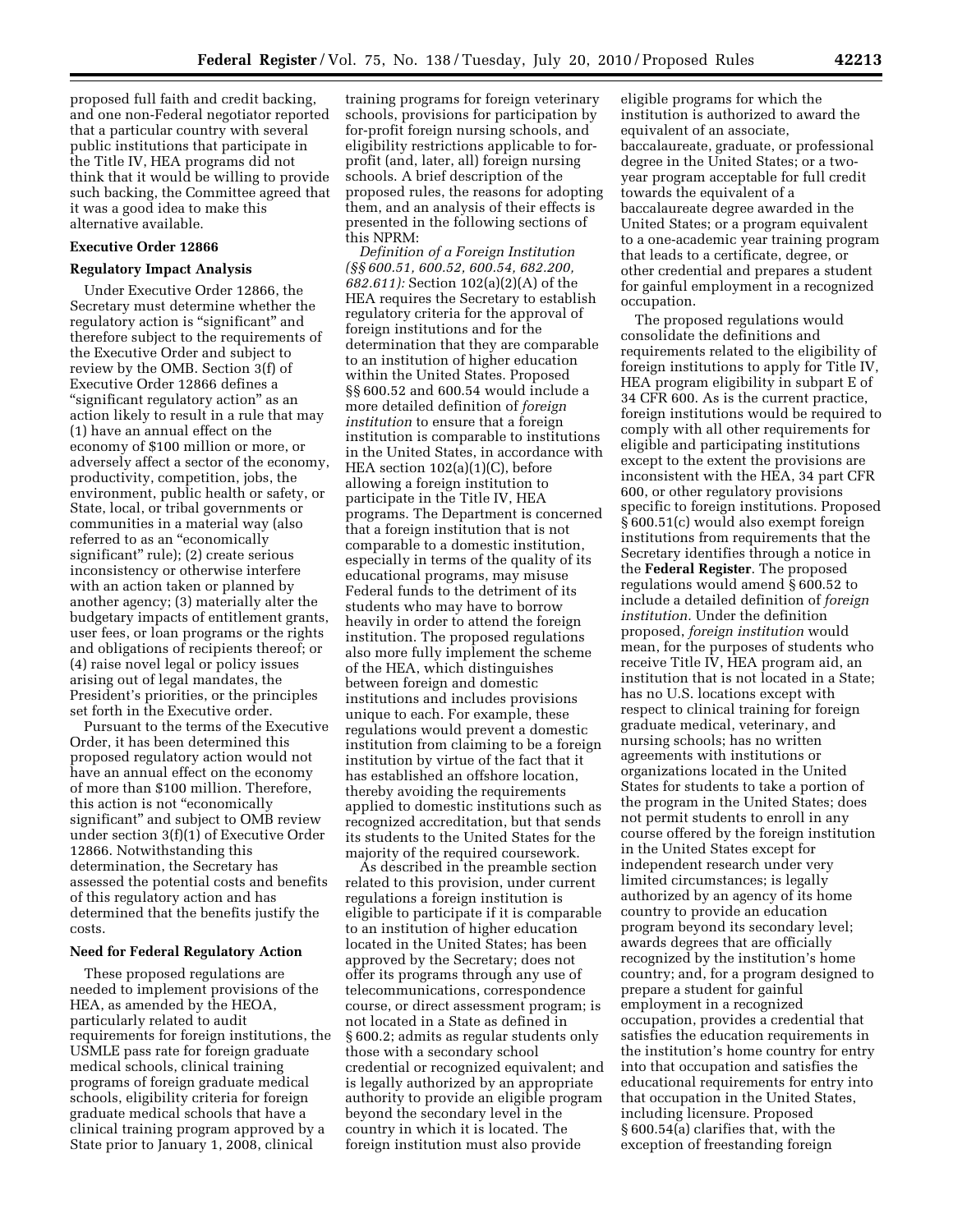graduate medical, veterinary, or nursing schools that may be for-profit, foreign institutions must be public or private nonprofit education institutions to be eligible.

*Nonprofit Status for Foreign Institutions (§ 600.2):* As foreign institutions must be public or private nonprofit institutions to participate in the Title IV, HEA programs, unless they are medical, veterinary, or nursing schools, the Department believes it is necessary to delineate in regulations the requirements for demonstrating nonprofit status for foreign institutions. Current section 600.2 defines a nonprofit institution as an institution that—

• Is owned and operated by one or more nonprofit corporations or associations, no parts of the net earnings of which benefits any private shareholder or individual;

• Is legally authorized to operate as a nonprofit organization by each State in which it is physically located; and

• Is determined by the U.S. Internal Revenue Service (IRS) to be an organization to which contributions are tax-deductible in accordance with section 501(c)(3) of the Internal Revenue Code (26 U.S.C. 501(c)(3)).

Under proposed § 600.2, a new paragraph (2) of the definition of a nonprofit institution would provide that if a recognized tax authority of a foreign institution's home country is recognized by the Secretary for purposes of making determinations of an institution's nonprofit status for Title IV, HEA purposes, the Secretary would automatically accept that tax authority's determination of nonprofit educational status for any institution located in that country. If a recognized tax authority of the institution's home country is not recognized by the Secretary for purposes of making determinations of an institution's nonprofit status for Title IV, HEA program purposes, a foreign institution would have to demonstrate to the satisfaction of the Secretary that it is a nonprofit educational institution. The proposed regulations would also make clear that a nonprofit foreign institution may not be owned by a for profit entity, directly or indirectly. A foreign institution that did not meet this definition of a nonprofit foreign institution would not be eligible to participate in the Title IV, HEA programs unless it was a medical, veterinary, or nursing school.

The proposed regulations should increase comparability in the determination of nonprofit status between domestic and foreign institutions. A domestic institution must be determined by the IRS to be a nonprofit organization in order to be eligible as a nonprofit institution for participation in the Title IV, HEA programs. Additionally, certain countries may not have standards for the determination of nonprofit status that are comparable to those used in the United States, and may not ensure that the institution's net earnings do not benefit any private shareholder or individual. Therefore, to make the proposed regulations as comparable as possible to those applicable to domestic institutions, the Department proposed, and the Committee agreed, that a determination that an institution is nonprofit by an entity in the institution's foreign country would qualify an institution as nonprofit only if the determination is made by a recognized tax authority of the country, and the Secretary has recognized that tax authority as one that can make a determination using criteria that are similar to those used by the U.S. IRS. The Secretary may recognize more than one tax authority in a country. Information submitted by entities other than recognized tax authorities would be taken into account by the Department; however, this would be done as part of an individual determination of the eligibility of an institution.

*Foreign Graduate Medical Schools (§§ 600.20, 600.21, 600.52, 600.55):* As discussed in the section of the preamble related to this provision, the proposed regulations reflect amendments made to the sections  $102(a)(2)(A)$  and  $(B)$  of the HEA by the HEOA and the requirement in  $102(a)(2)(B)(iii)(IV)(aa)$  of the HEA that the regulations be based on the recommendations of the 2009 NCFMEA report. The NCFMEA is a panel of medical experts that evaluates the medical school accrediting agency standards used in the country where medical education is provided to determine comparability to the standards of accreditation applied to medical schools in the United States.

Current section 600.52 defines a foreign graduate medical school as a foreign institution that qualifies to be listed in, and is listed as a medical school in, the most current edition of the World Directory of Medical Schools published by the World Health Organization. The regulations do not define clinical training, the NCFMEA, or a post-baccalaureate/equivalent medical degree. Neither section 600.20, which addresses the application procedures for establishing, reestablishing, maintaining, or expanding institutional eligibility and certification, nor § 600.21, which addresses when and how an institution must update

application information, currently include any provisions specific to foreign graduate medical schools. Foreign graduate medical schools generally must meet the criteria in § 600.54 for determining a foreign institution's eligibility (except the criterion that the institution be public or private nonprofit), as well as the additional criteria in § 600.55(a)(5). The additional criteria include the following: (1) Providing and requiring students to complete a program of clinical and classroom medical instruction of not less than thirty-two months that is supervised closely by faculty and that is provided (a) outside the United States in facilities adequately equipped and staffed to afford students comprehensive clinical and classroom medical instruction, or (b) in the United States, through a training program for foreign medical students that has been approved by all medical licensing boards and evaluating bodies whose views are considered relevant by the Secretary; (2) having graduated classes during each of the two twelve-month periods immediately preceding the date the Secretary receives the school's request for an eligibility determination; (3) employing only those faculty members whose academic credentials are the equivalent of credentials required of faculty members teaching the same or similar courses at medical schools in the United States; and (4) being approved by an accrediting body that is legally authorized to evaluate graduate medical schools in the country where the school is located and whose standards of accreditation have been evaluated by the advisory panel of medical experts established by the Secretary and have been determined to be comparable to standards of accreditation applied to medical schools in the United States. In addition, current regulations provide that foreign graduate medical schools that do not have a clinical training program that has been continuously approved by a State since January 1, 1992, must: (1) During the academic year preceding the year for which any of the school's students seeks a FFEL program loan, have at least 60 percent of those enrolled as full-time regular students in the school and at least 60 percent of the school's most recent graduating class be persons who did not meet the citizenship and residency criteria contained in section 484(a)(5) of the HEA, 20 U.S.C. 1091(a)(5); and (2) for a foreign graduate medical school outside of Canada, have at least 60 percent of the school's students and graduates who took any step of the USMLE administered by the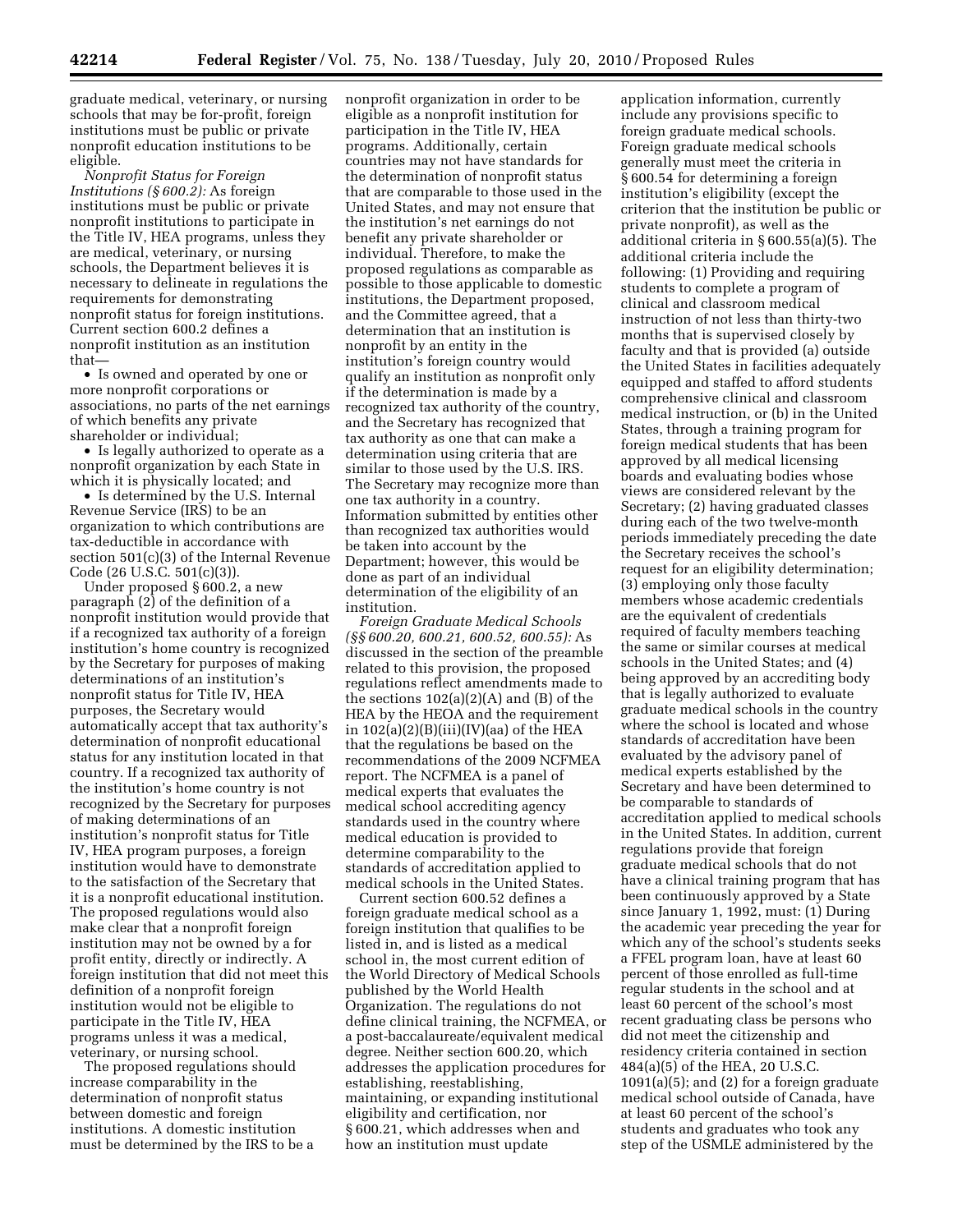ECFMG (including the ECFMG English test) in the year preceding the year for which any of the school's students seeks a FFEL program loan to have received passing scores on the exams.

The proposed regulations would deal with location requirements for foreign medical education programs, affiliation agreements, application and notification procedures, accreditation, admission criteria, collection and submission of data, citizenship and USMLE pass rate percentages, maximum timeframes for program completion, required documentation related to educational remediation a school provides as part of a satisfactory academic progress policy, and publication of the languages in which instruction is offered.

Proposed § 600.55(h) contains regulations concerning the locations where a foreign graduate medical school can establish its program. No portion of the medical education program offered to United States students by a foreign graduate medical school, other than the clinical training portion of the program, would be allowed to be offered outside the country where the main campus of the school is located. In addition to distinguishing between the basic science and the clinical training parts of the program, the Committee discussions distinguished between the different parts of clinical training; referred to in these proposed regulations as the core, the required clinical rotation (the electives that students are required to take), and the not required clinical rotation (the electives that students can choose). The proposed regulations set three criteria for clinical training sites outside the United States—the requirement to be located in an approved comparable country; required on-site evaluation and specific approval of the site by the institution's medical accrediting agency if a location is in a comparable foreign country outside the country of the program's main campus; and the requirement that instruction be offered in conjunction with medical educational programs offered to students enrolled in accredited medical schools located in that approved foreign country—but allow two exceptions. The two exceptions would permit a foreign graduate medical school to have a clinical training program in a foreign country other than the country in which the main campus is located or in the United States without meeting these three criteria if the clinical training location is included in the accreditation of a medical program accredited by the LCME, or if no individual student takes more than two electives at the clinical training location and the combined

length of the electives does not exceed eight weeks.

Proposed § 600.55(e)(1) would require a foreign graduate medical school to have: (1) A formal affiliation agreement with any hospital or clinic at which all or a portion of the school's core clinical training or required clinical rotations are provided; and (2) either a formal affiliation agreement or other written arrangements with any hospital or clinic at which all or a portion of its clinical rotations that are not required are provided, except for those locations that are not used regularly, but instead are chosen by individual students who take no more than two electives at the location for no more than a combined total of eight weeks. The proposed regulations would require these affiliation agreements or other written arrangements to state how the following will be addressed at each site: (1) Maintenance of the school's standards; (2) appointment of faculty to the medical school staff; (3) design of the curriculum; (4) supervision of students; (5) provision of liability insurance; and (6) evaluation of student performance. In addition, the proposed regulations would require a foreign graduate medical school to do the following in its application for participation in Title IV, HEA programs: (1) To provide copies of the affiliation agreements with hospitals and clinics that it is required to have under proposed  $\S 600.55(e)(2)$ ; (2) to list all educational sites associated with its program on its application for participation, except those not used regularly that are chosen by individual students who take no more than two electives there for no more than a combined total of eight weeks; (3) to apply for certification and wait for approval before dispensing Title IV, HEA program funds at any additional location that offers core clinical training, except for those locations included in the accreditation of a medical program accredited by the LCME; and (4) to indicate whether it offers only post-baccalaureate/ equivalent medical programs, other types of programs that lead to employment as a doctor of osteopathic medicine or doctor of medicine, or both. The Department believes that distinguishing between the parts of the medical education program allows a balance between effective oversight and exposure to other medical environments and cultures for short-term elective training.

Other proposed regulations address general definitions and requirements related to foreign graduate medical programs. The proposed regulations would change the definition of a *foreign* 

*graduate medical school,* removing the requirement that a school qualify for listing in the World Directory of Medical Schools and clarifying that schools would have to meet all applicable criteria for foreign institution's Title IV, HEA program eligibility in part 600, not just the criteria in § 600.55. In its place, the definition proposed would clarify that a foreign graduate medical school can be free-standing or a component of an eligible foreign institution. Current regulations require only clinical training and classroom instruction that is offered outside of the United States to be provided in facilities adequately equipped and staffed to afford students comprehensive clinical and classroom medical instruction, and require only the clinical training and classroom instruction located in the United States to be approved by all medical licensing boards and evaluating bodies whose views are considered relevant by the Secretary. Proposed § 600.55(a)(2) would apply these provisions to the entire medical program, regardless of whether a particular portion is located outside or inside the United States, as the Department believes both are good requirements for medical education regardless of location. In § 600.52, the proposed regulations would add a definition of clinical training. Clinical training would be defined as the portion of a graduate medical education program that counts as a clinical clerkship for purposes of medical licensure. Proposed §§ 600.20(a)(3)(i)(B) and (b)(3)(i)(B) would require freestanding foreign graduate medical schools, and foreign institutions that include a foreign graduate medical school, to identify, for each clinical site reported in the certification or recertification application as required under §§ 600.20(a)(3)(i)(A) and (b)(3)(i)(A), the type of clinical training (core, required clinical rotation, not required clinical rotation) offered at that site. Proposed § 600.55(a)(3) would require foreign graduate medical schools to appoint, rather than employ, faculty members with comparable academic credentials to those teaching similar courses at U.S. medical schools. The proposed regulations make no substantive changes to existing accreditation requirements for foreign graduate medical schools.

The proposed regulations also address admission criteria and collection and submission of data in order to provide data for the evaluation of whether additional performance measures should be required of foreign graduate medical schools. Proposed § 668.55(c)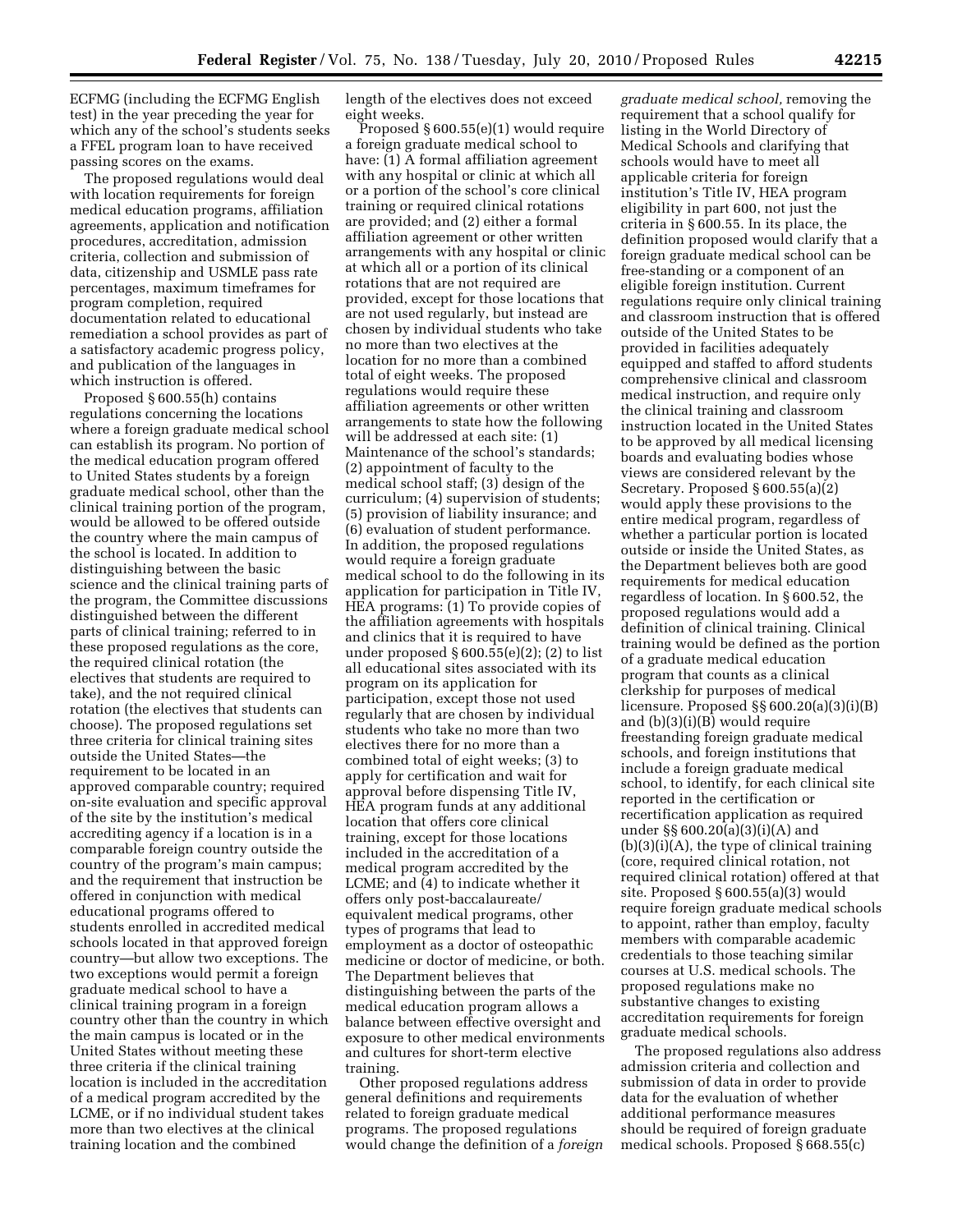would require foreign graduate medical school with a post-baccalaureate/ equivalent medical program to require U.S. citizens, nationals, or permanent residents accepted as students to have taken the MCAT and have reported the scores to the school. To provide information valuable for the future evaluation of the quality of education being provided to students attending foreign graduate medical schools, foreign graduate medical schools must determine consent requirements, obtain necessary consents from U.S. citizens, nationals, or eligible permanent residents, and comply with the collection and submission requirements in proposed § 600.55(d) for MCAT scores, residency placement, and USMLE examination scores. Proposed § 600.55(d) requires that schools obtain the required information at their own expense, submit MCAT scores and medical residency data to their accrediting agency by September 30 of each year, and submit the USMLE scores for Step 1, Step 2—Clinical Skills, and Step 2—Clinical Knowledge to the Department annually by September 30 unless the Department informs the school that it will get the USMLE scores from ECFMG. The provision in proposed § 600.55(e)(2) would require a foreign graduate medical school to notify its accrediting body within one year of any material changes in educational programs, and the overseeing bodies and in the formal affiliation agreements with hospitals and clinics would reflect NCFMEA Recommendations 12(a) and 12(b) and would allow a school's accrediting body to assess any substantive impact the change would have on the school's operations.

The proposed change in  $\S 600.55(f)(1)(i)(B)$  to allow a foreign graduate medical school to be exempt from the existing citizenship requirement if it had a clinical training program approved by a State as of January 1, 2008, and continues to operate a clinical training program in at least one State that approves the program, reflects a change made by the HEOA. As a result, both foreign graduate medical schools that had a clinical training program approved by a State as of January 1, 1992, and those that had a clinical training program approved by a State as of January 1, 2008, are exempt from the citizenship rate provision, provided the school continues to operate a clinical training program in at least one State that approves the program.

The increase in the USMLE pass rate threshold from 60 percent to 75 percent also reflects a change made by the

HEOA, as does proposed § 600.55(f)(2)(ii), which would allow a foreign graduate medical school that was eligible to participate in the Title IV, HEA programs and exempt from the USMLE pass rate requirement based on having a clinical training program approved by a State as of January 1, 1992, to continue to be eligible and exempt from the USMLE pass rate requirement as long as it continues to operate a clinical training program in at least one State that approves the program. Proposed § 600.55(f)(1)(ii) would make the following changes to the USMLE pass rate requirement: (1) Increase the USMLE pass rate threshold from 60 percent to 75 percent (§ 600.55(f)(1)(ii)); (2) limit the pass rate requirement to Step 1, Step 2—CS, and Step 2—CK, excluding Step 3; (3) require a foreign graduate medical school to have at least a 75 percent pass rate on each step/test of the USMLE (limited to Step 1, Step 2—CS, and Step 2—CK), rather than a combined pass rate for all steps/tests; (4) require foreign graduate medical schools to include in the calculation only U.S. citizens, nationals, or eligible permanent residents, rather than all students taking the USMLE; and (5) require foreign graduate medical schools to include only first time test takers in the calculation. As described in the preamble section related to this provision, under proposed § 600.55(f)(4), pass rates must be based on at least eight step/test results.

Proposed § 600.55(g)(1) would require a foreign graduate medical school to follow existing regulations currently applicable to undergraduate programs for establishing a maximum timeframe in which a student must complete his or her program of medical education and require that a student complete his or her program within 150 percent of the published length of the program. This adopts NCFMEA Recommendation 9(b). In addition, proposed § 600.55(g)(2) would require a foreign graduate medical school to document the educational remediation it provides to assist students in making satisfactory academic progress. In the future, the Department or the NCFMEA may collect and examine the data to see if this is an area of concern that may need to be addressed, but they did not believe it was currently necessary or cost effective to require the regular submission of these data to the Department. Finally, proposed § 600.55(g)(3) would require a foreign graduate medical school to publish all the languages in which instruction is offered. Although NCFMEA Recommendation 10

suggested requiring schools to publish the primary language of instruction, and if not English, identify any alternate language of instruction, the Committee agreed that requiring schools to publish all languages in which instruction is offered would be more beneficial and no more burdensome.

*Foreign Veterinary Schools (§ 600.56):*  Section 102(a)(2)(A)(ii) of the HEA stipulates that Title IV borrowers attending a foreign for-profit veterinary school must complete clinical training at an approved veterinary school located in the United States. The HEA does not establish additional eligibility criteria specific to foreign veterinary schools, and requires the Secretary to develop, through regulation, eligibility criteria for foreign institutions that are comparable to the eligibility criteria for domestic institutions of higher education. Under current regulations, foreign veterinary school facilities outside the United States must be adequately equipped and staffed to provide students comprehensive clinical and classroom veterinary instruction, foreign veterinary school programs provided inside the United States must be approved by all veterinary licensing boards and evaluating bodies that the Secretary considers to be relevant, and the credentials of faculty members employed by the foreign veterinary school must be equivalent to the credentials of faculty members teaching the same or similar courses in the United States.

The Department proposed revising the regulations governing eligibility criteria for foreign veterinary schools to improve the Department's process for making determinations of eligibility of foreign veterinary schools to participate in the Title IV, HEA programs. The proposed regulations would apply the current regulatory standards regarding facilities, approvals and faculty credentials without distinguishing between portions of veterinary programs provided inside and outside of the United States, and, as of July 1, 2015, would require a foreign veterinary school to be accredited or provisionally accredited by an organization acceptable to the Secretary. As required by the HEA, the proposed regulations also distinguish between for-profit foreign veterinary schools and those that are public or private nonprofit. Students from a for-profit foreign veterinary school must complete their clinical training at an approved veterinary school located in the United States. Students from public or private nonprofit foreign veterinary schools may complete their clinical training at an approved veterinary school located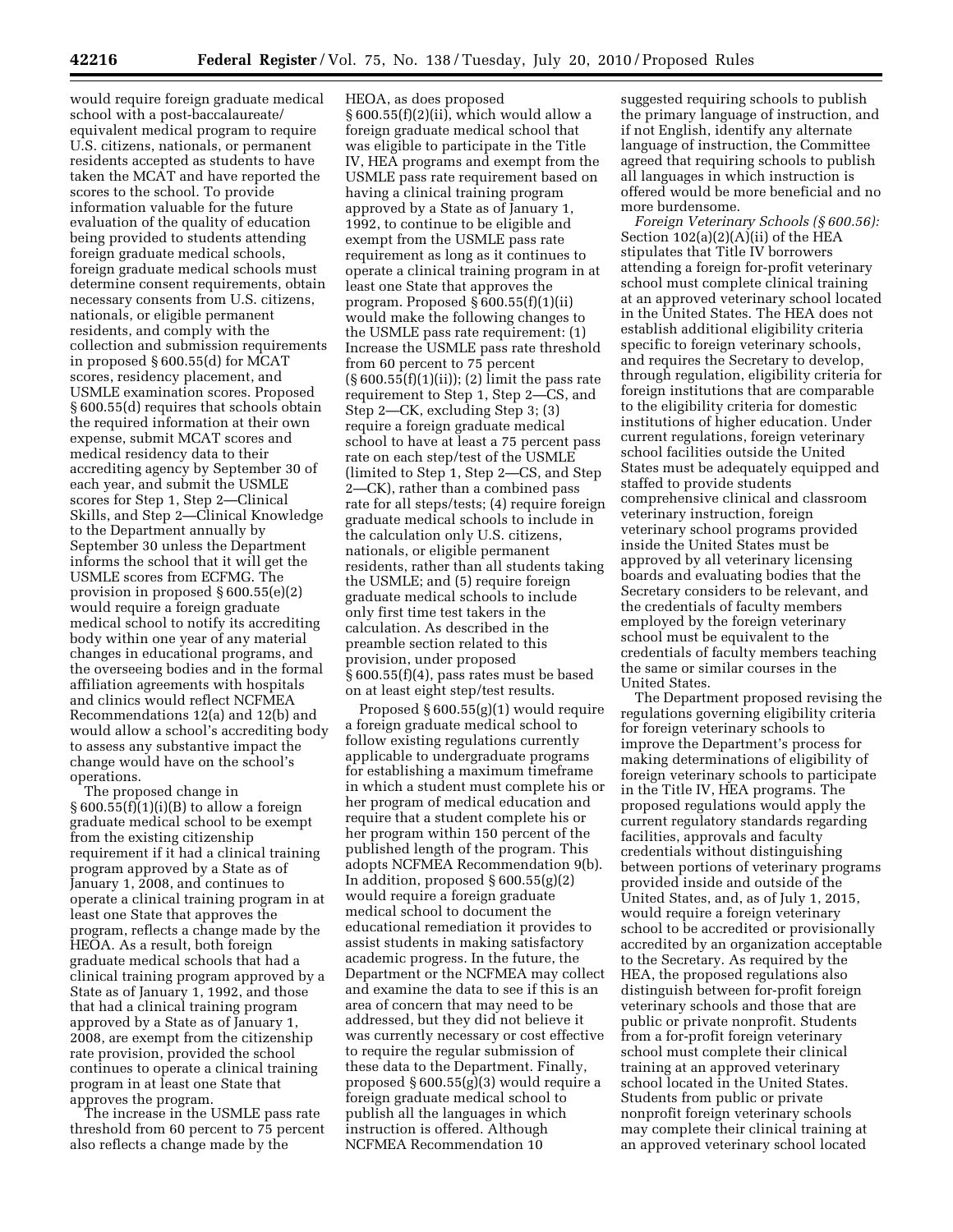in the United States or in the home country, and may also take clinical training outside the United States or the home country if no individual student takes more than two electives at the location and the combined length of the elective does not exceed eight weeks. The Department agreed to be consistent with medical school provisions that would permit some clinical training locations of foreign graduate medical schools to be outside of the United States and the country in which the main campus of the school is located. This provision could not be extended to for-profit veterinary schools because the statute requires students who attend these schools to complete their clinical training in the United States.

*Foreign Nursing Schools (§ 600.57):*  The HEOA amended section 102(a)(2)(A) of the HEA to provide specific standards for foreign nursing schools. The amendments are effective beginning July 1, 2010, except that, for nursing schools that were eligible for Title IV, HEA program participation on August 13, 2008 (the day before enactment of the HEOA), they are effective July 1, 2012. The HEA, as amended by the HEOA and HCERA, provides that a foreign nursing school, including a for-profit nursing school, may not participate in the Title IV, HEA programs unless the school: (1) Has an clinical training agreement with a hospital or accredited school of nursing located in the United States; (2) has an agreement with an accredited school of nursing located in the United States providing that the students graduating from the foreign nursing school also receive a degree from the accredited U.S. school of nursing; (3) certifies only Federal Direct Stafford Loans under section 455(a)(2)(A) of the HEA, Federal Direct Unsubsidized Stafford Loans under section 455(a)(2)(D) of the HEA, or Federal Direct PLUS loans under section 455(a)(2)(B) of the HEA for students attending the school; and (4) reimburses the Secretary for the cost of any loan defaults for current and former students included in the calculation of the school's cohort default rate during the previous fiscal year. In addition, the HEOA amendments to the HEA require that at least 75 percent of the individuals who were students or graduates of a foreign nursing school, and who took the National Council Licensure Examination for Registered Nurses (NCLEX–RN) in the year preceding the year for which the school is certifying a Title IV, HEA program loan, received a passing score on the NCLEX–RN. Current regulations do not define the term "foreign nursing school",

or specify Title IV, HEA program eligibility criteria unique to foreign nursing schools.

The proposed regulations would add several new definitions relating to foreign nursing schools to § 600.52, and would add a new § 600.57 specifying additional Title IV eligibility criteria for foreign nursing schools. The proposed regulations would add definitions to § 600.52 for the terms *associate degree school of nursing, collegiate school of nursing,* and *diploma school of nursing,*  with the primary distinction between the three types of nursing schools being the type of degree offered by the school. For an associate degree school of nursing, the nursing program must lead to a degree equivalent to an associate degree in the U.S. For a collegiate school of nursing, the nursing program must lead to a degree equivalent to a bachelor of arts, a bachelor of science, or a bachelor of nursing in the U.S., or to a degree equivalent to a graduate degree in nursing in the U.S. For a diploma school of nursing, the nursing program must lead to the equivalent of a diploma in the U.S. or to other indicia equivalent to a diploma that demonstrates that the student has satisfactorily completed the program. These definitions are drawn from the Public Health Service Act, as required by the foreign nursing school provisions of the HEOA amendments to the HEA.

Proposed new § 600.57 would require a *foreign nursing school* to meet the applicable eligibility criteria elsewhere in part 600. In addition, a foreign nursing school must meet the statutory requirements described above as well as the following eligibility criteria: (1) Meet the definition of *associate degree school of nursing, collegiate school of nursing,* or *diploma school of nursing;*  (2) reimburse the Department for the cost of any loan defaults for current and former students included in the calculation of the institution's cohort default rate during the previous fiscal year; (3) determine the consent requirements for, and require the necessary consents of, all students accepted for admission who are U.S. citizens, nationals, or eligible permanent residents, to enable the school to comply with the requirements for collection and submission of NCLEX–RN results or pass rates; (4) annually, at its own expense, obtain all results on the NCLEX–RN achieved by students and graduates who are U.S. citizens, nationals, or eligible permanent residents, together with the dates the student has taken the examination (including any failed examinations) and provide the results to the Secretary; (5) as an alternative to

obtaining the NCLEX results individually, the school may obtain a report or reports from the National Council of State Boards of Nursing (NCSB), or an NCSB affiliate or NCSB contractor, reflecting the percentage of the school's students and graduates taking the NCLEX–RN in the preceding year who passed the examination, or the data from which the percentage could be derived, and provide the report to the Secretary; (6) provide, a program of clinical and classroom nursing instruction, which students are normally required to complete, that is supervised closely by members of the school's faculty. The program, which includes programs provided through agreements with nursing schools in the United States, must be provided in facilities adequately equipped and staffed to afford students comprehensive clinical and classroom nursing instruction, through a training program for foreign nursing students that has been approved by all nurse licensing boards and evaluating bodies whose views are considered relevant by the Secretary; (7) have graduated classes during each of the two twelve-month periods immediately preceding the date the Secretary receives the school's request for an eligibility determination; and (8) employ only those faculty members whose academic credentials are the equivalent of credentials required of faculty members teaching the same or similar courses at nursing schools in the United States.

The proposed regulations also would specify that after a school reimburses the Secretary for the cost of a loan default, the loan is assigned to the school. The borrower remains liable to the school for the outstanding balance of the loan, under the terms and conditions specified in the promissory note.

Proposed § 600.56(b) would provide that no portion of the foreign nursing program offered to U.S. students may be located outside of the country in which the main campus of the foreign nursing school is located, except for clinical sites, which by statute must be located in the United States.

## **Single Legal Authorization for Groups of Foreign Institutions (§ 600.54)**

To ease administrative burden for foreign institutions, the Department sought to determine if compliance with any of the foreign institution institutional eligibility criteria could be demonstrated at a nationwide level, for all eligible institutions within a country, rather than at the individual institution level. After discussions with the non-Federal negotiators and our own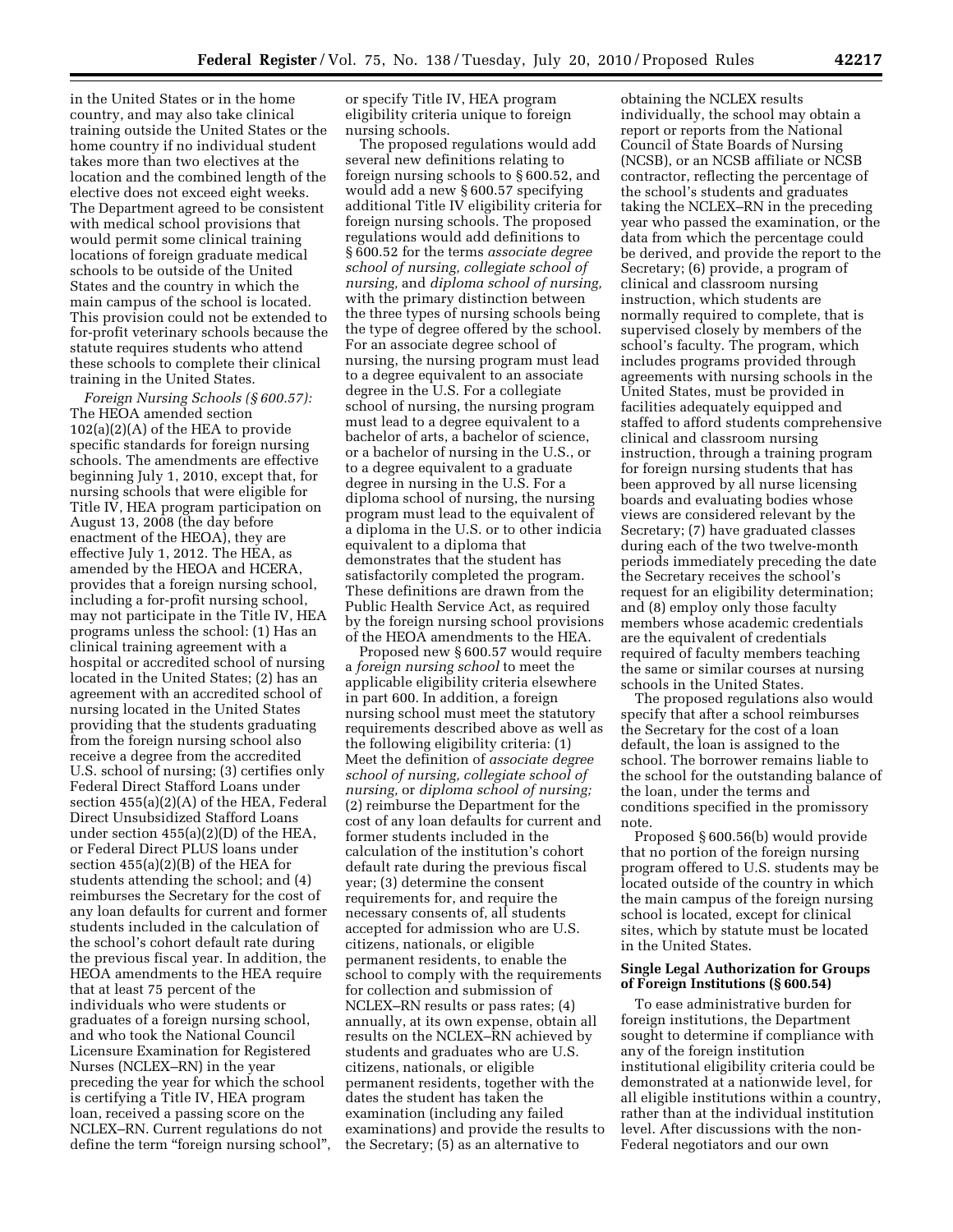internal review of the Title IV institutional eligibility criteria, the Department determined that the requirement for proof of legal authorization to provide postsecondary education could be provided this way. Section 600.54(b) of the current regulations requires a foreign institution to be legally authorized by an appropriate authority to provide postsecondary education in the country where the institution is located. Proposed § 600.54(f) would provide three different methods for a foreign institution to prove that it is legally authorized to provide postsecondary education in the country where the institution is located. The documentation from a foreign country's education ministry, council, or equivalent agency may either be: (1) A single legal authorization that covers all eligible foreign institutions in the country; (2) a single legal authorization that covers all eligible foreign institutions in a jurisdiction within the country; or (3) separate legal authorizations for each eligible foreign institution in the country.

The proposed regulations reflect recommendations made in response to concerns raised by non-Federal negotiators about reliance on national governments to produce lists of institutions legally authorized to provide postsecondary education because of efficiency and provincial level regulation of educational providers in some countries. In addition to allowing proof of legal authorization to be provided on a nationwide basis, the proposed regulations allow for proof of legal authorization to be provided for all eligible institutions in a jurisdiction within the country, and continue to allow proof of legal authorization to be provided separately for each eligible institution in a country.

*Eligibility of Training Programs at Foreign Institutions (§ 600.54):* Section  $101(b)(1)$  of the HEA provides, in part, that one type of educational program that a Title IV ''institution of higher education'' may provide to be eligible to apply to participate in the Title IV, HEA programs, is a training program of at least one year that prepares students for gainful employment in a recognized occupation. Section 102(a)(2)(A) provides for participation in the Title IV, HEA programs by entities that are comparable to such institutions under regulations prescribed by the Secretary. Current regulations provide that, in order to be eligible to apply to participate in the Title IV, HEA programs, a foreign institution must provide an eligible educational program that leads to a degree that is equivalent

to a U.S. degree, or be at least a twoacademic year program acceptable for full credit toward the equivalent of a U.S. baccalaureate degree, or be equivalent to at least a one-academicyear training program that leads to a certificate, degree, or other recognized educational credential and prepares students for gainful employment in a recognized occupation.

Under the proposed regulations, a foreign institution would have to demonstrate to the satisfaction of the Secretary (who would make programby-program determinations of comparability) that the amount of academic work required by a program it seeks to qualify as eligible as at least a one-academic-year training program is equivalent to—

• For a program offered in credit hours, a minimum of 30 weeks of instructional time and, for an undergraduate program, an amount of instructional time whereby a full-time student is expected to complete at least 24 semester or trimester credit hours or 36 quarter credit hours; or

• For a program offered in clock hours, a minimum of 26 weeks of instructional time and, for an undergraduate program, an amount of instructional time whereby a full-time student is expected to complete at least 900 clock hours.

The Department believes the proposed regulations are necessary because many foreign institutions use educational measurements other than conventional U.S. semester, trimester, quarter credits and clock-hours. The non-Federal negotiators provided the Department with information regarding the definition of non-degree programs by different countries, units of measurement for programs in other countries, and evaluation and comparability determinations made by private entities. The information provided consistently indicates that the assignment of credits or other measures of academic work by foreign institutions vary greatly. As the definition of an academic year—the program length measurement used here—specifically references these U.S. measurements, it is necessary to make some sort of comparability determination in order to determine the eligibility of these programs at foreign institutions, and in some cases to determine the eligibility of the foreign institution itself. Under the proposed regulations, the Secretary would make determinations of comparability on a program-by-program basis, based on information provided by a foreign institution to demonstrate that the amount of academic work required by a program it seeks to qualify as

eligible as comparable to at least a oneacademic-year training program is equivalent to the academic work required for eligibility of these programs at domestic institutions.

*Audited Financial Statements (§ 668.23):* Section 487(c)(1)(A)(i) of the HEA was amended by the HEOA to give the Secretary the authority to modify the financial and compliance audit requirements for foreign institutions and the authority to waive the audit requirements for foreign institutions that receive less than \$500,000 in Title IV, HEA program funds in the preceding year. Currently, under § 668.23(a)(2), an annual submission of both a compliance audit and audited financial statements is required of all institutions participating in the Title IV, HEA programs. Section 668.23(d)(1) requires that an institution's financial statements must be prepared on an accrual basis in accordance with U.S. GAAP, and audited by an independent auditor in accordance with U.S. GAGAS, or in compliance with guidance in Office of Management and Budget Circular A–133 and A–128 or in audit guides developed by, and available from, the Department of Education's Office of Inspector General.

The proposed regulations categorize foreign institutions by control and amount of Title IV, HEA program funds received during the institution's most recently completed fiscal year and establish new financial audit submission requirements. For a public or nonprofit foreign institution that received less than \$500,000 in U.S. Title IV, HEA program funds during the institution's most recently completed fiscal year, the audited financial statements submission normally would be waived. However, if the institution is in its initial provisional period of participation, and received Title IV, HEA program funds during that year, the institution must submit, in English, audited financial statements prepared in accordance with generally accepted accounting principles of the institution's home country. For a public or nonprofit foreign institution that received at least \$500,000 but less than \$3,000,000 in U.S. Title IV, HEA program funds during its most recently completed fiscal year, the institution would be allowed to submit for that year, in English, audited financial statements prepared in accordance with the generally accepted accounting principles of the institution's home country in lieu of financial statements prepared in accordance with U.S. GAAP. For a public or nonprofit foreign institution that received at least \$3,000,000 but less than \$5,000,000 in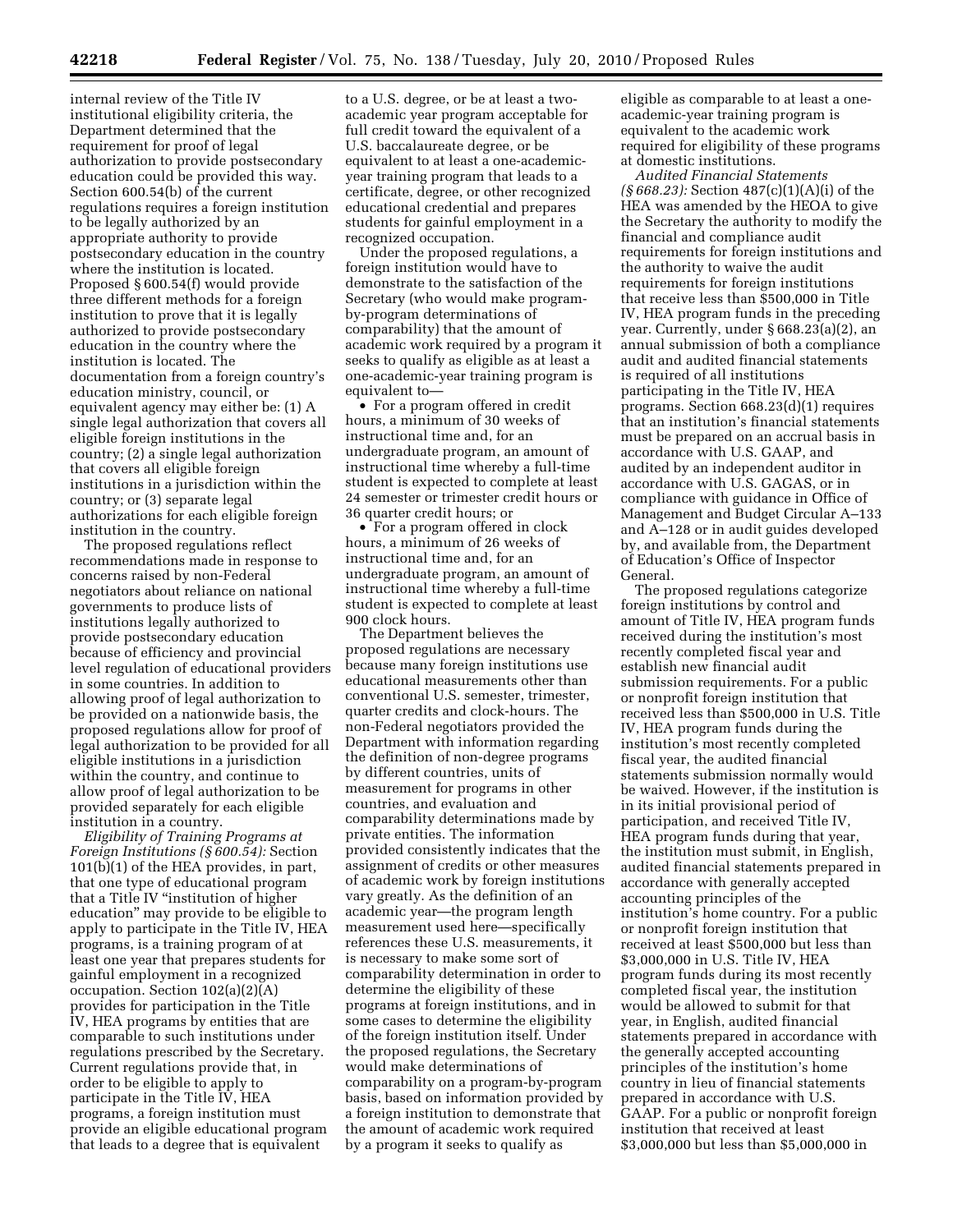U.S. Title IV, HEA program funds during its most recently completed fiscal year, the institution would be required to submit once every three years audited financial statements prepared in accordance with the generally accepted accounting principles of both the institution's home country and U.S. GAAP, but, for the two years in between, would be allowed to submit in English, audited financial statements prepared in accordance with the generally accepted accounting principles of the institution's home country in lieu of financial statements prepared in accordance with U.S. GAAP. Foreign institutions that receive more than \$5,000,000 or more annually would remain subject to current requirements for audited financial statements prepared in accordance with U.S. GAAP.

The proposed regulations also allow the Secretary to issue a letter to a foreign institution that has been identified as having problems with its financial condition or financial reporting that requires the foreign institution to submit its audited financial statements in the manner specified by the Secretary.

*Compliance Audits (§ 668.23):* Current regulations require an annual submission of both a compliance audit and audited financial statements from all institutions participating in the Title IV, HEA programs. An institution's compliance audit must cover on a fiscal year basis, all Title IV, HEA program transactions, and must cover all of those transactions that have occurred since the period covered by the institution's last compliance audit and be conducted in compliance with the general standards for compliance audits contained in the U.S. GAO Government Auditing Standards and procedures for audits contained in audit guides developed by the Department of Education's Office of Inspector General. The current Inspector General's Audit Guide concerning compliance audits for foreign institutions includes an Alternative Compliance Engagement that may be used for foreign institutions whose enrolled students received less than the \$500,000 threshold in U.S. Title IV, HEA program funds.

The proposed regulations would separate foreign institutions into two groups, establishing new compliance audit requirements for foreign institutions based upon whether the institution received less than \$500,000 or \$500,000 or more in U.S. Title IV, HEA program funds during the institution's most recently completed fiscal year. For foreign institutions that receive less than \$500,000 per year in U.S. Title IV, HEA program funds would

be required to submit compliance audits under an alternative compliance audit performed in accordance with the audit guide from the Department's Office of Inspector General. Under an alternative compliance audit, the auditor performs prescribed procedures and reports the findings, but, unlike a standard compliance audit, is not required to express an opinion of the reliability of the institution's assertions concerning the institution's compliance with the requirements. The alternative compliance audit is performed as an agreed-upon procedures attestation engagement, and the standard compliance audit is performed as an examination-level attestation engagement. The proposed regulations would require an annual submission of the compliance audit, except that, in specified circumstances, an institution would submit a compliance audit annually for two consecutive years, then, once notified by the Department, would be permitted to submit a compliance audit every three years thereafter. To qualify for these less frequent submission requirements, a foreign institution would be required to have received less than \$500,000 in the most recently completed fiscal year, be fully certified, have timely submitted and had accepted compliance audits for two consecutive fiscal years, and have no history of late submissions since then.

Foreign institutions that receive \$500,000 or more in U.S. Title IV, HEA program funds would be required to submit an annual compliance audit using the standard audit procedures for foreign institutions in the audit guide issued by the Office of Inspector General. The compliance audit would be submitted along with any alternative compliance audits for any preceding fiscal years in which the institutions received less than \$500,000 in U.S. Title IV, HEA program funds.

Section  $668.23(h)(3)(ii)$  of the proposed regulations would provide the Secretary with the authority to require that a foreign institution's compliance audit be performed at a higher level of engagement, and/or require that a compliance audit must be submitted to the Secretary annually if it has been identified that the institution has problems with its administrative capability or compliance reporting. Section 668.23(h)(2) of the proposed regulations would make clear that, as under the current regulations, a foreign institution's compliance audit must be done on a fiscal year basis, and all Title IV, HEA program transactions that have occurred since the period covered by the institution's last compliance audit

must be covered. Also, a compliance audit must be submitted no later than six months after the last day of the institution's fiscal year.

The Department believes the proposed regulations provide a basis to establish a streamlined set of compliance audit requirements that would provide flexibility and cost benefits to the large number of relatively small foreign institutions and reduce the reporting burden for the majority of foreign institutions. Approximately 75% of the foreign institutions that participate in the Title IV, HEA programs are in this lower-volume group, and these institutions account for less than 7.5% of total Title IV, HEA program funds received by foreign institutions. The proposed regulations should allow the Department to concentrate its resources on reviewing compliance audits from the larger volume institutions and institutions that have demonstrated Title IV, HEA program problems that represent the Department's greatest financial risk.

## **Public Foreign Schools and Financial Responsibility (§ 668.171)**

Section 487(c)(1)(B) of the HEA provides that the Secretary shall prescribe regulations, as necessary, to provide for the establishment of reasonable standards of financial responsibility for institutions that participate in the Title IV, HEA programs. Section 102(a)(2)(A) provides that the Secretary shall prescribe regulations for determining the comparability of foreign schools to Title IV ''institutions of higher education.'' Current section 668.171(c) provides that an institution is financially responsible if the institution notifies the Secretary that it is designated as a public institution by the State, local, or municipal government entity, tribal authority, or other government entity that has the legal authority to make that designation, and provides a letter from an official of that State or other government entity confirming that the institution is a public institution. In addition, the institution may not be in violation of any past performance requirement. Current § 668.171(c) is not addressed to foreign institutions. The proposed regulations would permit a foreign public institution to meet the financial responsibility in a manner similar to domestic public institutions as described above. If a foreign public institution did not meet the new requirements, its financial responsibility would be determined under the general requirements of financial responsibility, including the application of the equity, primary reserve, and net income ratios.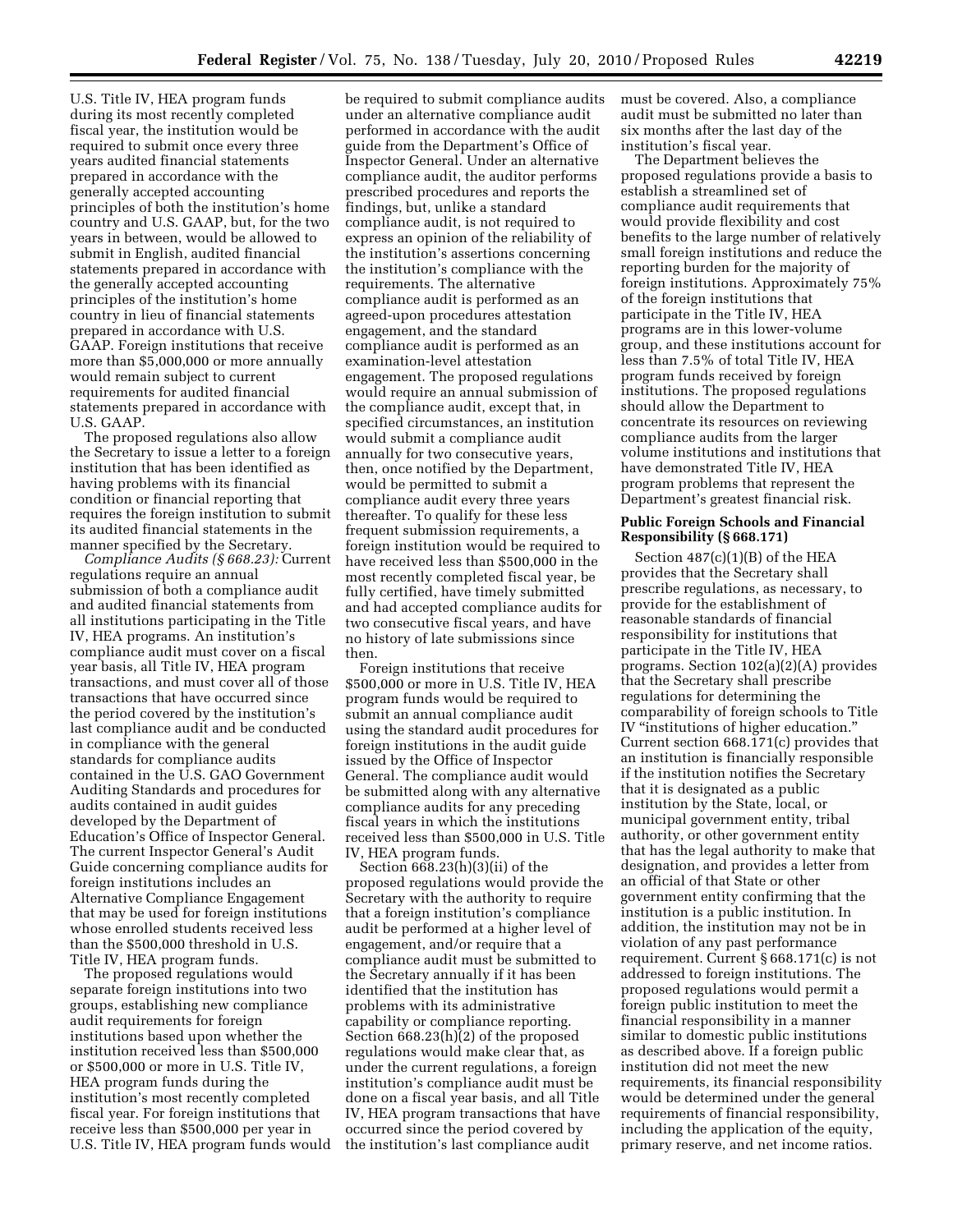Although the full faith and credit provision would provide an alternate way of meeting the financial responsibility standards for public foreign institutions, it would not excuse the institution from required submissions of audited financial statements.

The following section addresses the alternatives that the Secretary considered in implementing these regulations. These alternatives are also discussed in more detail in the *Reasons*  sections of this preamble related to the specific regulatory provisions.

#### **Regulatory Alternatives Considered**

*Definition of a Foreign Institution (§§ 600.51, 600.52, 600.54, 682.200, 682.611):* As described in the section of the preamble related to this provision, there were extensive comments and negotiations related to the definition of a foreign institution. In response to the Department's position that a more detailed definition of *foreign institution*  is necessary and request for comments, several non-Federal negotiators urged the Department to define the term to ensure quality control through high academic standards and suggested subjecting foreign institutions to accreditation by accreditors recognized by the Department. When the Department indicated that it does not recognize U.S. accreditors for accreditation of institutions outside the United States, the non-Federal negotiators suggested a requirement that foreign institutions be ''legally authorized'' by an appropriate authority in the country in which the institution is located, with some negotiators urging the Department to be flexible in this area as such authority could reside in different branches of government depending on the country. Several non-Federal negotiators suggested that the Department require foreign countries to recognize the degrees and licenses offered by a foreign institution.

The Department drafted regulatory language that responded to these suggestions and also included provisions prohibiting foreign institutions from entering into written arrangements with institutions located in the United States and preventing foreign institution students from engaging in courses, research, work, and other pursuits within the United States that drew objections from the non-Federal negotiators. The Department included these provisions to address abuses whereby an institution sets up an offshore campus to claim foreign institution status and thus avoids domestic requirements even though the institution is, for all intents and

purposes, a domestic institution, but the non-Federal negotiators felt the language was too broad and urged the Department to make exceptions for research conducted in the United States by PhD students. In responding to these comments, the Department clarified the meaning of the terms *written agreement*  and *educational enterprise* and sought to further distinguish between foreign and domestic institutions by prohibiting foreign locations of an educational enterprise from being considered additional locations of a domestic location of the educational enterprise if the enterprise has at least twice as many students enrolled in foreign locations as those enrolled in domestic locations.

The non-Federal negotiators were comfortable with the majority of the Department's proposed language but several non-Federal negotiators continued to raise concerns about the proposed language prohibiting U.S. locations of foreign institutions and written arrangements with institutions located in the United States. The Department indicated that foreign institutions can establish locations in the United States, but that such locations and institutions would need to be separately certified and meet the requirements applicable to domestic institutions in order for U.S. students attending them to receive Title IV, HEA funds. The Department does not want a foreign institution to send its U.S. students to a U.S. location of a foreign institution or to a U.S. institution with which it has an agreement for their training because students enrolled in a foreign institution are only eligible for Direct Loan program (or, before July 1, 2010, FFEL program) loans. Instead, the Department wants U.S. students attending postsecondary institutions in the United States to be eligible for the full range of Title IV, HEA program funds available to domestic institutions.

*Foreign Graduate Medical Schools (§§ 600.20, 600.21, 600.52, 600.55):* The Department's initial proposal related to the location of foreign graduate medical schools reflected the approach recommended by NCFMEA Recommendation 12(a) and the Department's current policy of allowing clinical training sites outside of the program's main country if the site is located in an NCFMEA approved country, the institution's medical accrediting agency has conducted an onsite evaluation and specifically approved the site, and the clinical instruction is offered in conjunction with medical educational programs offered to students enrolled in accredited medical schools located in that foreign country. Several nonFederal negotiators felt this initial proposal was too limiting and that matriculating in different countries as part of a graduate medical program would benefit students by exposing them to medical education and practice in different environments and cultures. After negotiations involving possible locations for the basic science portion of the program as well as accreditation requirements for clinical training sites, the proposed framework that distinguishes the basic science, required clinical training, and elective clinical training was established. The Department reiterated its belief that the basic sciences part of a graduate medical program should be located in the same country as the main campus so that the classroom instruction part of the program will be under the direct authority of the school's accrediting body. In addition, the Department agreed to the position of some non-Federal negotiators who felt that clinical locations that are included in the accreditation of a medical program accredited by the LCME, such as locations of some Canadian schools, should be eligible regardless of locale because the LCME accrediting standards are those that are applied to medical schools in the United States.

The Department initially proposed that, consistent with NCFMEA Recommendations 1(a) and 1(b), a foreign graduate medical school would have to require students who it admits to have a specific educational background (*e.g.,* for a postbaccalaureate/equivalent medical program, students must have a baccalaureate degree, or at least 90 semester credit hours or the equivalent, in general education that includes, but is not limited to, coursework in the social sciences, history, and languages). Several of the non-Federal negotiators felt that such provisions were unduly limiting, and ultimately the negotiators agreed it would be more appropriate for the NCFMEA to establish these provisions as guidelines for accrediting bodies. The Department had also included as a part of its initial proposal, that a school having an integrated program for a first professional program leading to a Doctor of Medicine (M.D.) degree, or its equivalent must require students who are U.S. citizens, nationals, or permanent residents to take the MCAT no later than three years after admission to the program. The Department was ultimately persuaded to remove the provision by non-Federal negotiators who pointed out that requiring students to take the MCAT early in the program would distract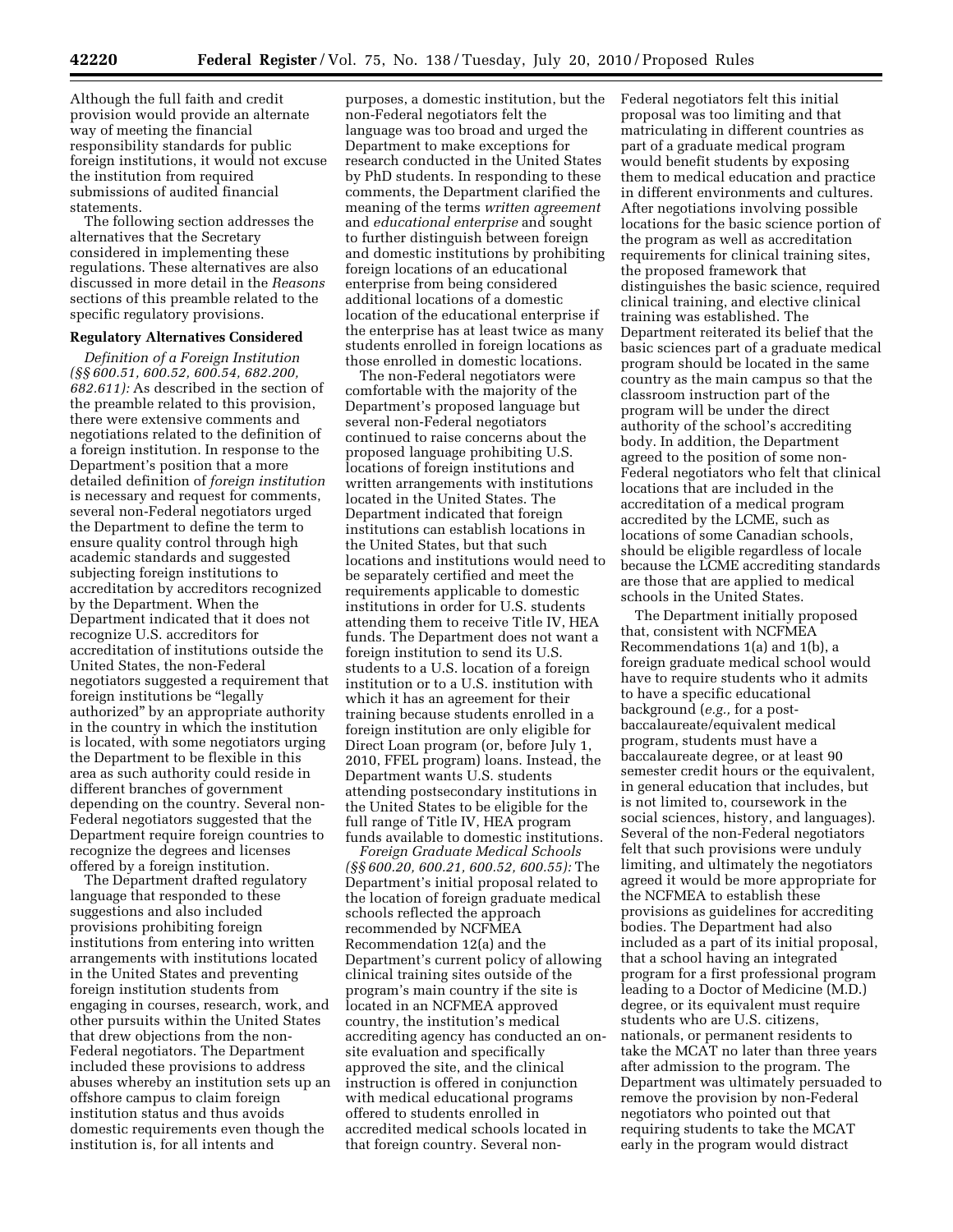them from the education that was preparing them to take the USMLE. Ultimately, the Department agreed to retain from Recommendations 1(a) and 1(b) only the provision that would require U.S. students who are admitted to a school having a post-baccalaureate/ equivalent medical program to have taken the MCAT and to report the score. This provision would not require a foreign graduate medical school to give weight to a U.S. student's score on the MCAT as part of its admission requirements.

The Department originally proposed requiring schools to submit data on all steps of the USMLE, but non-Federal negotiators pointed out that it would be extremely difficult for schools to obtain data on Step-3 as it is taken by students after they have graduated from the institution and a student cannot sign a consent to provide information on Step 3 to third parties until he or she is actually taking the test. Although the Department is continuing to explore the collection of data from the FSMB for evaluating its use in the future, the Department agrees that it would be unreasonable to require institutions to be responsible for its collection and submission at this time. To focus the USMLE pass rate on the students the Department is most concerned about and allow comparability to domestic schools, the USMLE pass rate calculation was limited to U.S. citizens, nationals, and eligible permanent residents taking the tests for the first time.

Some non-Federal negotiators expressed concern that requiring foreign institutions to obtain student consent for the release of information may be in violation of certain countries' privacy laws. After reviewing an analysis of the privacy laws and requirements of one country that had been identified as one that could have problems in this area, the Department concluded that there would be several ways that institutions in that country could legally obtain the required information from students, and committed to working with those schools and schools in any country that have concerns to facilitate compliance. The Department noted, however, that the Department cannot waive statutory or regulatory requirements used to determine institutional eligibility and that if a foreign country's privacy laws did preclude obtaining the information and materials necessary for establishing compliance, the institutions located in those countries unfortunately would not be able to qualify for participation in the Title IV, HEA programs.

*Foreign Veterinary Schools (§ 600.56):*  The Department's initial proposal built

on current practice by requiring AVMA accreditation for foreign veterinary schools applying to participate in Title IV, HEA programs. The AVMA's standards are detailed and specific, it has the expertise to evaluate foreign veterinary programs that the Department lacks, and it has a history of accrediting foreign veterinary programs as veterinary schools in Australia, Canada, the Netherlands and other foreign countries are currently accredited by the AVMA. Non-Federal negotiators acknowledged the quality of the AVMA's accreditation standards and the logic of requiring it for foreign veterinary schools as most U.S. students at those schools eventually practice in the United States. However, several non-Federal negotiators had concerns about requiring AVMA accreditation as it is a lengthy and expensive process, many foreign accrediting agencies have comparable standards, some schools with a small number of U.S. students would opt out of receiving Title IV, HEA program funds thus limiting the options for U.S. students, and it is difficult for for-profit veterinary schools to obtain AVMA accreditation because of the research component. The non-Federal negotiators suggested using other measures such as pass rates on licensing exams, licensure rates, or default rates to determine eligibility of foreign veterinary schools. The Department noted that using measures such as pass rates on licensing examinations can be operationally complicated, raising concerns over privacy rights, obtaining exam results, and calculating pass rates in ways that are not disadvantageous to schools with low numbers of Title IV, HEA program students. In addition, pass rates would not necessarily be a reliable indicator of the academic credentials of the faculty at a foreign veterinary school, and would provide no indication that the facilities at the veterinary school are adequate and safe for the students or for the animals housed in the facilities. Instead, the Department accepted the recommendation of some of the non-Federal negotiators to replace the proposed requirement that a foreign veterinary school be accredited or provisionally accredited by the AVMA, with a requirement that the school be accredited or provisionally accredited by an agency acceptable to the Secretary. This gives the Department some flexibility in evaluating school's compliance with the accreditation requirement, and gives schools some flexibility with regard to obtaining accreditation. In addition, the Department delayed the effective date of

the accreditation requirement until July 1, 2015, giving foreign veterinary schools that are currently in the Title IV, HEA programs approximately five years after final regulations are published to obtain accreditation from an acceptable accrediting agency.

*Foreign Nursing Schools (§ 600.57):*  As described in the preamble section related to this provision, the Department modeled the proposed language on portions of the HEOA related to foreign nursing schools and on existing regulatory language related to foreign medical and veterinary schools. For the most part, the non-Federal negotiators accepted this approach, but had some concerns about the provisions specific to foreign nursing programs. In particular, the requirement for clinical training to be provided in the United States, the requirement that a foreign nursing school reimburse the Department for the cost of loan defaults for loans included in the calculation of a school's cohort default rate, and the status of loans post-default were subject to extensive discussion.

*Audited Financial Statements (§ 668.23):* The negotiators reached agreement on the proposed regulatory language on financial audits only after extensive negotiations and significant compromise. As detailed in the section of the preamble related to this provision, the Department initially proposed to require audited financial statements prepared in accordance with the same requirements for domestic institutions (U.S. GAAP) for public institutions that received \$1,000,000 or more in U.S. Title IV, HEA program funds, or private foreign institutions that received \$500,000 or more in U.S. Title IV, HEA program funds, as well as for any institution in its initial provisional period of participation. For public foreign institutions, if an institution received at least \$500,000 in U.S. Title IV, program funds, but less than \$1,000,000 in U.S. Title IV, HEA program funds during the institution's fiscal year preceding the audit period, the institution would have been allowed to submit audited financial statements prepared in accordance with the generally accepted accounting principles of the institution's home country in lieu of financial statements prepared in accordance with U.S. GAAP. If there was an unpaid liability due to the Secretary by any public institution controlled by the same government entity, all public institutions controlled by that government entity would be required to submit audited financial statements prepared in accordance with U.S. GAAP. Non-Federal negotiators argued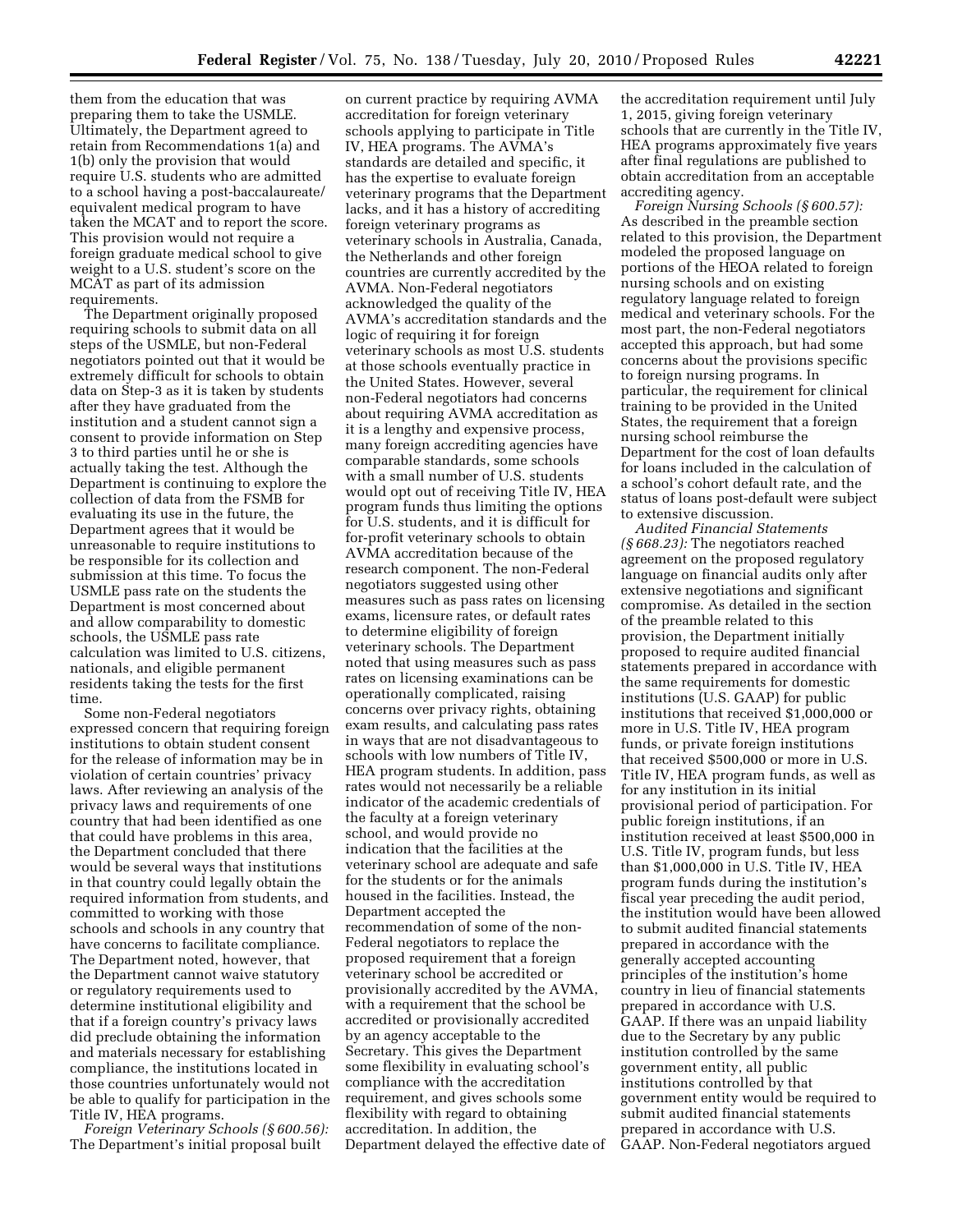that foreign nonprofit institutions should be treated the same as foreign public institutions, the requirement to submit audited financial statements prepared in accordance with U.S. GAAP was cost prohibitive, a non-U.S. GAAP financial statement such as one prepared in accordance with International Financial Reporting Standards (IFRS) would be comparable and provide any information the Department with the information it needs, or that the audited financial statement requirement should be tied to cohort default rates.

After consideration of the feedback from the non-Federal negotiators, the Department revised its initial proposal to treat nonprofit and public foreign institutions alike, and eliminated the provision that would have required all public institutions controlled by the same government entity to submit audited financial statements prepared in accordance with the same requirements for domestic institutions if there is an unpaid liability due to the Secretary by any public institution controlled by the same government entity. In addition, the Department raised the threshold for nonprofit and public foreign institutions that would be allowed to submit audited financial statements prepared in accordance with the generally accepted accounting principles of the institution's home country from \$1,000,000 to \$3,000,000 in U.S. Title IV, program funds. The Department also clarified that it would require that foreign institutions that would be required to submit audited financial statements prepared in accordance with U.S. GAAP would also be required to submit a copy of an institution's audited financial statements for the same period that were prepared under the institution's home country standards, allowing a comparative analysis to determine if the requirement to provide U.S. GAAP financial statements could be changed in the future.

Non-Federal negotiators responded to this revised proposal with additional comments on the thresholds for audit requirements and a suggestion to eliminate the \$3,000,000 cap and rely entirely upon "exceptions" that would permit the Secretary to require U.S. GAAP financial statements on a case-bycase basis. The Department reiterated its view that did not view the matter in terms of rigor of accounting standards of other countries, but a level of risk that justified requiring submission of U.S. GAAP financial statements. The Department offered a final revised proposal that modified the audit submission requirements for public and nonprofit institutions that receive at

least \$3,000,000 but less than \$5,000,000 in U.S. Title IV, HEA program funds annually. Pursuant to the revised proposal, institutions in this group would submit financial statements prepared in accordance with home country accounting standards and U.S. GAAP for one year, and then, if no problems were identified, submit financial statements prepared in accordance with the home country standards for the next two years and once every three years, rather every year, U.S. GAAP financial statements.

#### **Benefits**

Benefits provided in these regulations include submission requirements for compliance audits and audited financial statements specific to foreign institutions; a revised definition of a *foreign institution* and a definition of nonprofit status specific to foreign institutions; the creation of a financial responsibility standard for foreign public institutions that is comparable to the financial responsibility standard for domestic public institutions; permission for a single legal authorization for groups of foreign institutions under the purview of a single government entity; the establishment of program eligibility requirements specific to training programs at foreign institutions; institutional eligibility criteria specific to foreign graduate medical schools, foreign veterinary schools, and foreign nursing schools; and revised maximum certification periods for some foreign institutions. The revised requirements for audited financial statements improve comparability between foreign and domestic institutions and enhance the security of Title IV, HEA program funds while taking into account the burden on foreign institutions of different sizes. The specific eligibility criteria for foreign graduate medical schools allow students to benefit from exposure to other medical environments and cultures while ensuring a comparable education to that available in domestic institutions. It is difficult to quantify benefits related to the new institutional and other third-party requirements, as there is little specific data available on the effect of the provisions on borrowers, institutions, or the Federal taxpayer. The Department is interested in receiving comments or data that would support a more rigorous analysis of the impact of these provisions.

As discussed in greater detail under *Net Budget Impacts* below, these proposed provisions result in net costs to the government of \$0.0 million over 2011–2015.

#### **Costs**

Several of the provisions implemented though this NPRM would require regulated entities to update existing policies and procedures related to financial and compliance audits. Other proposed regulations generally would require discrete changes in specific parameters associated with existing requirements—such as changes to clinical training programs, application procedures, USMLE pass rates, and notification requirements rather than wholly new requirements. Accordingly, entities wishing to continue to participate in the student aid programs have already absorbed many of the administrative costs related to implementing these proposed regulations. Marginal costs over this baseline are primarily due to new procedures that, while possibly significant in some cases, are an unavoidable cost of continued program participation. As discussed above, foreign nursing schools would be required to reimburse the Department for the costs of defaults for loans included in the calculation of the school's cohort default rate for the previous year. This is estimated to cost the participating schools approximately \$3.1 to \$3.9 million a year in gross default costs. As the subsequent holders of the loans, the schools would be able to pursue recovery of those funds, reducing the anticipated net costs to approximately \$1.7 to \$2.2 million. Some foreign institutions could choose to withdraw from participation in the Title IV, HEA programs as a result of these provisions. However, the Department believes the flexibility and targeting of the negotiated provisions should allow institutions to remain in the programs while enhancing the security of Title IV, HEA program funds and ensuring compliance with statutory requirements.

In assessing the potential impact of these proposed regulations, the Department recognizes that certain provisions are likely to increase workload for some program participants, as described below. (This additional workload is discussed in more detail under the *Paperwork Reduction Act of 1995* section of this preamble.) Additional workload would normally be expected to result in estimated costs associated with either the hiring of additional employees or independent auditors or opportunity costs related to the reassignment of existing staff from other activities. In total, these changes are estimated to increase burden on entities participating in the Federal Student Assistance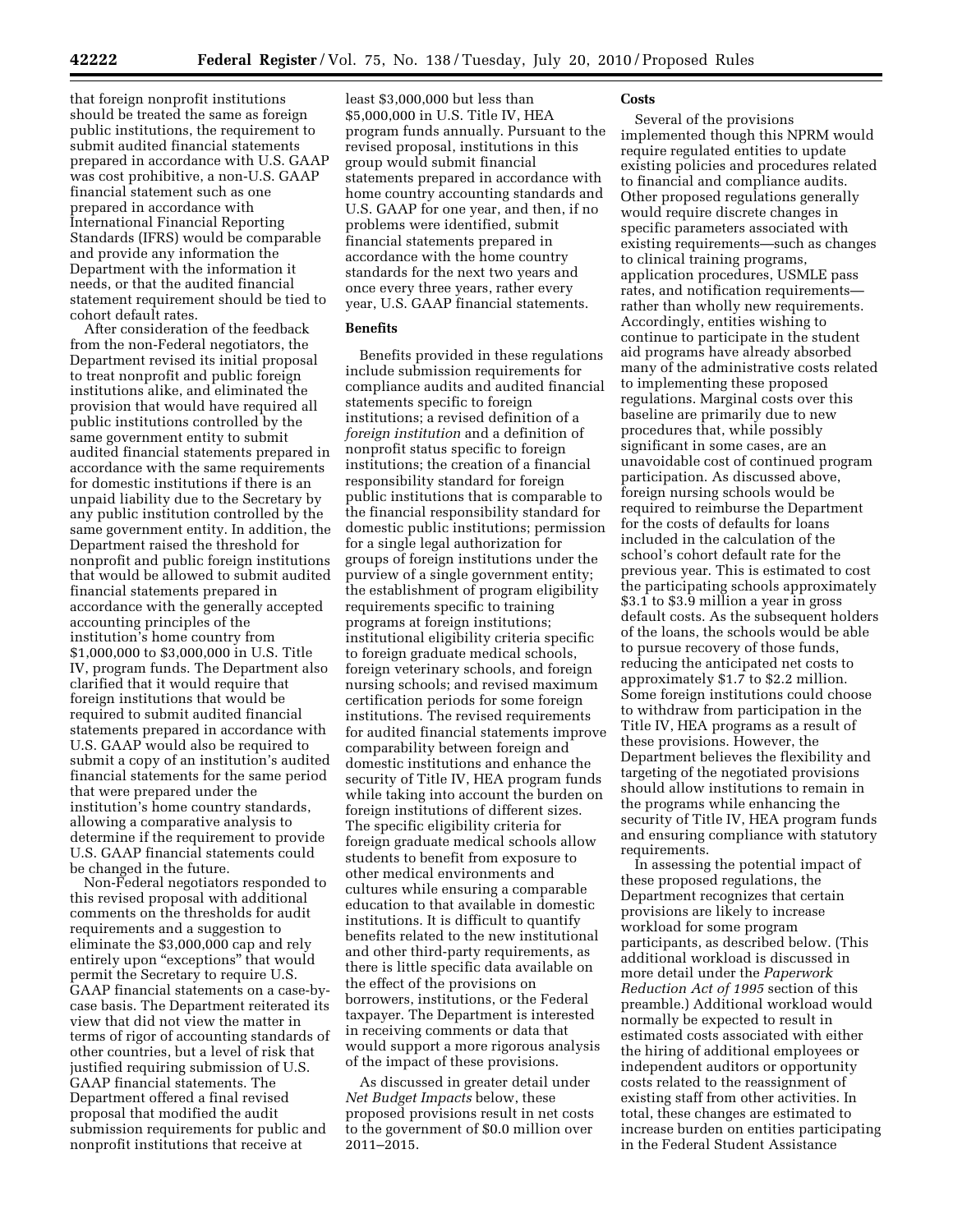programs by 18,684 hours. Of this increased burden, 18,364 hours are associated with foreign institutions and 320 hours are associated with borrowers, generally reflecting the time required to read new disclosures or submit required information. Approximately 95 percent of this burden is associated with the financial and compliance audit requirements in proposed § 668.23. As described in the *Paperwork Reduction Act* section of this NPRM, if the regulatory changes had not been proposed, the burden associated with the financial statement and compliance audit requirements would be significantly higher. The monetized cost of this additional burden, using loaded wage data developed by the Bureau of Labor Statistics and used for domestic institutions, is \$466,569 of which \$461,321 is associated with foreign institutions and \$5,248 with individuals. The wage data for foreign institutions was assumed to be comparable to domestic institutions as many are located in developed economies with wages similar to those in the United States, institutions located in countries with lower wage scales have to compete for employees familiar with the lending programs, and substituting U.S. wage rates for those in lower wage countries results in a conservative estimate. For institutions, an hourly rate of \$24.88 was used to monetize the burden of these provisions. This was a blended rate based on wages of \$15.51 for office and administrative staff and \$36.33 for managers and financial professionals, assuming that office staff would perform 55 percent of the work affected by these regulations. Given the limited data available, the Department is particularly interested in comments and supporting information related to possible burden stemming from the proposed regulations. Estimates included in this notice will be reevaluated based on any information received during the public comment period.

## **Net Budget Impacts**

The provisions implemented by these proposed regulations are estimated to have a net budget impact of  $-$  \$2.6 million over  $\overrightarrow{FY}$  2011–2015, from savings associated with the assignment of defaulted loans from foreign nursing schools. Consistent with the requirements of the Credit Reform Act of 1990, budget cost estimates for the student loan programs reflect the estimated net present value of all future non-administrative Federal costs associated with a cohort of loans. (A cohort reflects all loans originated in a given fiscal year.)

These estimates were developed using the Office of Management and Budget's Credit Subsidy Calculator. This calculator will also be used for reestimates of prior-year costs, which will be performed each year beginning in FY 2009. The OMB calculator takes projected future cash flows from the Department's student loan cost estimation model and produces discounted subsidy rates reflecting the net present value of all future Federal costs associated with awards made in a given fiscal year. Values are calculated using a "basket of zeros" methodology under which each cash flow is discounted using the interest rate of a zero-coupon Treasury bond with the same maturity as that cash flow. To ensure comparability across programs, this methodology is incorporated into the calculator and used governmentwide to develop estimates of the Federal cost of credit programs. Accordingly, the Department believes it is the appropriate methodology to use in developing estimates for these proposed regulations. That said, however, in developing the following Accounting Statement, the Department consulted with OMB on how to integrate our discounting methodology with the discounting methodology traditionally used in developing regulatory impact analyses.

Absent evidence on the impact of these proposed regulations on student behavior, budget cost estimates were based on behavior as reflected in various Department data sets and longitudinal surveys listed under *Assumptions, Limitations, and Data Sources.* Program cost estimates were generated by running projected cash flows related to each provision through the Department's student loan cost estimation model. Student loan cost estimates are developed across five risk categories: two-year proprietary institutions, two-year public and private institutions, not-for-profit; freshman and sophomore at four-year institutions, junior and senior at four-year institutions, and graduate students. Risk categories have separate assumptions based on the historical pattern of behavior—for example, the likelihood of default or the likelihood to use statutory deferment or discharge benefits—of borrowers in each category.

Estimates indicate that three foreign graduate medical schools may become eligible under these provisions in the next few years but that this would potentially shift volume among schools but not significantly increase the total volume of loans. The Department estimates no budgetary impact for most of the proposed regulations included in this NPRM as there is no data indicating that the provisions will have any impact on the volume or composition of Federal student aid programs. The provision requiring foreign nursing schools to reimburse the Secretary for defaulted loans is expected to generate approximately \$2.6 million in savings for the Department between 2011 and 2015.

#### **Assumptions, Limitations, and Data Sources**

Impact estimates provided in the preceding section reflect a pre-statutory baseline in which the HEOA changes implemented in these proposed regulations do not exist. Costs have been quantified for five years. In general, these estimates should be considered preliminary; they will be reevaluated in light of any comments or information received by the Department prior to the publication of the final regulations. The final regulations will incorporate this information in a revised analysis.

In developing these estimates, a wide range of data sources were used, including data from the National Student Loan Data System; operational and financial data from Department of Education systems, including especially the Fiscal Operations Report and Application to Participate (FISAP); and data from a range of surveys conducted by the National Center for Education Statistics such as the 2008 National Postsecondary Student Aid Survey, the 1994 National Education Longitudinal Study, and the 1996 Beginning Postsecondary Student Survey. Data from other sources, such as the U.S. Census Bureau, were also used. Data on administrative burden at participating institutions are extremely limited; accordingly, as noted earlier in this discussion, the Department is particularly interested in receiving comments in this area.

Elsewhere in this **SUPPLEMENTARY INFORMATION** section we identify and explain burdens specifically associated with information collection requirements. *See* the heading *Paperwork Reduction Act of 1995.* 

#### **Accounting Statement**

As required by OMB Circular A–4 (available at *[http://](http://www.Whitehouse.gov/omb/Circulars/a004/a-4.pdf)  [www.Whitehouse.gov/omb/Circulars/](http://www.Whitehouse.gov/omb/Circulars/a004/a-4.pdf)  [a004/a-4.pdf](http://www.Whitehouse.gov/omb/Circulars/a004/a-4.pdf)*), in Table 2, we have prepared an accounting statement showing the classification of the expenditures associated with the provisions of these proposed regulations. This table provides our best estimate of the changes in Federal student aid payments as a result of these proposed regulations. Expenditures are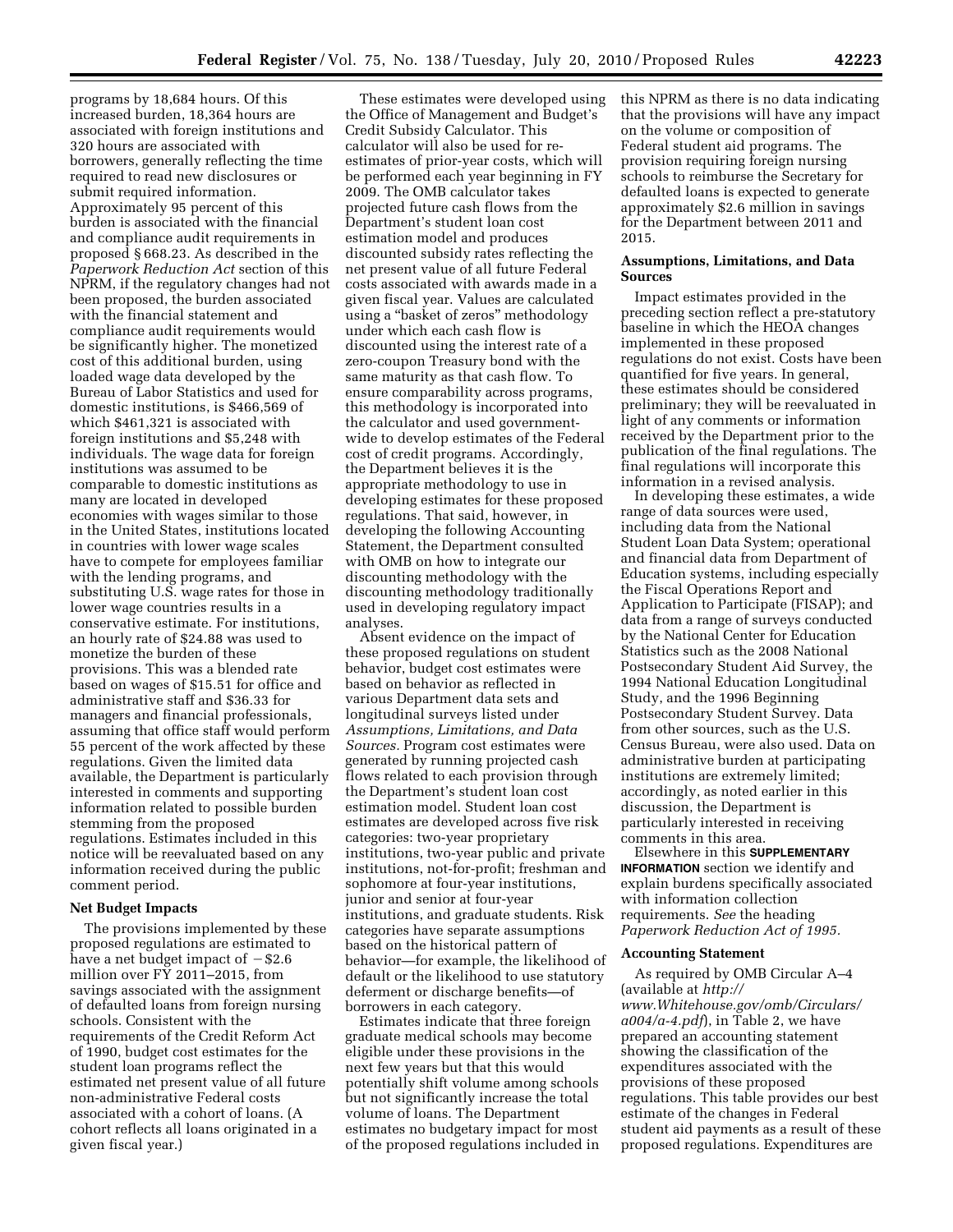classified as transfers from the Federal government to student loan borrowers.

TABLE 2—ACCOUNTING STATEMENT: CLASSIFICATION OF ESTIMATED EX-PENDITURES

#### [In millions]

| Category                           | Transfers                                                                                                         |
|------------------------------------|-------------------------------------------------------------------------------------------------------------------|
| Annualized Monetized<br>Costs.     | \$3.9.                                                                                                            |
|                                    | Cost of defaults for<br>foreign nursing<br>schools and cost of<br>compliance with<br>paperwork require-<br>ments. |
| Annualized Monetized<br>Transfers. | \$0.                                                                                                              |
| From Whom To<br>Whom?              | <b>Federal Government</b><br>To Student Loan<br>Borrowers.                                                        |

#### **Clarity of the Regulations**

Executive Order 12866 and the Presidential memorandum on ''Plain Language in Government Writing'' require each agency to write regulations that are easy to understand.

The Secretary invites comments on how to make these proposed regulations easier to understand, including answers to questions such as the following:

• Are the requirements in the proposed regulations clearly stated?

• Do the proposed regulations contain technical terms or other wording that interferes with their clarity?

• Does the format of the proposed regulations (grouping and order of sections, use of headings, paragraphing, etc.) aid or reduce their clarity?

• Would the proposed regulations be easier to understand if we divided them into more (but shorter) sections? (A "section" is preceded by the symbol "§" and a numbered heading; for example, § 601.30.)

• Could the description of the proposed regulations in the ''Supplementary Information'' section of this preamble be more helpful in making the proposed regulations easier to understand? If so, how?

• What else could we do to make the proposed regulations easier to understand?

To send any comments that concern how the Department could make these proposed regulations easier to understand, see the instructions in the **ADDRESSES** section of this preamble.

## **Regulatory Flexibility Act Certification**

The Secretary certifies that these proposed regulations would not have a significant economic impact on a substantial number of small entities.

These proposed regulations would affect foreign institutions that participate in Title IV, HEA programs and loan borrowers. The definition of ''small entity'' in the Regulatory Flexibility Act encompasses ''small businesses,'' ''small organizations,'' and ''small governmental jurisdictions." The definition of "small business'' comes from the definition of ''small business concern'' under section 3 of the Small Business Act as well as regulations issued by the U.S. Small Business Administration. The SBA defines a ''small business concern'' as one that is ''organized for profit; has a place of business in the U.S.; operates primarily within the U.S. or makes a significant contribution to the U.S. economy through payment of taxes or use of American products, materials or labor \* \* \*" "Small organizations," are further defined as any ''not-for-profit enterprise that is independently owned and operated and not dominant in its field.'' For the purposes of the Regulatory Flexibility Act analysis, the foreign institutions would not fall within the definition of small businesses or small organizations based upon this definition of "small business concern.''

The definition of ''small entity'' also includes ''small governmental jurisdictions,'' which includes ''school districts with a population less than 50,000.'' The definition of ''small governmental jurisdictions'' is not applicable to this rule. The Secretary invites comments from small institutions and other affected entities as to whether they believe the proposed changes would have a significant economic impact on them and, if so, requests evidence to support that belief.

#### **Paperwork Reduction Act**

Sections 600.20, 600.21, 600.54, 600.55, 600.56, 600.57, 668.13, 668.23, and 668.171 contain information collection requirements. Under the Paperwork Reduction Act of 1995 (44 U.S.C. 3507(d)), the Department has submitted a copy of these sections to OMB for its review.

## **Section 600.20—Application Procedures for Establishing, Reestablishing, Maintaining, or Expanding Institutional Eligibility and Certification**

Proposed § 600.20(a)(3) and § 600.20(b)(3) would provide that, for initial certification or for recertification, a foreign graduate medical school (*i.e.,*  a freestanding foreign graduate medical school or a foreign institution that includes a foreign graduate medical school) be required to—

• List on the application to participate all educational sites and where they are located, except for those locations that are not used regularly, but instead are chosen by individual students who take no more than two electives at the location for no more than a total of eight weeks;

• Identify, for each clinical site reported in the certification or recertification application, the type of clinical training (core, required clinical rotation, not required clinical rotation) offered at that site;

• Indicate whether it offers only postbaccalaureate/equivalent medical programs, other types of programs that lead to employment as a doctor of osteopathic medicine, doctor or medicine, or both;

• Provide copies of the affiliation agreements with hospitals and clinics that it is required to have as a part of any application for initial certification or recertification to participate in the Title IV, HEA programs.

Proposed § 600.20(c)(5) would require a foreign graduate medical school that adds a location that offers all or a portion of the school's core clinical training or required clinical rotations, to apply to the Secretary and wait for approval if it wishes to provide Title IV, HEA program funds to the students at that location, except for those locations that are included in the accreditation of a medical program accredited by the LCME.

While we recognize that there would be burden assessed under §§ 600.20(a)(3) and 600.20(c)(5), we do not anticipate either an initial eligibility application or an application to expand eligibility at this time.

We estimate that 58 public institutions would take .58 hours (35 minutes) per institution to submit a reapplication, which would increase burden by 34 hours. We estimate that 10 private nonprofit institutions would take .58 hours (35 minutes) per institution to submit a reapplication, which would increase burden by 6 hours. We estimate that 3 for-profit institutions would take .58 hours (35 minutes) per institution to submit a reapplication, which would increase burden by 2 hours. There would be a total 42 hours of burden associated with § 600.20(b)(3) in OMB Control Number 1845–0012.

## **Section 600.21—Updating Application Information**

Proposed § 600.21(a)(10) would require, if a foreign graduate medical school adds a location that offers all or a portion of the school's clinical rotations that are not required, that the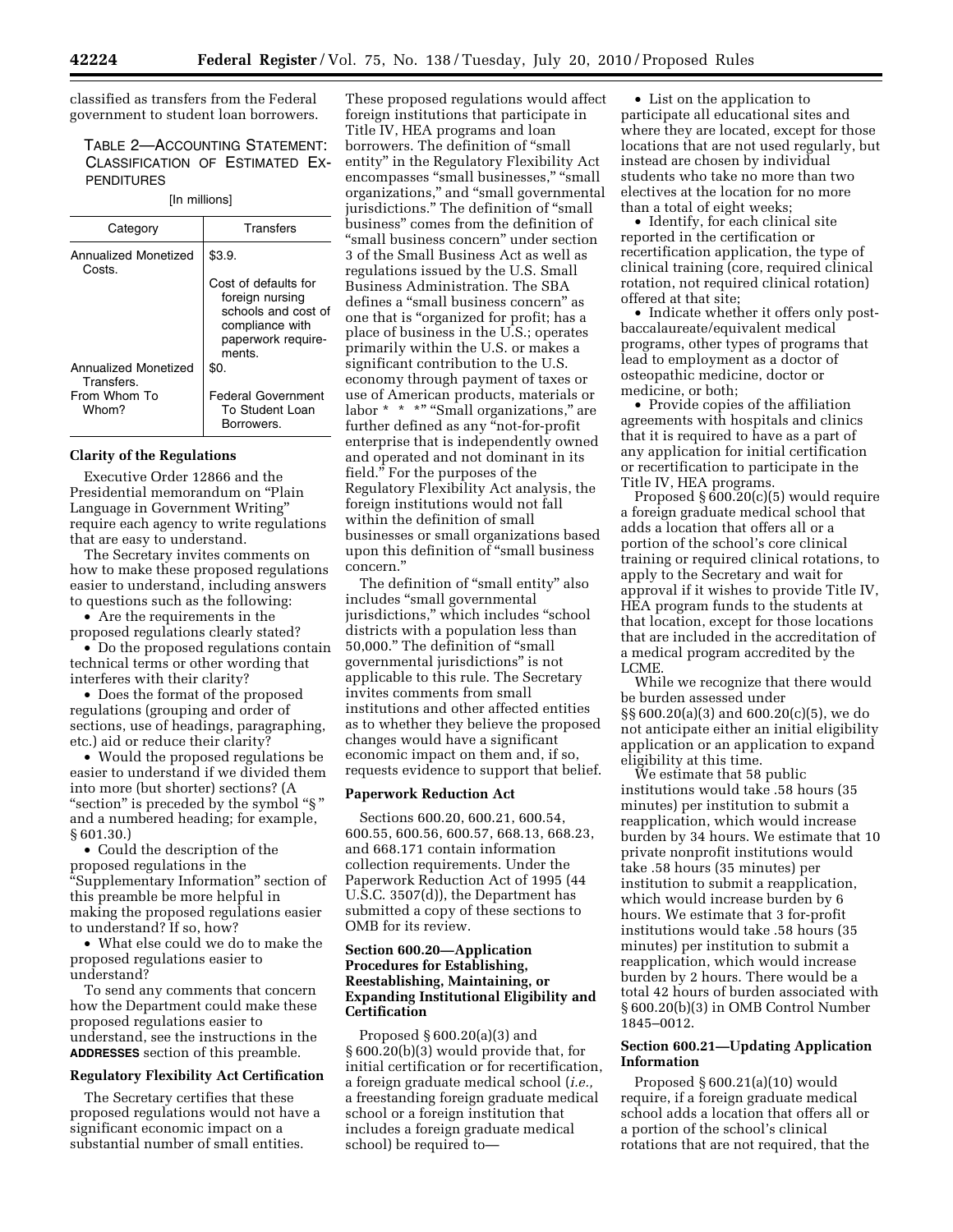school notify the Department no later than 10 days after the location is added, except for those locations that are included in the accreditation of a medical program accredited by the LCME, or those that are not used regularly, but instead are chosen by individual students who take no more than two electives at the location for no more than a combined total of eight weeks. This requirement mirrors the requirement of proposed § 600.20(c)(5).

We estimate that 6 public institutions would take .17 hours (10 minutes) per institution to fulfill the reporting requirement, which would increase burden by 1 hour. We estimate that 1 private nonprofit institution would take .17 hours (10 minutes) to fulfill the reporting requirement, which would increase burden by 10 minutes. We estimate 1 for-profit institution would take .17 hours (10 minutes) to fulfill the reporting requirement, which would increase burden by 10 minutes. Therefore, the proposed total increase in burden would be 1 hour and 20 minutes associated with § 600.21(a)(10) in OMB Control Number 1845–0012.

## **Section 600.54—Criteria for Determining Whether a Foreign Institution Is Eligible To Apply To Participate in the FFEL Programs**

Under proposed § 600.54(d)(3)(ii), a foreign institution would have to demonstrate to the satisfaction of the Secretary (who would make programby-program determinations of comparability) that the amount of academic work required by a program it seeks to qualify as eligible as at least a one-academic-year training program is equivalent to an academic year as defined in § 668.3.

We estimate that 93 public institutions would take .17 (10 minutes) to demonstrate the comparability of the academic work and would increase burden by 16 hours. We estimate that 33 private institutions would take .17 (10 minutes) to demonstrate the comparability of the academic work and would increase burden by 6 hours. Therefore, the proposed total increase in burden would be 22 hours associated with § 600.54(d)(3)(ii) in OMB 1845– NEWA.

## **Section 600.55—Additional Criteria for Determining Whether a Foreign Graduate Medical School Is Eligible To Apply To Participate in the Title IV, HEA Programs**

Proposed § 668.55(c)(2) would require a foreign graduate medical school to determine the consent requirements for, and require the necessary consents of, all students accepted for admission who

are U.S. citizens, nationals, or eligible permanent residents to enable the school to comply with the collection and submission requirements in proposed § 600.55(d) for Medical College Admission Test (MCAT) scores, residency placement, and U.S. Medical Licensing Examination (USMLE) scores.

We estimate that 58 public institutions would take .50 hours (30 minutes) to develop this consent form and would increase burden by 29 hours. We estimate that 5 private nonprofit institutions would take .50 hours (30 minutes) to develop this consent form and would increase burden by 5 hours. We estimate that 3 for-profit institutions would take .50 hours (30 minutes) to develop this consent form and would increase burden by 2 hours. We estimate that 2,800 individuals would take .08 hours (5 minutes) to complete this consent form and would increase burden by 224 hours. Therefore, the total proposed burden increase would be 260 hours associated with § 600.55(c)(2) in OMB 1845–NEWA.

Proposed § 600.55(d) would require a foreign graduate medical school to obtain, at its own expense, and by September 30 of each year submit to its accrediting authority for all students who are U.S. citizens, nationals, or eligible permanent residents: (1) MCAT scores for students admitted during the preceding award year and the number of times each student took the exam; and (2) the percentage of students graduating during the preceding award year who are placed in an accredited U.S. medical residency. A school would have to submit the data on MCAT scores and placement in a U.S. residency program to the Department only upon request. In addition, proposed § 600.55(d) would require a foreign graduate medical school to obtain, at its own expense and by September 30 of each year submit to the Department, unless the Department notifies schools that it will receive the information directly from the ECFMG, or other responsible third parties, USMLE scores earned during the preceding award year on the first attempt by at least each student, and each student who graduated during the three preceding years, and the date each student/graduate took each test, including any failed tests. The USMLE scores submitted would have to be disaggregated by step/test for Step 1, Step 2–Clinical Skills (Step 2–CS), and Step 2–Clinical Knowledge (Step 2–CK), and by attempt. A school would not be required to submit data on the USMLE Step 3.

We estimate that 58 public institutions would require 1.25 hours (1 hour 15 minutes) to create this annual

report and would increase burden by 73 hours. We estimate that 10 private nonprofit institutions would require 1.25 hours (1 hour 15 minutes) to create this annual report and would increase burden 13 hours. We estimate that 3 forprofit institutions would require 1.25 hours (1 hour 15 minutes) to create this annual report and would increase burden by 4 hours. Therefore, the total proposed burden increase would be 90 hours associated with § 600.55(d) in OMB 1845–NEWA.

Proposed § 600.55(e)(2) would require a foreign graduate medical school to notify its accrediting body within one year of any material changes in (1) the educational programs, including changes in clinical training programs; and (2) the overseeing bodies and (3) the formal affiliation agreements with hospitals and clinics.

We estimate that 15 public institutions would require .82 hours (50 minutes) to complete the accrediting agency clinical training notifications and would increase burden by 12 hours. We estimate that 3 private nonprofit institutions would require .82 hours (50 minutes) to complete the accrediting agency clinical training notifications and would increase burden by 3 hours. We estimate that 1 for-profit institution would require .82 hours (50 minutes) to complete the accrediting agency clinical training notifications and would increase burden by 1 hour. Therefore, the total proposed burden increase would be 16 hours associated with § 600.55(e) in OMB 1845–NEWA.

Proposed § 600.55(g)(1) would require a foreign graduate medical school to apply the existing satisfactory academic progress regulations in § 668.16(e) for establishing a maximum timeframe in which a student must complete their educational program and require that a student complete their educational program within 150 percent of the published length of the educational program. In addition, proposed § 600.55(g)(2) would require a foreign graduate medical school to document the educational remediation it provides to assist students in making satisfactory academic progress.

We estimate that 58 public institutions would require 2.5 hours (2 hours 30 minutes) to update the satisfactory academic policy and document remediation provided to student and would increase burden by 145 hours. We estimate that 10 for private nonprofit institutions would require 2.5 hours (2 hours 30 minutes) to update the satisfactory academic policy and document remediation provided to student and would increase burden by 25 hours. We estimate that 3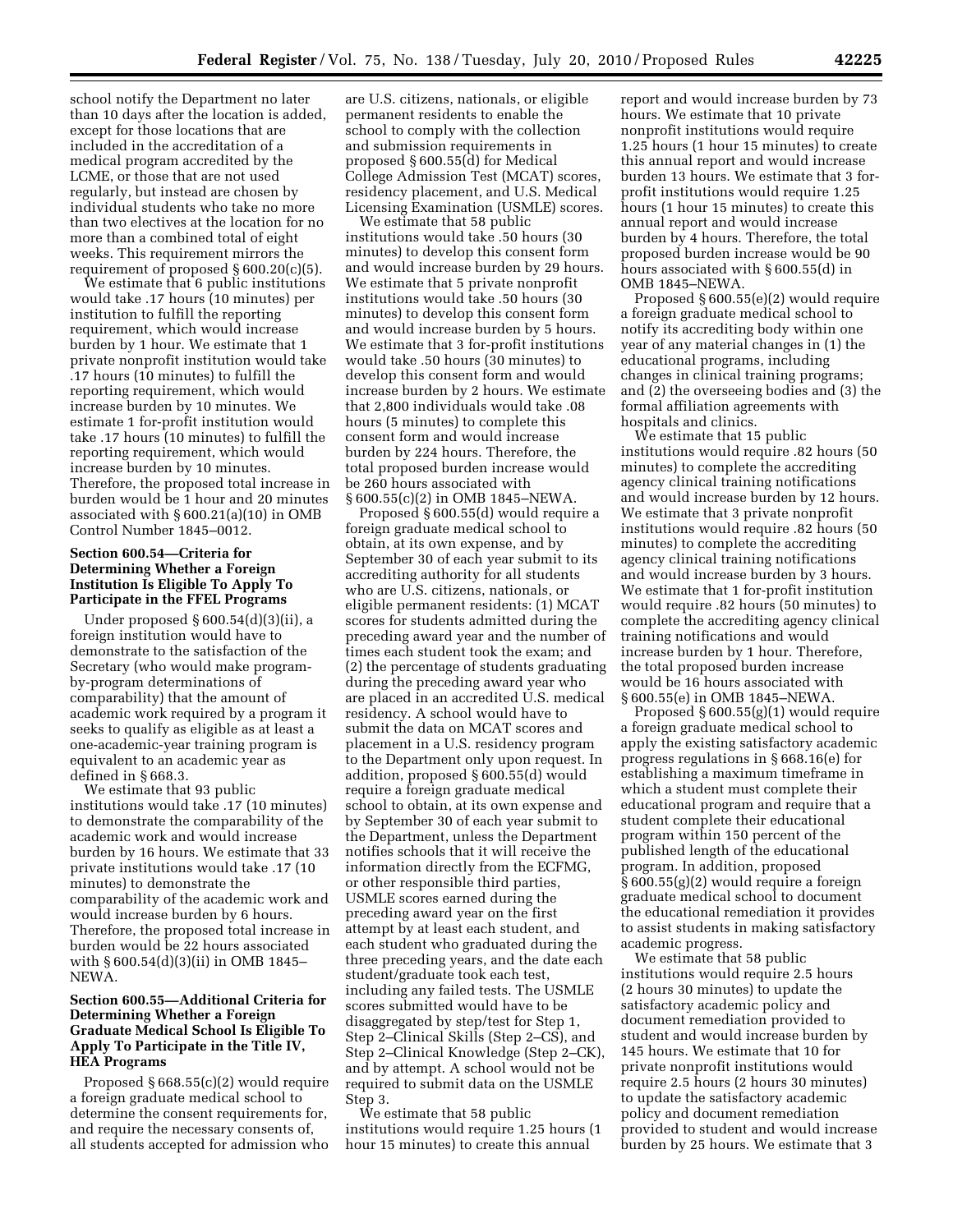for-profit institutions would require 2.5 hours (2 hours 30 minutes) to update the satisfactory academic policy and document remediation provided to student and would increase burden by 7 hours and 30 minutes. The total proposed burden for increase would be 177 hours and 30 minutes associated with § 600.55(g)(1) and (2) in OMB 1845–NEW2.

Finally, proposed § 600.55(g)(3) would require a foreign graduate medical school to publish all the languages in which instruction is offered.

We estimate that 58 public institutions would require .33 hours (20 minutes) to publish the languages in which instruction is provided increasing burden by 19 hours. We estimate that 10 private nonprofit institutions would require .33 hours (20 minutes) to publish the languages in which instruction is provided increasing burden by 3 hours. We estimate that 3 for-profit institutions would require .33 hours (20 minutes) to publish the languages in which instruction is provided increasing burden by 1 hour. Therefore, the total proposed burden increase would be 23 hours associated with § 600.55(g)(3) in OMB 1845–NEWA.

In total, we estimate that proposed § 600.55 would increase by 389 hours in OMB 1845–NEWA, and 177 hours and 30 minutes in OMB 1845–NEW2.

## **Section 600.56—Additional Criteria for Determining Whether a Foreign Veterinary School Is Eligible To Apply To Participate in the FFEL Programs**

Proposed § 600.56(a)(4) would require a foreign veterinary school to be accredited or provisionally accredited by an organization acceptable to the Secretary. Proposed § 600.56(a)(4) would also specify that the requirement for accreditation or provisional accreditation does not take effect until July 1, 2015.

The Department has delayed the effective date of the accreditation requirement until July 1, 2015. This allows foreign veterinary schools that are currently in the Title IV, HEA programs approximately five years after final regulations are published to obtain accreditation from an acceptable accrediting agency. Therefore, no burden assessment has been made at this time, but the issue will be reviewed closer to the effective date of this section of the regulations thereby enabling the Department to use a more accurate number of participating veterinary schools in its assessment.

## **Section 600.57—Additional Criteria for Determining Whether a Foreign Nursing School Is Eligible To Apply To Participate in the FFEL Program**

The proposed regulations would add a new § 600.57 specifying additional Title IV, HEA program eligibility criteria for foreign nursing schools. These criteria include § 600.57(a)(6)(i), where the school must determine the consent requirements for, and require the necessary consents of, all students accepted for admission who are U.S. citizens, nationals, or eligible permanent residents, to enable the school to comply with the requirements for collection and submission of National Council Licensure Examination for registered Nurses (NCLEX–RN) results or pass rates.

We estimate that 3 new nursing institutions would require .50 hours (30 minutes) to develop the consent form increasing burden by 1 hour and 30 minutes. We estimate that 1,200 individuals would require .08 hours (10 minutes) to respond to this consent form and increasing burden by 96 hours in OMB Control Number 1845–NEWA.

The foreign nursing school eligibility also includes § 600.57(a)(6)(ii) where an institution must annually, at its own expense, obtain all results on the NCLEX–RN achieved by students and graduates who are U.S. citizens, nationals, or eligible permanent residents, together with the dates the student has taken the examination (including any failed examinations) and provide the results to the Department. As an alternative to obtaining the NCLEX results individually, the school may obtain a report or reports from the National Council of State Boards of Nursing (NCSB), or an NCSB affiliate or NCSB contractor, reflecting the percentage of the school's students and graduates taking the NCLEX–RN in the preceding year who passed the examination, or the data from which the percentage could be derived, and provide the report to the Department.

We estimate that 3 new nursing institutions would require 1.5 hours (1 hour 30 minutes) to compile this annual report submission increasing burden by 4 hours 30 minutes in OMB Control Number 1845–NEWA. In total, we estimate there would be 102 hours of burden associated with § 600.57(a)(6) in OMB Control Number 1845–NEWA.

In addition, proposed § 600.57(c) would specify that after a school reimburses the Department for the cost of a loan default, the loan would be assigned to the school. The borrower would remain liable to the school for the outstanding balance of the loan,

under the terms and conditions specified in the promissory note.

While burden would normally be associated with notification and collection activity, because there is no history of Federal borrowing for attendance at these schools and due to the extended period of time prior to a student borrower defaulting on a Title IV, HEA loan at a newly approved foreign nursing school during the first year after the implementation of the final regulations, we believe that it would be inappropriate to project burden to schools and individuals at this time.

## **Section 668.13—Certification Procedures**

The proposed regulations would amend § 668.13(b)(1) to specify that the period of participation for a private, forprofit foreign institution expires three years after the date the institution is certified by the Department, rather than the current six years.

While the duration of the approval process is reduced from six years to three years and, therefore, the time associated with the submission for recertification will be filed more often, this proposed change in the regulations does not represent a substantive impact on the amount of annual burden generated by these regulations. We do not estimate a change in the burden as a result of the proposed regulations to OMB 1845–0022.

## **Section 668.23—Compliance Audits and Audited Financial Statements**

The proposed regulation in § 668.23(h)(1) would revise financial statement submission requirements for foreign institutions receiving Title IV, HEA program funds in the most recently completed fiscal year.

• In  $\S 668.23(h)(1)(i)$ —For a public or nonprofit foreign institution that received less than \$500,000 in U.S. Title IV, HEA program funds during the institution's most recently completed fiscal year, the audited financial statements submission would be waived, unless the institution is in its initial provisional period of participation and received Title IV, HEA program funds during that year, in which case the institution must submit, in English, audited financial statements prepared in accordance with the generally accepted accounting principles of the institution's home country.

• In  $\S 668.23(h)(1)(iii)(A)$ —For a public or nonprofit foreign institution that received \$500,000 or more in U.S. Title IV, HEA program funds, but less than \$3,000,000 in U.S. Title IV, HEA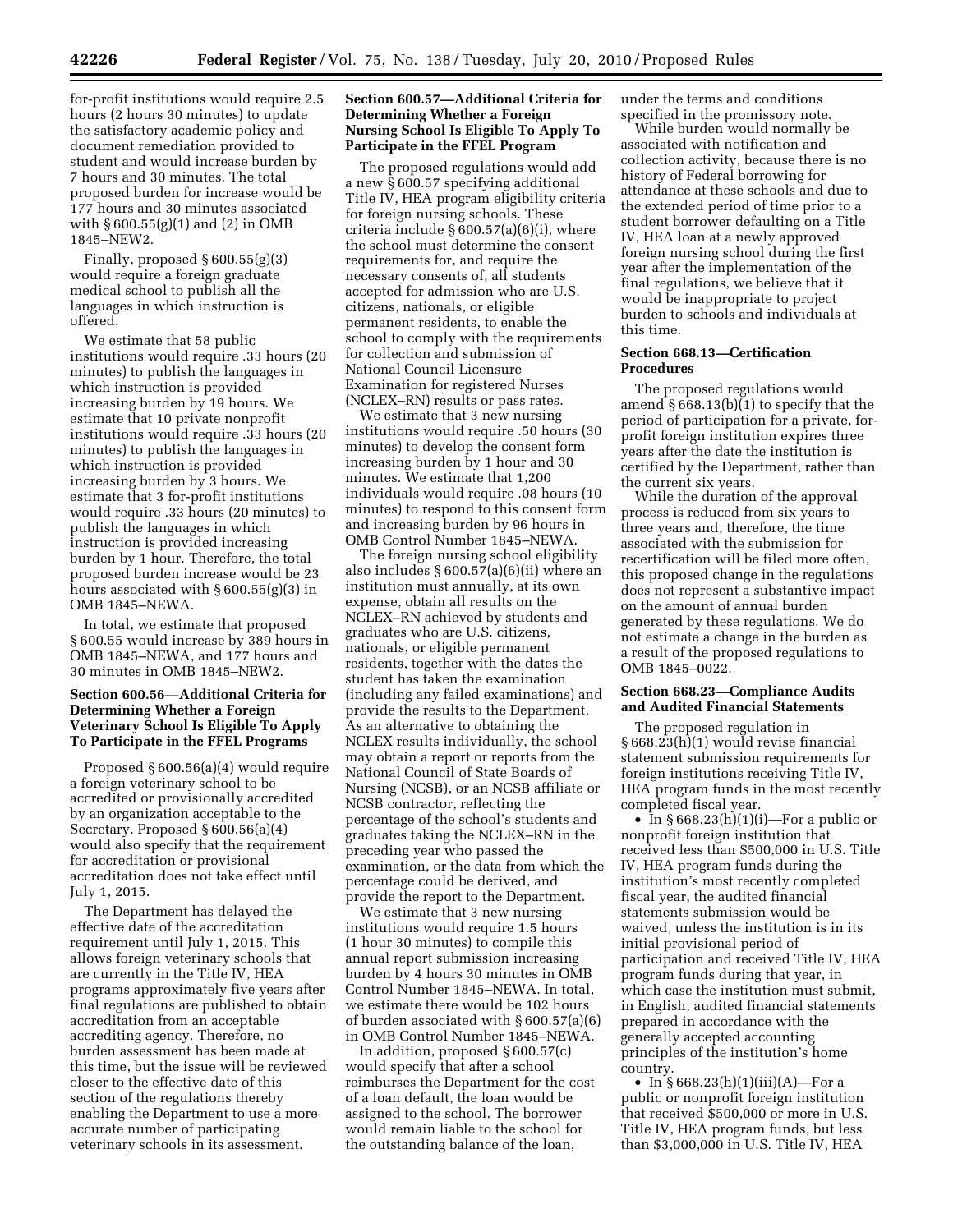program funds during its most recently completed fiscal year, the institution would be allowed to submit for that year, in English, audited financial statements prepared in accordance with the generally accepted accounting principles of the institution's home country in lieu of financial statements prepared in accordance with U.S. GAAP.

• In  $§ 668.23(h)(1)(iii)(B)$ —For a public or nonprofit foreign institution that received at least \$3,000,000 but less than \$5,000,000 in U.S. Title IV, HEA program funds during its most recently completed fiscal year, the institution would be required to submit once every three years audited financial statements prepared in accordance with the generally accepted accounting principles of both the institution's home country *and* U.S. GAAP, but for the two years in between would be allowed to submit, in English, audited financial statements prepared in accordance with the generally accepted accounting principles of the institution's home country in lieu of financial statements prepared in accordance with U.S. GAAP.

• In § 668.23(h)(1)(ii)—For a public or nonprofit foreign institution that received \$5,000,000 or more in U.S. Title IV, HEA program funds during its most recently completed fiscal year, and for any for-profit foreign institution, the institution would be required to submit for that year audited financial statements prepared in accordance with the generally accepted accounting principles of both the institution's home country *and* U.S. GAAP.

We estimate that 15 public institutions would require 35 hours for the translation of financial statements to English increasing burden by 525 hours. We estimate that 15 private institutions would require 35 hours for the translation of financial statements to English increasing burden by 525 hours for a total of 1,050 hours.

We estimate 20 public institutions would require 100 hours for the preparation of the U.S. GAAP financial statement increasing burden by 2,000 hours. We estimate that 8 private nonprofit institutions would require 100 hours for the preparation of the U.S. GAAP financial statement increasing burden by 800 hours. We estimate that four for-profit institutions require 100 hours for the preparation of the U.S. GAAP financial statement increasing burden by 400 hours for a total of 3,200 hours. Collectively, we estimate that there would be 4,250 hours of burden associated with proposed § 668.23(h)(1) in OMB Control Number 1845–0038.

Proposed § 668.23(h)(2) would separate foreign institutions into two groups, establishing new compliance audit requirements for foreign institutions based upon whether the institution received less than \$500,000 or \$500,000 or more in U.S. Title IV, HEA program funds during the institution's most recently completed fiscal year.

For foreign institutions that receive less than \$500,000 per year in U.S. Title IV, HEA program funds, under proposed § 668.23(h)(2)(ii) and (iii) they would be required to submit compliance audits under an alternative compliance audit performed in accordance with the audit guide from the Department's Office of Inspector General. The alternative compliance audit is performed as an agreed-upon procedures attestation engagement, and the standard compliance audit is performed as an examination-level attestation engagement. An alternative compliance audit is an agreed-upon procedures attestation engagement, which consists of specific procedures performed on a subject matter and is substantially narrower in scope than a standard compliance audit, which is an examination level attestation.

The proposed regulations would require an annual submission of the compliance audit, except that, under certain conditions as described in the following paragraphs, an institution would submit a compliance audit annually for two consecutive years, then, if notified by the Department, would be permitted to submit a cumulative compliance audit every three years thereafter as long as the institution continued to receive less than \$500,000 in U.S. Title IV funds each fiscal year being audited.

We anticipate 269 public institutions would require 25 hours to provide the alternate compliance audit increasing burden by 6,725 hours. We anticipate 81 private institutions would require 25 hours to provide the alternate compliance audit increasing burden by 2,025 hours. Collectively we anticipate a total of 8,750 hours of increased burden for  $\S 668.23(h)(2)(ii)$  and (iii) in OMB Control Number 1845–0038.

For foreign institutions that receive \$500,000 or more per year in U.S. Title IV, HEA program funds, as in the current regulations, under proposed § 668.23(h)(2)(i) they would be required to submit annual compliance audits using the standard audit procedures for foreign institutions set out in the audit guide issued by the Office of Inspector General. This compliance audit would be submitted together with an alternative compliance audit or audits

prepared in accordance with proposed § 668.23(h)(2)(ii) for any preceding fiscal year or years in which the foreign institution received less than \$500,000 in U.S. Title IV, HEA program funds.

We estimate 90 public institutions would require 40 hours to submit a full compliance audit increasing burden by 3,600 hours. We estimate 29 private nonprofit institutions would require 40 hours to submit a full compliance audit increasing burden by 1,160 hours. We estimate 4 for-profit institutions would require 40 hours to submit a full compliance audit increasing burden by 160 hours for a total of 4,920 hours. Collectively, we estimate that there would be 13,670 hours of increased burden associated with § 668.23(h)(2)(i) in OMB Control 1845–0038.

In total, we estimate that the burden related to proposed § 668.23(h) would increase by 17,920 hours in OMB Control Number 1845–0038.

Although audited financial statements and compliance audits have long been required of foreign schools, no separate calculation of the burden of those requirements had been done until now. As a result, by and large the burdens estimated are not new. What is new is the reduction in already-existing burdens that would result from the proposed regulations if finalized.

In relation to the proposed requirement to submit audited financial statements, if the proposed regulations (allowing for alternate submissions for institutions with funding over \$500,000 in U.S. Title IV, HEA program funds) had not been offered, there would have been 123 foreign institutions required to submit annually audited financial statements prepared in accordance with U.S. GAAP at a burden of 12,300 hours  $(123$  institutions  $\times$  100 hours = 12,300 hours). The proposed regulations reduce that burden by 9,100 hours (proposed burden of 3,200 hours subtracted from estimated burden of 12,300 hours required under current regulations).

In relation to the proposed requirement to submit a compliance audit, if the proposed regulations had not been offered, there would have been an annual standard compliance audit submission requirement burden of 17,500 hours over two years (350 institutions  $\times$  25 hours annual burden  $\times$ 2 years) that foreign institutions disbursing less than \$500,000 in U.S. Title IV, HEA program funds would have had to complete. The proposed regulations decrease burden by allowing for submission of alternative compliance audits once every three years upon notification from the Department.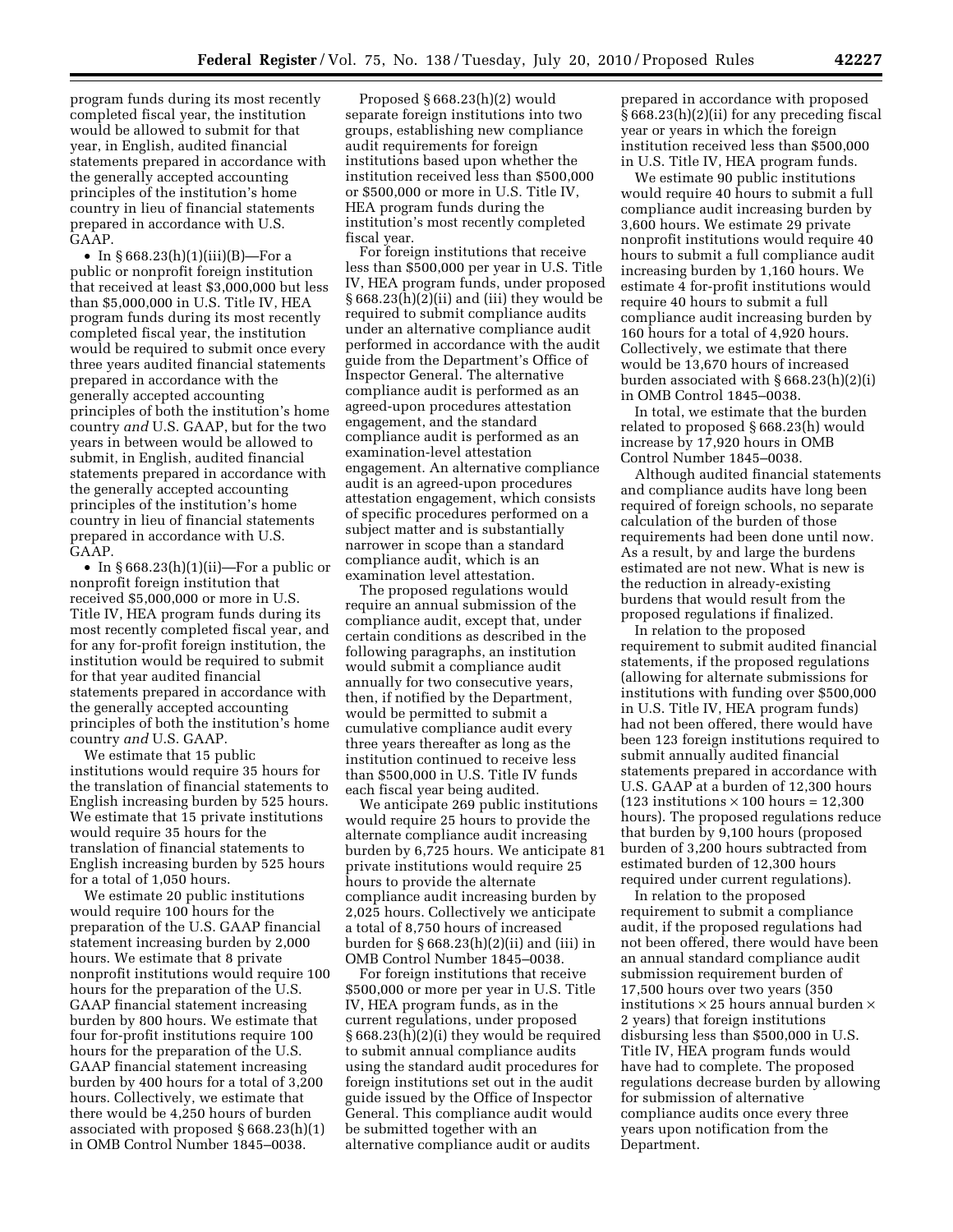## **Section 668.171—General (Subpart L— Financial Responsibility)**

Proposed § 668.171 would consider a public foreign institution to be financially responsible if the institution: (1) Notifies the Secretary that it is designated as a public institution by the country or other government entity that has the legal authority to make that designation; and (2) provides documentation from an official of that country or other government entity confirming that the institution is a public institution and is backed by the

full faith and credit of the country or other government entity. A foreign public institution would not meet this standard of financial responsibility if it was in violation of any past performance requirements in § 668.174.

If a foreign public institution did not meet the new requirements, its financial responsibility would be determined under the general requirements of financial responsibility, including the application of the equity, primary reserve, and net income ratios. Although the full faith and credit provision would provide an alternate way of meeting the

financial responsibility standards for public foreign institutions, it would not excuse the institution from required submissions of audited financial statements. In addition, if a government entity provided full faith and credit backing, the entity would be held liable for any Title IV, HEA program liabilities that were not paid by the institution.

We estimate 13 public institutions would require 16 hours to obtain documentation from the applicable government entity at an increase in burden of 208 hours in OMB Control Number 1845–0022.

## COLLECTION OF INFORMATION

| Regulatory section                                                                                                                                                        | Information collection                                                                                                                                                                                                                                                                                                                                                                                                                                                                                                                                                                                                                                                                                                                                                                | Collection                                                                                                                                                                                                                   |
|---------------------------------------------------------------------------------------------------------------------------------------------------------------------------|---------------------------------------------------------------------------------------------------------------------------------------------------------------------------------------------------------------------------------------------------------------------------------------------------------------------------------------------------------------------------------------------------------------------------------------------------------------------------------------------------------------------------------------------------------------------------------------------------------------------------------------------------------------------------------------------------------------------------------------------------------------------------------------|------------------------------------------------------------------------------------------------------------------------------------------------------------------------------------------------------------------------------|
| 600.20 Application procedures for estab-<br>lishing, reestablishing, maintaining, or ex-<br>panding institutional eligibility and certification.                          | This proposed regulation change would add<br>information that must be collected to deter-<br>mine the eligibility of foreign graduate med-<br>ical schools to participate in Title IV pro-<br>grams.                                                                                                                                                                                                                                                                                                                                                                                                                                                                                                                                                                                  | OMB 1845-0012. The burden would increase<br>by 42 hours.<br>This regulatory change may require changes<br>to the form, but they cannot be completed<br>until the language of the final rule is deter-<br>mined.              |
| 600.21-Updating application information                                                                                                                                   | This proposed regulation would identify when<br>a foreign graduate medical school must no-<br>tify the Department of specific changes in<br>locations used by the school.                                                                                                                                                                                                                                                                                                                                                                                                                                                                                                                                                                                                             | OMB 1845-0012. The burden would increase<br>by 1 hour and 20 minutes.<br>This regulatory change may require changes<br>to the form, but they cannot be completed<br>until the language of the final rule is deter-<br>mined. |
| 600.54—Criteria for determining whether a for-<br>eign institution is eligible to participate in the<br>FFEL programs.                                                    | This proposed regulation would require that<br>the foreign institution demonstrate that its<br>academic work for training program of at<br>least one-academic-year is equivalent to an<br>academic year as defined for domestic in-<br>stitutions.                                                                                                                                                                                                                                                                                                                                                                                                                                                                                                                                    | OMB 1845-NEWA. This would be a new col-<br>lection. A separate 60-day Federal Reg-<br>ister notice will be published to solicit com-<br>ment. The burden would increase by 22<br>hours.                                      |
| 600.55-Additional criteria for determining<br>whether a foreign graduate medical school is<br>eligible to apply to participate in the Title IV,<br>HEA programs.          | This proposed regulation would require the<br>schools to provide a consent form allowing<br>the school to receive a copy of the stu-<br>dents' MCAT score; would require a med-<br>ical school to produce annually and to pro-<br>vide to its accrediting agency a report with<br>data regarding its students who are US citi-<br>zens, nationals, or eligible permanent resi-<br>dents, some of which data would be re-<br>quired to be submitted to the Department<br>on an annual basis; and would require the<br>school to notify their accrediting body within<br>one year of material changes to its edu-<br>cational program and formal affiliation<br>agreements. This section also would re-<br>quire schools to identify the languages in<br>which it provides instruction. | OMB 1845-NEWA. This would be a new col-<br>lection. A separate 60-day Federal Reg-<br>ister notice will be published to solicit com-<br>ment. The burden would increase by 389<br>hours.                                     |
| $600.55(g)(2)$ —Additional criteria for determining<br>whether a foreign graduate medical school is<br>eligible to apply to participate in the Title IV,<br>HEA programs. | This proposed regulation would require the<br>foreign graduate medical schools to expand<br>the satisfactory academic progress policy<br>requirements to include foreign graduate<br>medical schools and calculations of max-<br>imum timeframes to complete the program,<br>and document any student remediation re-<br>garding SAP.                                                                                                                                                                                                                                                                                                                                                                                                                                                 | OMB 1845-NEW2. This would be a new col-<br>lection. A separate 60-day Federal Reg-<br>ister notice will be published to solicit com-<br>ment. The burden would increase by 177<br>hours and 30 minutes.                      |
| 600.57-Additional criteria for determining<br>whether a foreign nursing school is eligible to<br>apply to participate in the FFEL program.                                | This proposed regulation would require the<br>schools to provide a consent form allowing<br>the school to receive a copy of the stu-<br>dents' NCLEX-RN results or pass rate and<br>would require a nursing school to annually<br>produce and provide to the Department a<br>report with data regarding the results of the<br>NCLEX-RN exam taken by its students and<br>graduates.                                                                                                                                                                                                                                                                                                                                                                                                   | OMB 1845–NEWA. This would be a new col-<br>lection. A separate 60-day Federal Reg-<br>ister notice will be published to solicit com-<br>ment. The burden would increase by 102<br>hours.                                     |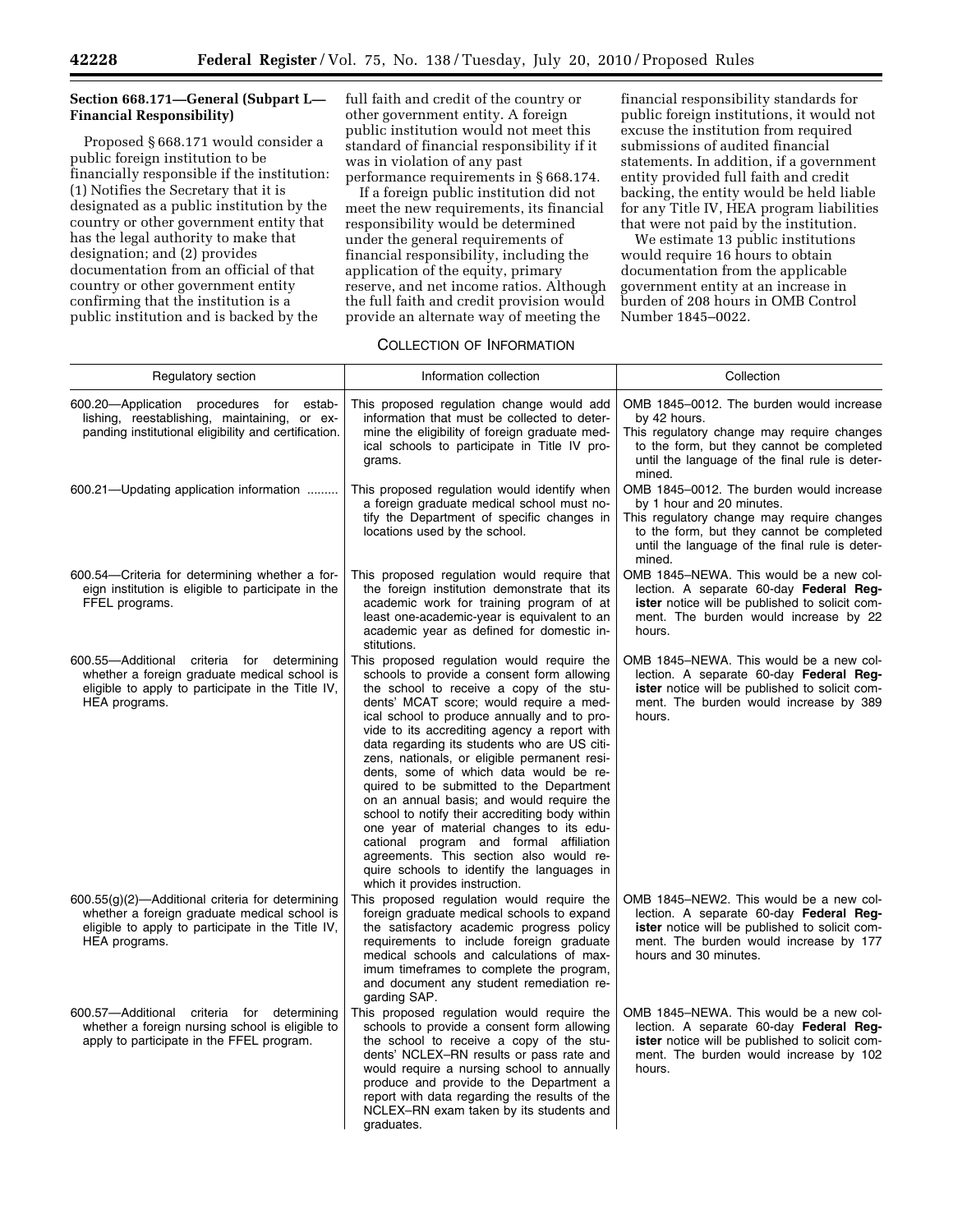## COLLECTION OF INFORMATION—Continued

| Regulatory section                                                     | Information collection                                                                                                                                                                                                                                                                                   | Collection                                                   |
|------------------------------------------------------------------------|----------------------------------------------------------------------------------------------------------------------------------------------------------------------------------------------------------------------------------------------------------------------------------------------------------|--------------------------------------------------------------|
|                                                                        | The proposed regulation would change the<br>certification time frame for for-profit schools<br>from 6 to 3 years.                                                                                                                                                                                        | OMB 1845-0022. We do not anticipate a<br>change in burden.   |
| $668.23(h)(1)$ -Compliance audits and audited<br>financial statements. | The proposed regulation would change the re-<br>quirements of institutions for submission of<br>audited financial statements to the Depart-<br>ment and would change the requirements<br>of institutions for submission of compliance<br>audits to the Department.                                       | OMB 1845-0038. The burden would increase<br>by 17,920 hours. |
| 668.171-General (Subpart L-Financial Re-<br>sponsibility).             | The proposed regulation would provide an al-<br>ternate method to show financial responsi-<br>bility by showing that it is a public institution<br>designated by the proper governing author-<br>ity in the country and by providing docu-<br>mentation of the full faith and credit of that<br>country. | OMB 1845-0022. The burden would increase<br>by 208 hours.    |

If you want to comment on the proposed information collection requirements, please send your comments to the Office of Information and Regulatory Affairs, OMB, Attention: Desk Officer for U.S. Department of Education. Send these comments by e-mail to *OIRA*\_*[DOCKET@omb.eop.gov](mailto:OIRA_DOCKET@omb.eop.gov)*  or by fax to (202) 395–6974. You may also send a copy of these comments to the Department contact named in the **ADDRESSES** section of this preamble.

We consider your comments on these proposed collections of information in—

• Deciding whether the proposed collections are necessary for the proper performance of our functions, including whether the information will have practical use;

• Evaluating the accuracy of our estimate of the burden of the proposed collections, including the validity of our methodology and assumptions;

• Enhancing the quality, usefulness, and clarity of the information we collect; and

• Minimizing the burden on those who must respond. This includes exploring the use of appropriate automated, electronic, mechanical, or other technological collection techniques or other forms of information technology (*e.g.,* permitting electronic submission of responses).

OMB is required to make a decision concerning the collections of information contained in these proposed regulations between 30 and 60 days after publication of this document in the **Federal Register**. Therefore, to ensure that OMB gives your comments full consideration, it is important that OMB receives the comments within 30 days of publication. This does not affect the deadline for your comments to us on the proposed regulations.

#### **Intergovernmental Review**

These programs are not subject to Executive Order 12372 and the regulations in 34 CFR part 79.

#### **Assessment of Educational Impact**

In accordance with section 411 of the General Education Provisions Act, 20 U.S.C. 1221e–4, the Secretary particularly requests comments on whether these proposed regulations would require transmission of information that any other agency or authority of the United States gathers or makes available.

*Electronic Access to This Document:*  You can view this document, as well as all other Department of Education documents published in the **Federal Register**, in text or Adobe Portable Document Format (PDF) on the Internet at the following site: *[http://www.ed.gov/](http://www.ed.gov/news/fedregister) [news/fedregister.](http://www.ed.gov/news/fedregister)* To use PDF you must have Adobe Acrobat Reader, which is available free at this site. If you have questions about using PDF, call the U.S. Government Printing Office (GPO), toll free, at 1–888–293–6498; or in the Washington, DC, area at (202) 512–1530.

**Note:** The official version of this document is the document published in the **Federal Register**. Free Internet access to the official edition of the **Federal Register** and the Code of Federal Regulations is available on GPO Access at: *[http://www.gpoaccess.gov/nara/](http://www.gpoaccess.gov/nara/index.html) [index.html.](http://www.gpoaccess.gov/nara/index.html)* 

Catalog of Federal Domestic Assistance Numbers: 84.063 Federal Pell Grant Program; 84.033 Federal Work-Study Program; 84.379 TEACH Grant Program; 84.069 LEAP).

#### **List of Subjects**

#### *34 CFR Part 600*

Colleges and universities, Foreign relations, Grant programs—education, Loan programs—education, Reporting and recordkeeping requirements, Student aid, Vocational education.

#### *34 CFR Part 668*

Administrative practice and procedure, Aliens, Colleges and universities, Consumer protection, Grant programs—education, Loan programs—education, Reporting and recordkeeping requirements, Selective Service System, Student aid, Vocational education.

#### *34 CFR Part 682*

Administrative practice and procedure, Colleges and universities, Education, Loan programs—education, Reporting and recordkeeping requirements, Student aid.

#### Dated: July 12, 2010.

#### **Arne Duncan,**

*Secretary of Education.* 

For the reasons discussed in the preamble, the Secretary proposes to amend parts 600, 668, and 682 of title 34 of the Code of Federal Regulations as follows:

## **PART 600—INSTITUTIONAL ELIGIBILITY UNDER THE HIGHER EDUCATION ACT OF 1965, AS AMENDED**

1. The authority citation for part 600 continues to read as follows:

**Authority:** 20 U.S.C. 1001, 1002, 1003, 1088, 1091, 1094, 1099b, and 1099c, unless otherwise noted.

2. Section 600.2 is amended by revising paragraphs (1) and (2) of the definition of *Nonprofit institution.*  The revision reads as follows:

#### **§ 600.2 Definitions.**

\* \* \* \* \*

*Nonprofit institution:* An institution that—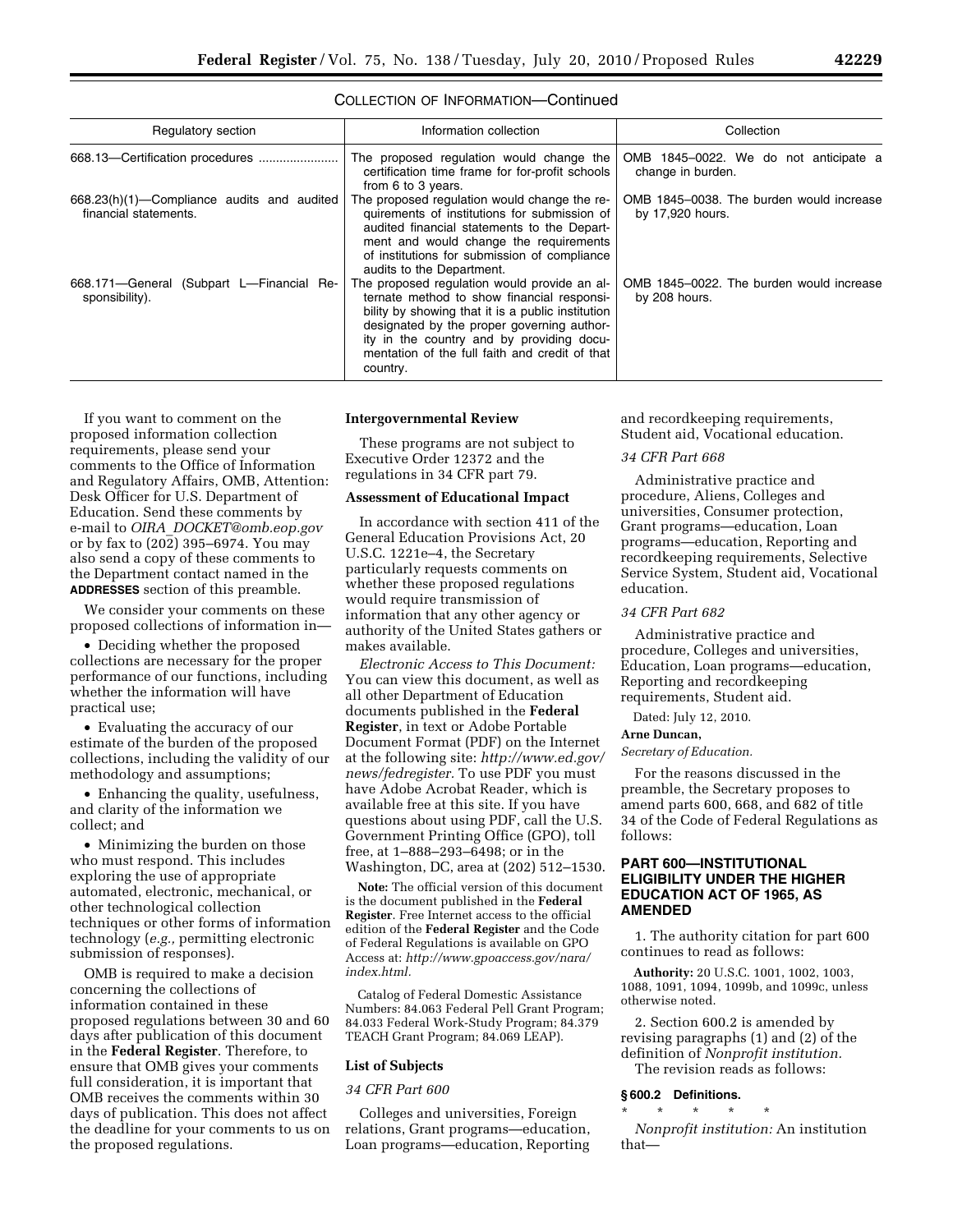(1)(i) Is owned and operated by one or more nonprofit corporations or associations, no part of the net earnings of which benefits any private shareholder or individual;

(ii) Is legally authorized to operate as a nonprofit organization by each State in which it is physically located; and

(iii) Is determined by the U.S. Internal Revenue Service to be an organization to which contributions are tax-deductible in accordance with section 501(c)(3) of the Internal Revenue Code (26 U.S.C. 501(c)(3)); or

(2) For a foreign institution—

(i) An institution that is owned and operated only by one or more nonprofit corporations or associations; and

(ii)(A) If a recognized tax authority of the institution's home country is recognized by the Secretary for purposes of making determinations of an institution's nonprofit status for title IV purposes, is determined by that tax authority to be a nonprofit educational institution; or

(B) If no recognized tax authority of the institution's home country is recognized by the Secretary for purposes of making determinations of an institution's nonprofit status for title IV purposes, the foreign institution demonstrates to the satisfaction of the Secretary that it is a nonprofit educational institution.

\* \* \* \* \* 3. Section 600.20 is amended by:

A. Revising paragraph (a).

B. Adding a new paragraph (b)(3).

C. In paragraph (c)(4), removing the word "or".

D. Redesignating paragraph (c)(5) as paragraph (c)(6).

E. Adding a new paragraph (c)(5).

The revision and additions read as follows:

#### **§ 600.20 Application procedures for establishing, reestablishing, maintaining, or expanding institutional eligibility and certification.**

(a) *Initial eligibility application.*  (1) An institution that wishes to establish its eligibility to participate in any HEA program must submit an application to the Secretary for a determination that it qualifies as an eligible institution under this part.

(2) If the institution also wishes to be certified to participate in the title IV, HEA programs, it must indicate that intent on the application, and submit all the documentation indicated on the application to enable the Secretary to determine that it satisfies the relevant certification requirements contained in 34 CFR part 668, subparts B and L.

(3) A freestanding foreign graduate medical school, or a foreign institution that includes a foreign graduate medical school, must include in its application to participate—

(i)(A) A list of all educational sites and where they are located, including all sites at which its students receive clinical training, except those clinical training sites that are not used regularly, but instead are chosen by individual students who take no more than two electives at the location for no more than a total of eight weeks; and

(B) The type of clinical training (core, required clinical rotation, not required clinical rotation) offered at each site listed on the application in accordance with paragraph  $(a)(3)(i)(A)$  of this section; and

(ii) Whether the school offers—

(A) Only post-baccalaureate/ equivalent medical programs, as defined in § 600.52;

(B) Other types of programs that lead to employment as a doctor of osteopathic medicine or doctor of medicine; or

(C) Both; and

(iii) Copies of the formal affiliation agreements with hospitals or clinics providing all or a portion of a clinical training program required under § 600.55(e)(1).

(b) \* \* \*

(3) A freestanding foreign graduate medical school, or a foreign institution that includes a foreign graduate medical school, must include in its reapplication to participate—

 $(i)(A)$  A list of all educational sites and where they are located, including all sites at which its students receive clinical training, except those clinical training sites that are not used regularly, but instead are chosen by individual students who take no more than two electives at the location for no more than a total of eight weeks; and

(B) The type of clinical training (core, required clinical rotation, not required clinical rotation) offered at each site listed on the application in accordance with paragraph (b)(3)(i)(A) of this section; and

(ii) Whether the school offers—

(A) Only post-baccalaureate/ equivalent medical programs, as defined in § 600.52;

(B) Other types of programs that lead to employment as a doctor of osteopathic medicine or doctor of medicine; or

(C) Both; and

(iii) Copies of the formal affiliation agreements with hospitals or clinics providing all or a portion of a clinical training program required under § 600.55(e)(1).

\* \* \* \* \*

 $(c) * * * *$ 

(5) For a freestanding foreign graduate medical school, or a foreign institution that includes a foreign graduate medical school, add a location that offers all or a portion of the school's core clinical training or required clinical rotations, except for those locations that are included in the accreditation of a medical program accredited by the Liaison Committee on Medical Education (LCME); or

\* \* \* \* \* 4. Section 600.21 is amended by adding paragraph (a)(10) to read as follows:

## **§ 600.21 Updating application information.**

 $(a) * * *$ (10) For a freestanding foreign graduate medical school, or a foreign institution that includes a foreign graduate medical school, the school adds a location that offers all or a portion of the school's clinical rotations that are not required, except for those that are included in the accreditation of a medical program accredited by the Liaison Committee on Medical Education (LCME), or that are not used regularly, but instead are chosen by individual students who take no more than two electives at the location for no more than a total of eight weeks.

\* \* \* \* \* 5. Section 600.51 is amended by revising paragraph (c) to read as follows:

## **§ 600.51 Purpose and scope.**

\* \* \* \* \*

(c) A foreign institution must comply with all requirements for eligible and participating institutions except—

(1) To the extent those provisions are inconsistent with this subpart or other provisions of these regulations or the HEA specific to foreign institutions; or

(2) When the Secretary, through a notice in the **Federal Register**, identifies specific provisions as inapplicable to foreign institutions.

\* \* \* \* \* 6. Section 600.52 is amended by: A. Adding, in alphabetical order, a definition of *Associate degree school of nursing.* 

B. Adding, in alphabetical order, a definition of *Clinical training.* 

C. Adding, in alphabetical order, a definition of *Collegiate school of nursing.* 

D. Adding, in alphabetical order, a definition of *Diploma school of nursing.* 

E. Revising the definition of *Foreign graduate medical school.* 

F. Revising the definition of *Foreign institution.* 

G. Adding, in alphabetical order, a definition of *Foreign nursing school.*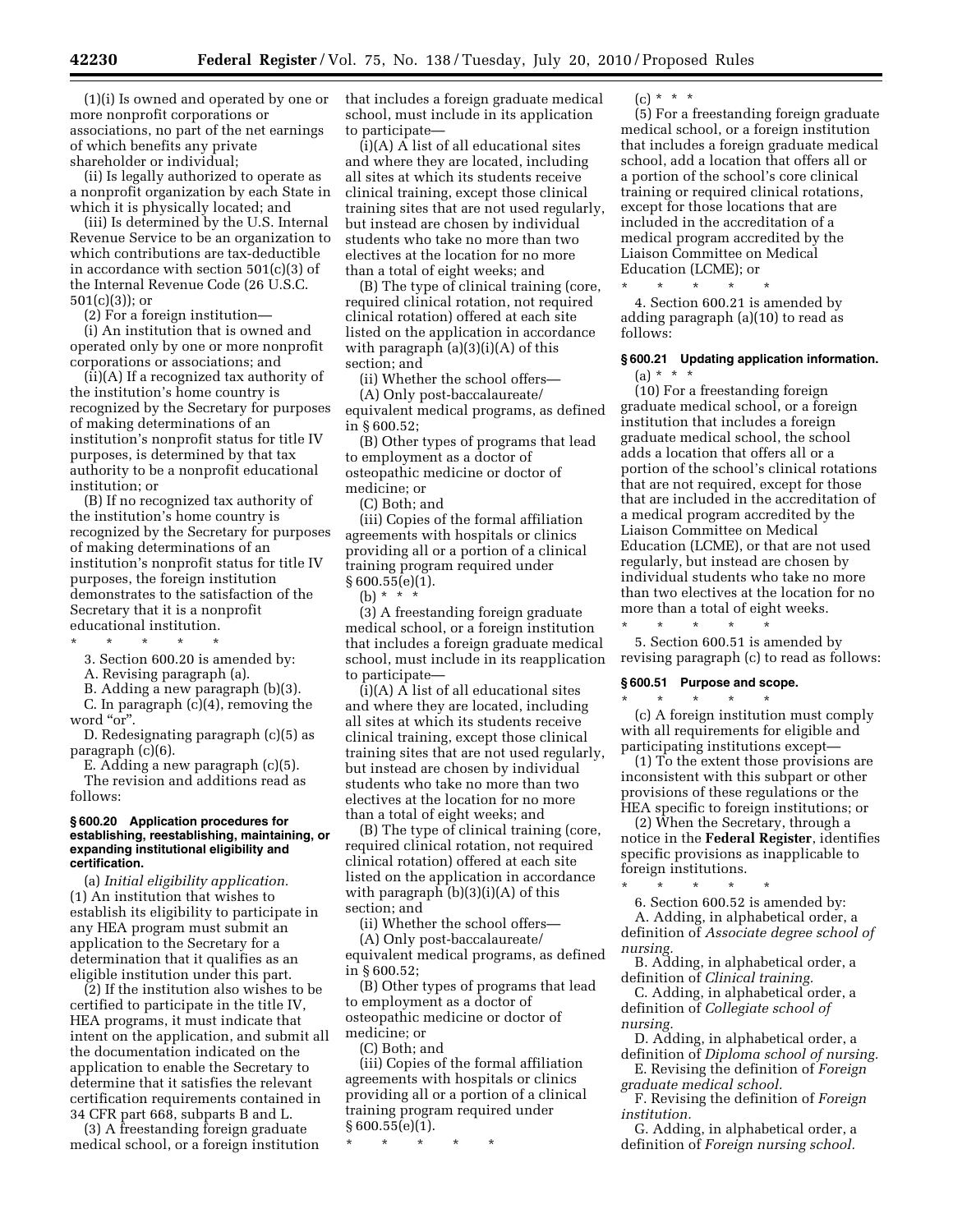H. Adding, in alphabetical order, a definition of *Foreign veterinary school.* 

I. Adding, in alphabetical order, a definition of *National Committee on Foreign Medical Education and Accreditation (NCFMEA).* 

J. Revising the definition of *Passing score.* 

K. Adding, in alphabetical order, a definition of *Post-baccalaureate/ equivalent medical program.* 

The additions and revisions read as follows:

#### **§ 600.52 Definitions.**

*Associate degree school of nursing:* A school that provides primarily or exclusively a two-year program of postsecondary education in professional nursing leading to a degree equivalent to an associate degree in the United States.

*Clinical training:* The portion of a graduate medical education program that counts as a clinical clerkship for purposes of medical licensure comprising core, required clinical rotation, and not required clinical rotation.

*Collegiate school of nursing:* A school that provides primarily or exclusively a minimum of a two-year program of postsecondary education in professional nursing leading to a degree equivalent to a bachelor of arts, bachelor of science, or bachelor of nursing in the United States, or to a degree equivalent to a graduate degree in nursing in the United States, and including advanced training related to the program of education provided by the school.

*Diploma school of nursing:* A school affiliated with a hospital or university, or an independent school, which provides primarily or exclusively a twoyear program of postsecondary education in professional nursing leading to the equivalent of a diploma in the United States or to equivalent indicia that the program has been satisfactorily completed.

*Foreign graduate medical school:* A foreign institution (or, for a foreign institution that is a university, a component of that foreign institution) having as its sole mission providing an educational program that leads to a degree of medical doctor, doctor of osteopathic medicine, or the equivalent. A reference in these regulations to a foreign graduate medical school as ''freestanding'' pertains solely to those schools that qualify by themselves as foreign institutions and not to schools that are components of universities that qualify as foreign institutions.

*Foreign institution:* 

(1) For the purposes of students who receive title IV aid, an institution that-

(i) Is not located in a State;

(ii) Except as provided with respect to clinical training offered under § 600.55(h)(1), § 600.56(b), or § 600.57(a)(2)—

(A) Has no U.S. location;

(B) Has no written arrangements, within the meaning of § 668.5, with institutions or organizations located in the United States for students enrolling at the foreign institution to take courses from institutions located in the United States;

(C) Does not permit students to enroll in any course offered by the foreign institution in the United States, including research, work, internship, externship, or special studies within the United States, except that independent research done by an individual student in the United States for not more than one academic year is permitted, if it is conducted during the dissertation phase of a doctoral program under the guidance of faculty, and the research can only be performed in a facility in the United States;

(iii) Is legally authorized by the education ministry, council, or equivalent agency of the country in which the institution is located to provide an educational program beyond the secondary education level;

(iv) Awards degrees, certificates, or other recognized educational credentials in accordance with § 600.54(d) that are officially recognized by the country in which the institution is located; and

(v) For any program designed to prepare the student for employment in a recognized occupation, with or without licensure, provides a credential, including a degree, that—

(A) Satisfies the educational requirements in the country in which the institution is located for entry into that occupation, including educational requirements for licensure; and

(B) Satisfies the educational requirements, including requirements for licensure, for entry into that occupation in the United States; or

(2) If the educational enterprise enrolls students both within a State and outside a State, and the number of students who would be eligible to receive title IV, HEA program funds attending locations outside a State is at least twice the number of students enrolled within a State, the locations outside a State must apply to participate as one or more foreign institutions and must meet all requirements of paragraph (1) of this definition, and the other requirements of this part. For the purposes of this paragraph, an educational enterprise consists of two or more locations offering all or part of an educational program that are directly or indirectly under common ownership.

*Foreign nursing school:* A foreign institution (or, for a foreign institution that is a university, a component of that foreign institution) that is an associate degree school of nursing, a collegiate school of nursing, or a diploma school of nursing. A reference in these regulations to a foreign nursing school as ''freestanding'' pertains solely to those schools that qualify by themselves as foreign institutions and not to schools that are components of universities that qualify as foreign institutions.

*Foreign veterinary school:* A foreign institution (or, for a foreign institution that is a university, a component of that foreign institution) having as its sole mission providing an educational program that leads to the degree of doctor of veterinary medicine, or the equivalent. A reference in these regulations to a foreign veterinary school as "freestanding" pertains solely to those schools that qualify by themselves as foreign institutions and not to schools that are components of universities that qualify as foreign institutions.

*National Committee on Foreign Medical Education and Accreditation (NCFMEA):* The operational committee of medical experts established by the Secretary to determine whether the medical school accrediting standards used in other countries are comparable to those applied to medical schools in the U.S., for purposes of evaluating the eligibility of accredited foreign graduate medical schools to participate in the title IV, HEA programs.

*Passing score:* The minimum passing score as defined by the Educational Commission for Foreign Medical Graduates (ECFMG), or on the National Council Licensure Examination for Registered Nurses (NCLEX–RN), as applicable.

*Post-baccalaureate/equivalent medical program:* A program offered by a foreign graduate medical school that requires, as a condition of admission, that its students have already completed their non-medical undergraduate studies and that consists solely of courses and training leading to employment as a doctor of medicine or doctor of osteopathic medicine.

\* \* \* \* \* 7. Section 600.54 is revised to read as follows:

#### **§ 600.54 Criteria for determining whether a foreign institution is eligible to apply to participate in the FFEL programs.**

The Secretary considers a foreign institution to be comparable to an eligible institution of higher education in the United States and eligible to apply to participate in the FFEL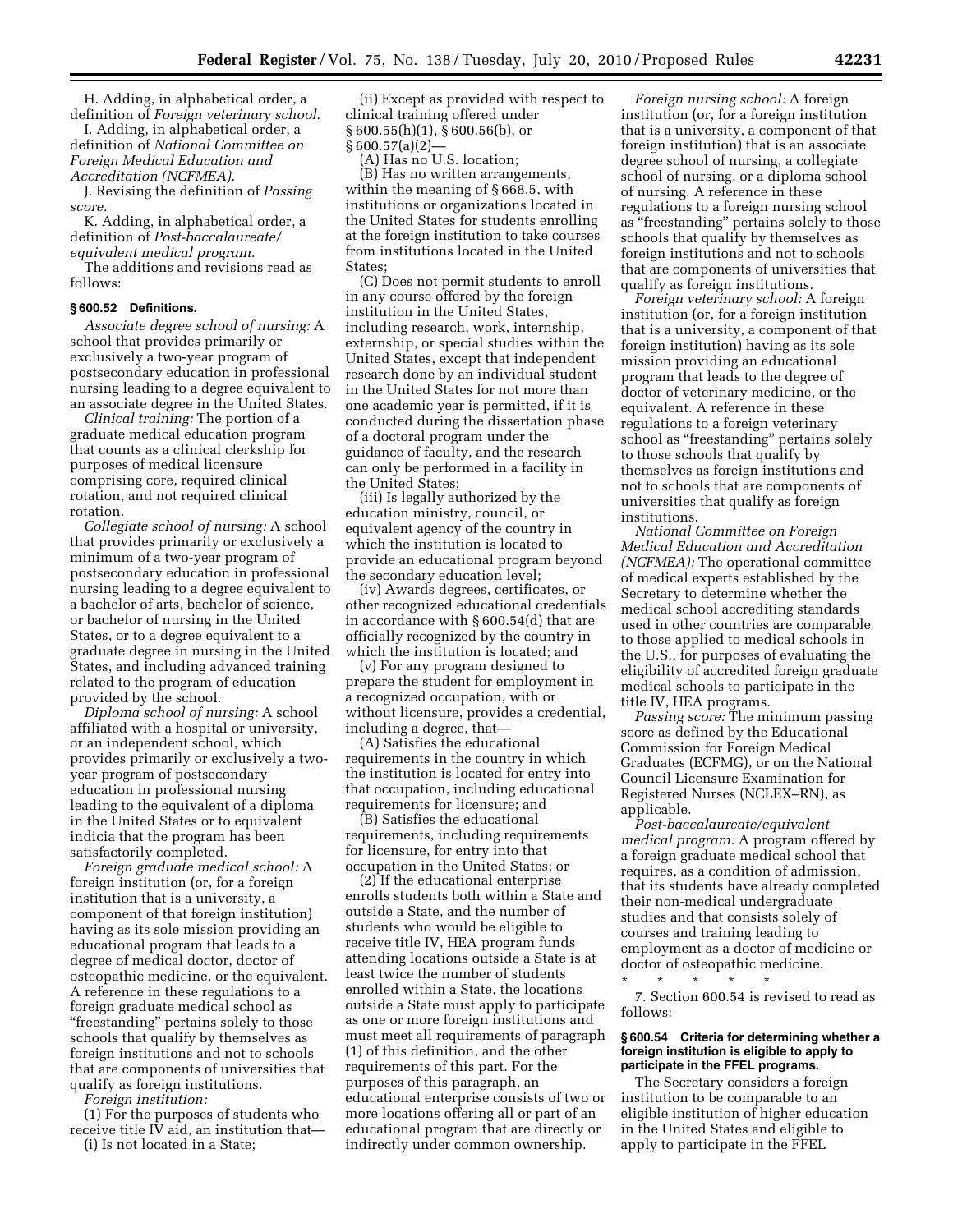programs if the foreign institution meets the following requirements:

(a) Except for a freestanding foreign graduate medical school, foreign veterinary school, or foreign nursing school, the foreign institution is a public or private nonprofit educational institution.

(b) The foreign institution admits as regular students only persons who—

(1) Have a secondary school completion credential; or

(2) Have the recognized equivalent of a secondary school completion credential.

(c)(1) Notwithstanding § 668.5, an eligible foreign institution may not enter into a written arrangement under which an ineligible institution or organization provides any portion of one or more of the eligible foreign institution's programs. For the purposes of this paragraph, written arrangements do not include affiliation agreements for the provision of clinical training for foreign medical, veterinary, and nursing schools.

(2) An additional location of a foreign institution must separately meet the definition of a foreign institution in § 600.52 if it is—

(i) Located outside of the country in which the main campus is located, except as provided in § 600.55(h)(1), § 600.56(b), § 600.57(a)(2), § 600.55(h)(3), and the definition of foreign institution found in § 600.52; or

(ii) Located within the same country as the main campus, but is not covered by the legal authorization of the main campus.

(d) The foreign institution provides an eligible education program—

(1) For which the institution is legally authorized to award a degree that is equivalent to an associate, baccalaureate, graduate, or professional degree awarded in the United States;

(2) That is at least a two-academicyear program acceptable for full credit toward the equivalent of a baccalaureate degree awarded in the United States; or

(3)(i) That is equivalent to at least a one-academic-year training program in the United States that leads to a certificate, degree, or other recognized educational credential and prepares students for gainful employment in a recognized occupation.

(ii) An institution must demonstrate to the satisfaction of the Secretary that the amount of academic work required by a program in paragraph (d)(3)(i) of this section is equivalent to at least the definition of an academic year in § 668.3.

(e) For a for-profit foreign medical, veterinary, or nursing school—

(1) No portion of an eligible medical or veterinary program offered may be at what would be an undergraduate level in the United States; and

(2) The title IV, HEA program eligibility does not extend to any joint degree program.

(f) Proof that a foreign institution meets the requirements of paragraph (1)(iii) of the definition of a foreign institution in § 600.52 may be provided to the Secretary by a legal authorization from the appropriate education ministry, council, or equivalent agency—

(i) For all eligible foreign institutions in the country;

(ii) For all eligible foreign institutions in a jurisdiction within the country; or

(iii) For each separate eligible foreign institution in the country.

(Authority: 20 U.S.C. 1082, 1088)

8. Section 600.55 is revised to read as follows:

#### **§ 600.55 Additional criteria for determining whether a foreign graduate medical school is eligible to apply to participate in the title IV, HEA programs.**

(a) *General.* (1) The Secretary considers a foreign graduate medical school to be eligible to apply to participate in the title IV, HEA programs if, in addition to satisfying the criteria of this part (except the criterion in § 600.54 that the institution be public or private nonprofit), the school satisfies the criteria of this section.

(2) A foreign graduate medical school must provide, and in the normal course require its students to complete, a program of clinical training and classroom medical instruction of not less than 32 months in length, that is supervised closely by members of the school's faculty and that—

(i) Is provided in facilities adequately equipped and staffed to afford students comprehensive clinical training and classroom medical instruction;

(ii) Is approved by all medical licensing boards and evaluating bodies whose views are considered relevant by the Secretary; and

(iii) As part of its clinical training, does not offer more than two electives consisting of no more than eight weeks per student at a site located in a foreign country other than the country in which the main campus is located or in the United States, unless that location is included in the accreditation of a medical program accredited by the Liaison Committee on Medical Education (LCME).

(3) A foreign graduate medical school must appoint for the program described in paragraph (a)(2) of this section only

those faculty members whose academic credentials are the equivalent of credentials required of faculty members teaching the same or similar courses at medical schools in the United States.

(4) A foreign graduate medical school must have graduated classes during each of the two twelve-month periods immediately preceding the date the Secretary receives the school's request for an eligibility determination.

(b) *Accreditation.* A foreign graduate medical school must—

(1) Be approved by an accrediting body—

(i) That is legally authorized to evaluate the quality of graduate medical school educational programs and facilities in the country where the school is located; and

(ii) Whose standards of accreditation of graduate medical schools have been evaluated by the NCFMEA or its successor committee of medical experts and have been determined to be comparable to standards of accreditation applied to medical schools in the United States; or

(2) Be a public or private nonprofit educational institution that satisfies the requirements in  $\S 600.4(a)(5)(i)$ .

(c) *Admission criteria.* (1) A foreign graduate medical school having a postbaccalaureate/equivalent medical program must require students accepted for admission who are U.S. citizens, nationals, or permanent residents to have taken the Medical College Admission Test (MCAT) and to have reported their scores to the foreign medical school; and

(2) A foreign graduate medical school must determine the consent requirements for and require the necessary consents of all students accepted for admission who are U.S. citizens, nationals, or eligible permanent residents to enable the school to comply with the collection and submission requirements of paragraph (d) of this section.

(d) *Collection and submission of data.*  A foreign graduate medical school must obtain, at its own expense, and by September 30 of each year, submit—

(1) To its accrediting authority and, on request, to the Secretary, the scores on the MCAT or successor examination, of all students admitted during the preceding award year who are U.S. citizens, nationals, or eligible permanent residents, together with a statement of the number of times each student took the examination;

(2) To its accrediting authority and, on request, to the Secretary, the percentage of students graduating during the preceding award year (including at least all graduates who are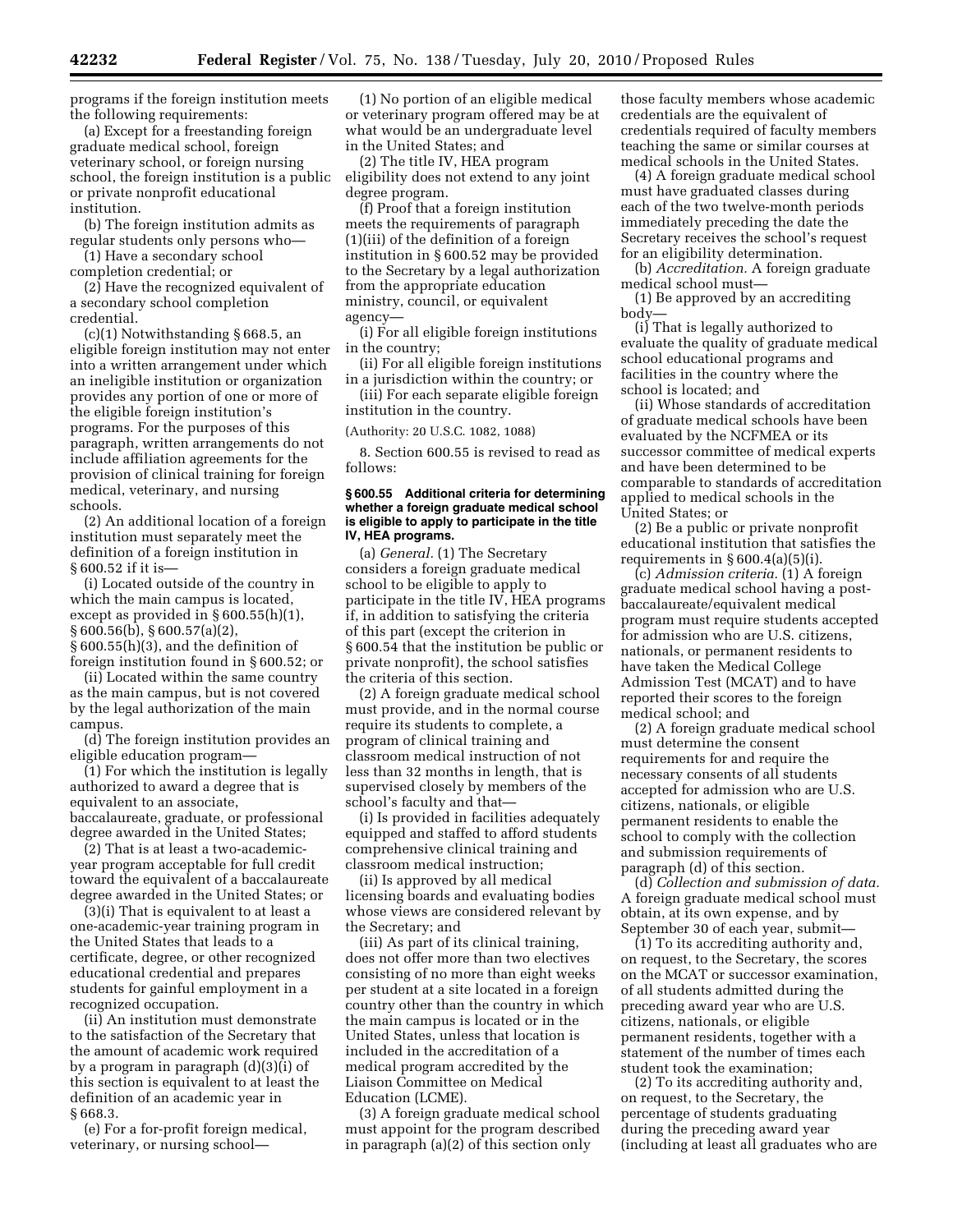U.S. citizens, nationals, or eligible permanent residents) who obtain placement in an accredited U.S. medical residency program;

(3) To the Secretary, except upon written notice from the Secretary that the necessary information has been obtained by the Secretary for the year directly from the Educational Commission for Foreign Medical Graduates (ECFMG) or other responsible third parties, all scores, disaggregated by step/test—*i.e.,* Step 1, Step 2—Clinical Skills (Step 2—CS), and Step 2— Clinical Knowledge (Step 2—CK), or the successor examinations—and attempt, earned during the preceding award year by at least each student and graduate who is a U.S. citizen, national, or eligible permanent resident, on Step 1, Step 2—CS, and Step 2—CK, or the successor examinations, of the U.S. Medical Licensing Examination (USMLE), together with the dates the student has taken each test, including any failed tests;

(e) *Requirements for clinical training.*  (1)(i) A foreign graduate medical school must have—

(A) A formal affiliation agreement with any hospital or clinic at which all or a portion of the school's core clinical training or required clinical rotations are provided; and

(B) Either a formal affiliation agreement or other written arrangements with any hospital or clinic at which all or a portion of its clinical rotations that are not required are provided, except for those locations that are not used regularly, but instead are chosen by individual students who take no more than two electives at the location for no more than a total of eight weeks.

(ii) The agreements described in paragraph (e)(1)(i) of this section must state how the following will be addressed at each site—

(A) Maintenance of the school's standards;

(B) Appointment of faculty to the medical school staff;

(C) Design of the curriculum;

(D) Supervision of students;

(E) Provision of liability insurance; and

(F) Evaluation of student

performance.

(2) A foreign graduate medical school must notify its accrediting body within one year of any material changes in—

(i) The educational programs, including changes in clinical training programs; and

(ii) The overseeing bodies and in the formal affiliation agreements with hospitals and clinics described in paragraph (e)(1)(i) of this section.

(f) *Citizenship and USMLE pass rate percentages.* (1)(i)(A) During the academic year preceding the year for which any of the school's students seeks an title IV, HEA program loan, at least 60 percent of those enrolled as full-time regular students in the school and at least 60 percent of the school's most recent graduating class must have been persons who did not meet the citizenship and residency criteria contained in section 484(a)(5) of the HEA, 20 U.S.C. 1091(a)(5); or

(B) The school must have had a clinical training program approved by a State prior to January 1, 2008, and must continue to operate a clinical training program in at least one State that approves the program; and

(ii) Except as provided in paragraph (f)(4) of this section, for a foreign graduate medical school outside of Canada, for Step 1, Step 2—CS, and Step 2—CK, or the successor examinations, of the USMLE administered by the ECFMG, at least 75 percent of the school's U.S. citizen, national, or eligible permanent resident students and graduates who took that step/test of the examination in the year preceding the year for which any of the school's students seeks a title IV, HEA program loan must have received a passing score on that step/test and are taking the step/test for the first time; or

(2)(i) The school must have had a clinical training program approved by a State as of January 1, 1992; and

(ii) The school must continue to operate a clinical training program in at least one State that approves the program.

(3) In performing the calculation required in paragraph (f)(1)(ii) of this section, a foreign graduate medical school shall—

(i) Count as a graduate each U.S. citizen, national, or eligible permanent resident who graduated from the school during the three years preceding the year for which the calculation is performed; and

(ii) Count each U.S. citizen, national, or eligible permanent resident who takes more than one step/test of the USMLE examination in a year in the denominator for each of those steps/ tests;

(4)(i) If the calculation described in paragraph (f)(1)(ii) of this section would result in any step/test pass rate based on fewer than eight students, a single pass rate for the school is determined instead based on the performance of the school's U.S. citizen, national, and eligible permanent resident students and graduates on Step 1, Step 2—CS, and Step 2—CK combined;

(ii) If combining the results on all three step/tests as permitted in paragraph (f)(4)(i) of this section would result in a pass rate based on fewer than eight step/test results, the school is deemed to have no pass rate for that year and the results for the year are combined with each subsequent year until a pass rate based on at least eight step/test results is derived.

(g) *Other criteria.* (1) As part of establishing, publishing, and applying reasonable satisfactory academic progress standards, a foreign graduate medical school must include as a quantitative component a maximum timeframe in which a student must complete his or her educational program that must—

(i) Be no longer than 150 percent of the published length of the educational program measured in academic years, terms, credit hours attempted, clock hours completed, etc., as appropriate; and

(ii) Meet the requirements of  $\S 668.16(e)(2)(ii)(B)$ , (C) and (D).

(2) A foreign graduate medical school must document the educational remediation it provides to assist students in making satisfactory academic progress.

(3) A foreign graduate medical school must publish all the languages in which instruction is offered.

(h) *Location of a program.* (1) Except as provided in paragraph (h)(3)(ii) of this section, all portions of a graduate medical education program offered to U.S. students must be located in a country whose medical school accrediting standards are comparable to standards used in the United States, as determined by the NCFMEA, except for clinical training sites located in the United States.

(2) No portion of the graduate medical educational program offered to U.S. students, other than the clinical training portion of the program, may be located outside of the country in which the main campus of the foreign medical school is located.

(3)(i) Except as provided in paragraph (h)(3)(ii) of this section, for any part of the clinical training portion of the educational program located in a foreign country other than the country in which the main campus is located or in the United States, in order for students attending the site to be eligible to borrow title IV, HEA program funds—

(A) The site must be located in an NCFMEA approved comparable foreign country;

(B) The institution's medical accrediting agency must have conducted an on-site evaluation and specifically approved the clinical training site; and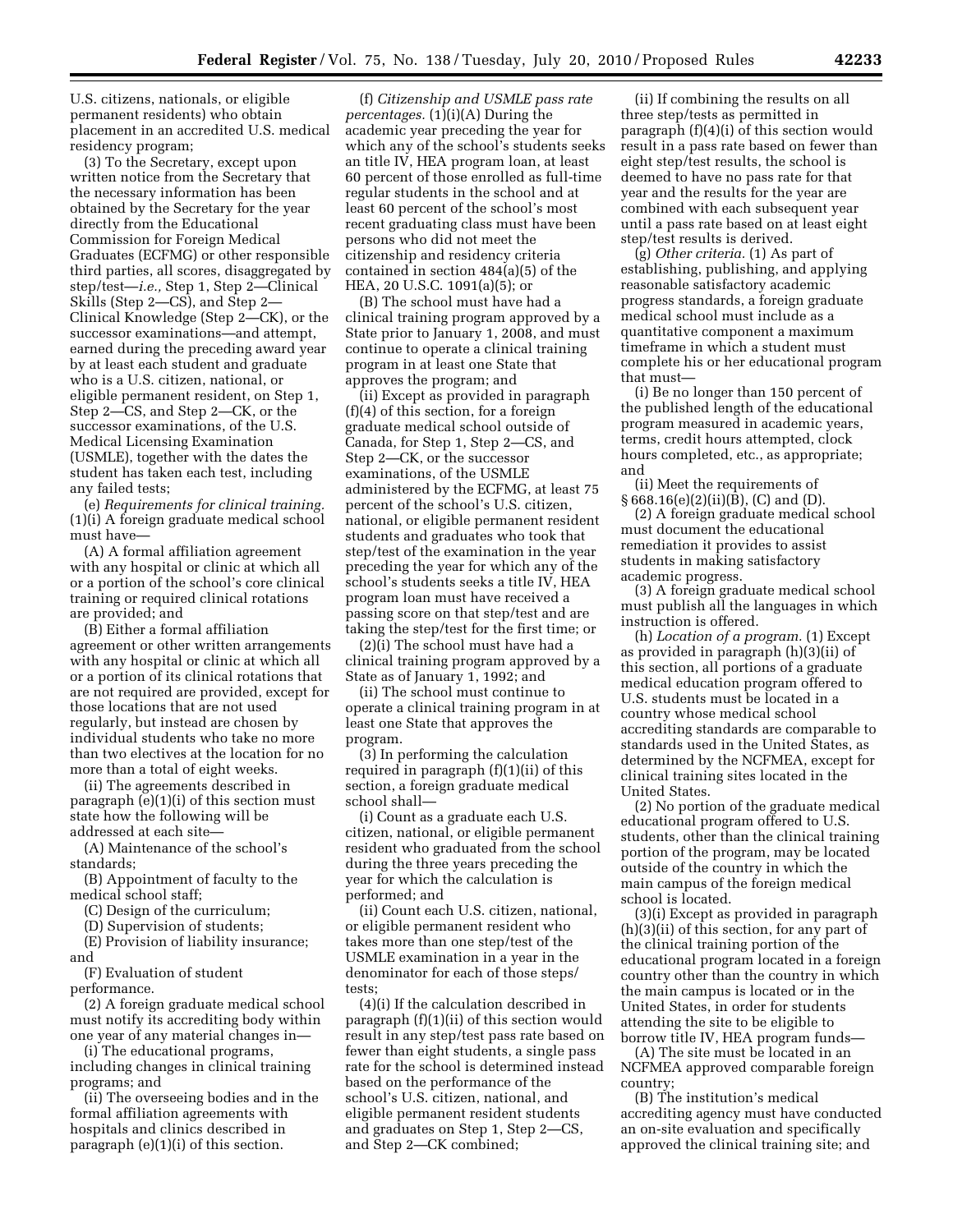(C) Clinical instruction must be offered in conjunction with medical educational programs offered to students enrolled in accredited medical schools located in that approved foreign country.

(ii) A clinical training site located in a foreign country other than the country in which the main campus is located or in the United States is not required to meet the requirements of paragraph (h)(3)(i) of this section in order for students attending that site to be eligible to borrow title IV, HEA program funds if—

(A) The location is included in the accreditation of a medical program accredited by the Liaison Committee on Medical Education (LCME); or

(B) No individual student takes more than two electives at the location and the combined length of the electives does not exceed eight weeks.

9. Section 600.56 is revised as follows:

#### **§ 600.56 Additional criteria for determining whether a foreign veterinary school is eligible to apply to participate in the FFEL programs.**

(a) The Secretary considers a foreign veterinary school to be eligible to apply to participate in the FFEL programs if, in addition to satisfying the criteria in this part (except the criterion in § 600.54 that the institution be public or private nonprofit), the school satisfies all of the following criteria:

(1) The school provides, and in the normal course requires its students to complete, a program of clinical and classroom veterinary instruction that is supervised closely by members of the school's faculty, and that is provided in facilities adequately equipped and staffed to afford students comprehensive clinical and classroom veterinary instruction through a training program for foreign veterinary students that has been approved by all veterinary licensing boards and evaluating bodies whose views are considered relevant by the Secretary.

(2) The school has graduated classes during each of the two twelve-month periods immediately preceding the date the Secretary receives the school's request for an eligibility determination.

(3) The school employs for the program described in paragraph (a)(1) of this section only those faculty members whose academic credentials are the equivalent of credentials required of faculty members teaching the same or similar courses at veterinary schools in the United States.

(4) Effective July 1, 2015, the school is accredited or provisionally accredited by an organization acceptable to the

Secretary for the purpose of evaluating veterinary programs.

(b)(1) No portion of the foreign veterinary educational program offered to U.S. students, other than the clinical training portion of the program as provided for in paragraph (b)(2) of this section, may be located outside of the country in which the main campus of the foreign veterinary school is located;

(2)(i) For a veterinary school that is neither public nor private nonprofit, the school's students must complete their clinical training at an approved veterinary school located in the United States;

(ii) For a veterinary school that is public or private nonprofit, the school's students may complete their clinical training at an approved veterinary school located—

(A) In the United States;

(B) In the home country; or (C) Outside of the United States or the home country, if no individual student takes more than two electives at the location and the combined length of the elective does not exceed eight weeks.

**Authority:** 20 U.S.C. 1002 and 1092.

10. Section 600.57 is redesignated as § 600.58 and a new § 600.57 is added to read as follows:

## **§ 600.57 Additional criteria for determining whether a foreign nursing school is eligible to apply to participate in the FFEL program.**

(a) The Secretary considers a foreign nursing school to be eligible to apply to participate in the FFEL programs if, in addition to satisfying the criteria in this part (except the criterion in § 600.54 that the institution be public or private nonprofit), the nursing school satisfies all of the following criteria:

(1) The nursing school is an associate degree school of nursing, a collegiate school of nursing, or a diploma school of nursing.

(2) The nursing school has an agreement with a hospital located in the United States or an accredited school of nursing located in the United States that requires students of the nursing school to complete the student's clinical training at the hospital or accredited school of nursing.

(3) The nursing school has an agreement with an accredited school of nursing located in the United States providing that students graduating from the nursing school located outside of the United States also receive a degree from the accredited school of nursing located in the United States.

(4) The nursing school certifies only Federal Stafford Loan program loans or Federal PLUS program loans, as those terms are defined in § 668.2, for students attending the nursing school.

(5) The nursing school reimburses the Secretary for the cost of any loan defaults for current and former students included in the calculation of the institution's cohort default rate during the previous fiscal year.

(6)(i) The nursing school determines the consent requirements for and requires the necessary consents of all students accepted for admission who are U.S. citizens, nationals, or eligible permanent residents to enable the school to comply with the collection and submission requirements of paragraph (a)(6)(ii) of this section.

(ii) The nursing school annually either—

(A) Obtains, at its own expense, all results achieved by students and graduates who are U.S. citizens, nationals, or eligible permanent residents on the National Council Licensure Examination for Registered Nurses (NCLEX–RN), together with the dates the student has taken the examination, including any failed examinations, and provides such results to the Secretary; or

(B) Obtains a report or reports from the National Council of State Boards of Nursing (NCSB), or an NCSB affiliate or NCSB contractor, reflecting the percentage of the school's students and graduates taking the NCLEX–RN in the preceding year who passed the examination, or the data from which the percentage could be derived, and provides the report to the Secretary.

(7) Not less than 75 percent of the school's students and graduates who are U.S. citizens, nationals, or eligible permanent residents who took the NCLEX–RN in the year preceding the year for which the institution is certifying a Federal Stafford Loan or a Federal Plus Loan, passed the examination.

(8) The school provides, including under the agreements described in paragraphs (a)(2) and (a)(3) of this section, and in the normal course requires its students to complete, a program of clinical and classroom nursing instruction that is supervised closely by members of the school's faculty that is provided in facilities adequately equipped and staffed to afford students comprehensive clinical and classroom nursing instruction, through a training program for foreign nursing students that has been approved by all nurse licensing boards and evaluating bodies whose views are considered relevant by the Secretary.

(9) The school has graduated classes during each of the two twelve-month periods immediately preceding the date the Secretary receives the school's request for an eligibility determination.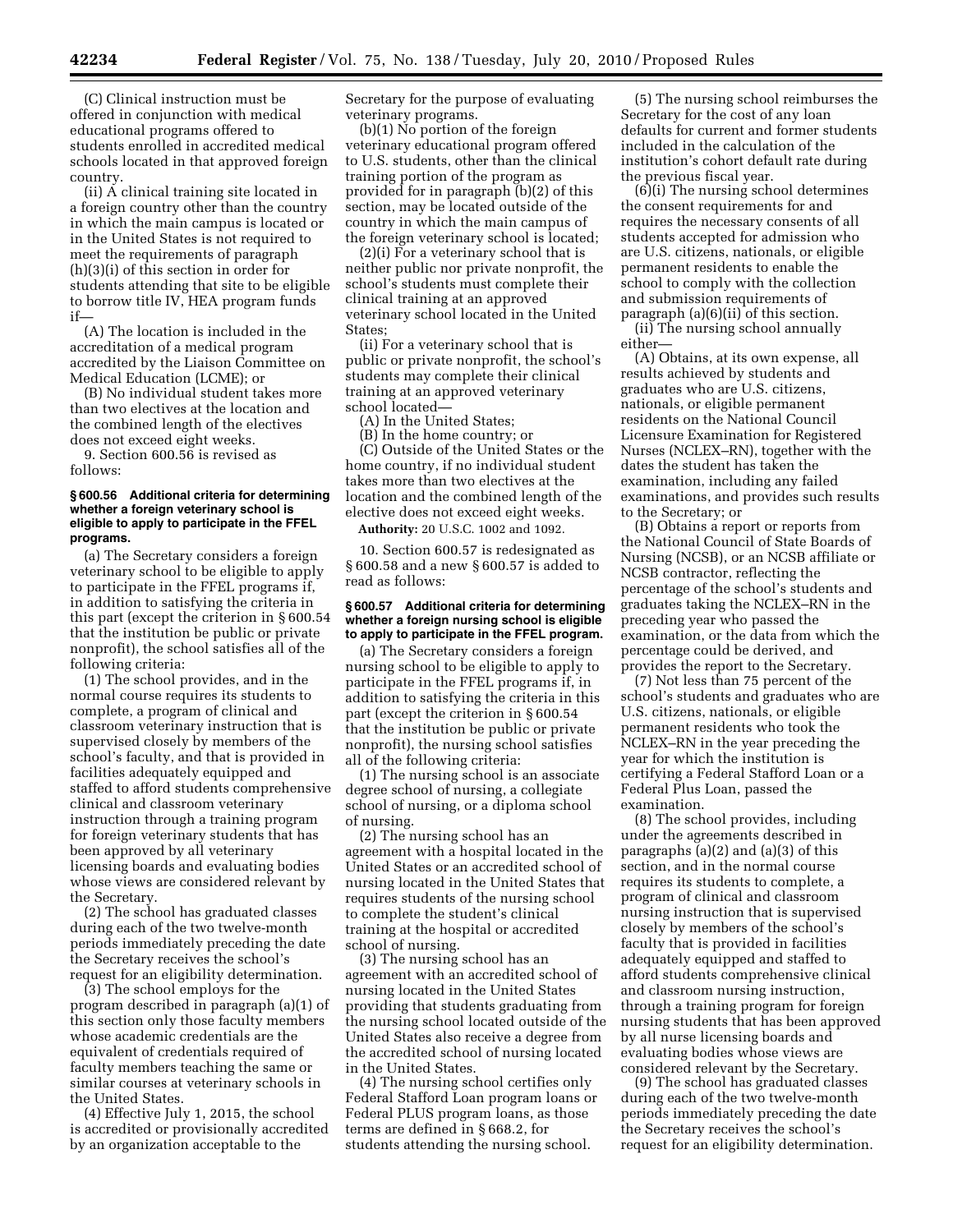(10) The school employs only those faculty members whose academic credentials are the equivalent of credentials required of faculty members teaching the same or similar courses at nursing schools in the United States.

(b) For purposes of paragraph (a)(5) of this section, the cost of a loan default is the sum of the defaulted loan's—

(1) Outstanding principal;

(2) Accrued interest;

(3) Unpaid late fees and collection costs;

(4) Special allowance payments;

(5) Reinsurance payments; and

(6) Any related or similar payments the Secretary is obligated to make on the loan.

(c) After a school reimburses the Secretary for the amount specified in paragraph (b) of this section, the loan is assigned to the school, and the borrower remains liable to the school for the outstanding balance of the loan, under the terms and conditions specified in the promissory note.

(d) No portion of the foreign nursing program offered to U.S. students may be located outside of the country in which the main campus of the foreign nursing school is located, except for clinical sites located in the United States.

## **PART 668—STUDENT ASSISTANCE GENERAL PROVISIONS**

11. The authority citation for part 668 continues to read as follows:

**Authority:** 20 U.S.C. 1001, 1002, 1003, 1070g, 1085, 1088, 1091, 1092, 1094, 1099c, and 1099c–1, unless otherwise noted.

12. Section 668.2 is amended by adding the words ''Foreign institution'' immediately after "Federal Family Education Loan (FFEL) programs'' in the list of definitions in paragraph (a).

13. Section 668.13(b) is revised to read as follows:

## **§ 668.13 Certification procedures.**

\* \* \* \* \* (b) *Period of participation.* (1) If the Secretary certifies that an institution meets the standards of this subpart, the Secretary also specifies the period for which the institution may participate in a title IV, HEA program. An institution's period of participation expires six years after the date that the Secretary certifies that the institution meets the standards of this subpart, except that—

(i) The period of participation for a private, for profit foreign institution expires three years after the date of the Secretary's certification; and

(ii) The Secretary may specify a shorter period.

(2) Provided that an institution has submitted an application for a renewal

of certification that is materially complete at least 90 days prior to the expiration of its current period of participation, the institution's existing certification will be extended on a month to month basis following the expiration of the institution's period of participation until the end of the month in which the Secretary issues a decision on the application for recertification.

#### **§ 668.15 [Amended]**

14. Section 668.15 is amended by removing paragraph (h).

15. Section 668.23 is amended by: A. In paragraph (a)(5), removing the words '' ''Audits of Institutions of Higher Education and Other Non-profit Organizations''; Office of Management and Budget Circular A–128, ''Audits of State and Local Governments"" and adding, in their place, the words ''Audits of States, Local Governments, and Non-Profit Organizations'' ''.

B. In paragraph (d)(1)—

Adding the words ''issued by the Comptroller General of the United States'' after ''with generally accepted government auditing standards'' and removing the words ""Audits of Institutions of Higher Education and Other Non-profit Organizations''; Office of Management and Budget Circular A–128, ''Audits of State and Local Governments""; and adding, in their place, "Audits of States, Local Governments, and Non-Profit Organizations''.

C. Removing paragraph (d)(3).

D. Redesignating paragraph (d)(4) as paragraph (d)(3).

E. Redesignating paragraph (d)(5) as paragraph (d)(4).

F. Adding paragraph (h).

The addition reads as follows:

## **§ 668.23 Compliance audits and audited financial statements.**

\* \* \* \* \* (h) *Audit submission requirements for foreign institutions.* (1) *Audited financial statements.* (i) The Secretary waives for that fiscal year the submission of audited financial statements if the institution is a foreign public or nonprofit institution that received less than \$500,000 in U.S. title IV program funds during its most recently completed fiscal year, unless that foreign public or nonprofit institution is in its initial provisional period of participation, and received title IV program funds during that year, in which case the institution must submit, in English, audited financial statements prepared in accordance with generally accepted accounting principles of the institution's home country.

(ii) Except as provided in paragraph (h)(1)(iii) of this section, a foreign institution that received \$500,000 or more in U.S. title IV program funds during its most recently completed fiscal year must submit, in English, for each most recently completed fiscal year in which it received title IV program funds, audited financial statements prepared in accordance with generally accepted accounting principles of the institution's home country along with corresponding audited financial statements that meet the requirements of paragraph (d) of this section.

(iii) In lieu of making the submission required by paragraph (h)(1)(ii) of this section, a public or private nonprofit institution that received—

(A) \$500,000 or more in U.S. title IV program funds, but less than \$3,000,000 in U.S. title IV program funds during its most recently completed fiscal year, may submit for that year, in English, audited financial statements prepared in accordance with the generally accepted accounting principles of the institution's home country, and is not required to submit the corresponding audited financial statements that meet the requirements of paragraph (d) of this section;

(B) At least \$3,000,000, but less than \$5,000,000 in U.S. title IV, program funds during its most recently completed fiscal year, must submit in English, for each most recently completed fiscal year, audited financial statements prepared in accordance with the generally accepted accounting principles of the institution's home country along with corresponding audited financial statements that meet the requirements of paragraph (d) of this section, except that an institution that continues to receive at least \$3,000,000 but less than \$5,000,000, in U.S. title IV funds during its most recently completed fiscal year may omit the audited financial statements that meet the requirements of paragraph (d) of this section for up to two consecutive years following the submission of audited financial statements that meet the requirements of paragraph (d) of this section.

(2) *Compliance audits.* A foreign institution's compliance audit must cover, on a fiscal year basis, all title IV, HEA program transactions, and must cover all of those transactions that have occurred since the period covered by the institution's last compliance audit. A compliance audit that is due under this paragraph must be submitted no later than six months after the last day of the institution's fiscal year, and must meet the following requirements: